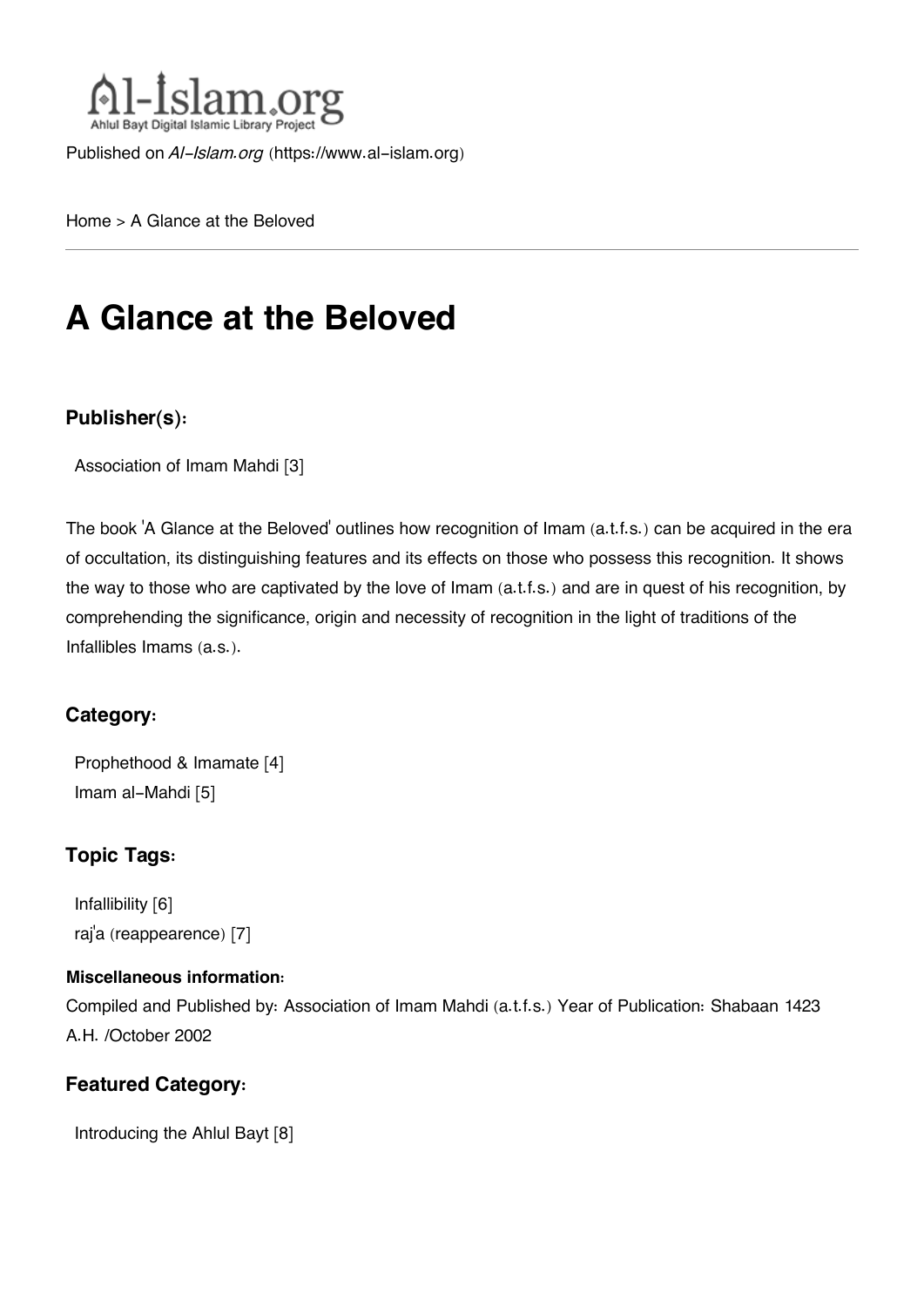#### **Person Tags:**

[Imam Mahdi](https://www.al-islam.org/person/imam-mahdi) [9]

### **Preface**

بسم الله الرَّحْمَنِ الرَّحِيمِ و صلى الله عليك يا وليّ العصر أدركنا

The Holy Prophet (s.a.w.s.) says,

"فهؤلاء مصابيح الدج و أئمة الهدى و أعلام التق من أحبهم وتولاهم كنت ضامناً له عل اله الجنة"

'They (Imams) are the lamps in darkness and the Imams of guidance and signs of piety. One who loves them and accepts their Mastership, then I assure Paradise for him near Allah.'[1](#page--1-0)

Most of us have heard the famous Prophetic (s.a.w.s.) tradition:

"One who dies while he has not recognized the Imam of his era, has died the death of ignorance."

Shias and Ahlul Sunnah scholars alike have narrated this tradition, which highlights the status of the Imam of the age and the role of his recognition in the acceptance of religion.

All of us know that this recognition is not acquired only by knowing his name and his genealogy; because even the deniers of Imam Mahdi (a.t.f.s.) and other Muslims have access to such information. Therefore, the interpretation of 'recognition' in this important tradition assumes a higher level than mere information of his name and genealogy. More out of ignorance than anything else, everyone will make an attempt to explain this higher meaning (of recognition) based on his own limited understanding and comprehension.

Till now, the significance of this recognition is not really evident for us. Indeed this significance will become evident by reading the traditions, wherein, the consequences of not recognizing the Imam are made amply clear. Also, the benefits of his recognition have been highlighted. For instance, pay attention to this esteemed tradition from Imam Baqir (a.s) on recognition.

"One who dies without the recognition of Imam, he has died the death of ignorance. And the one who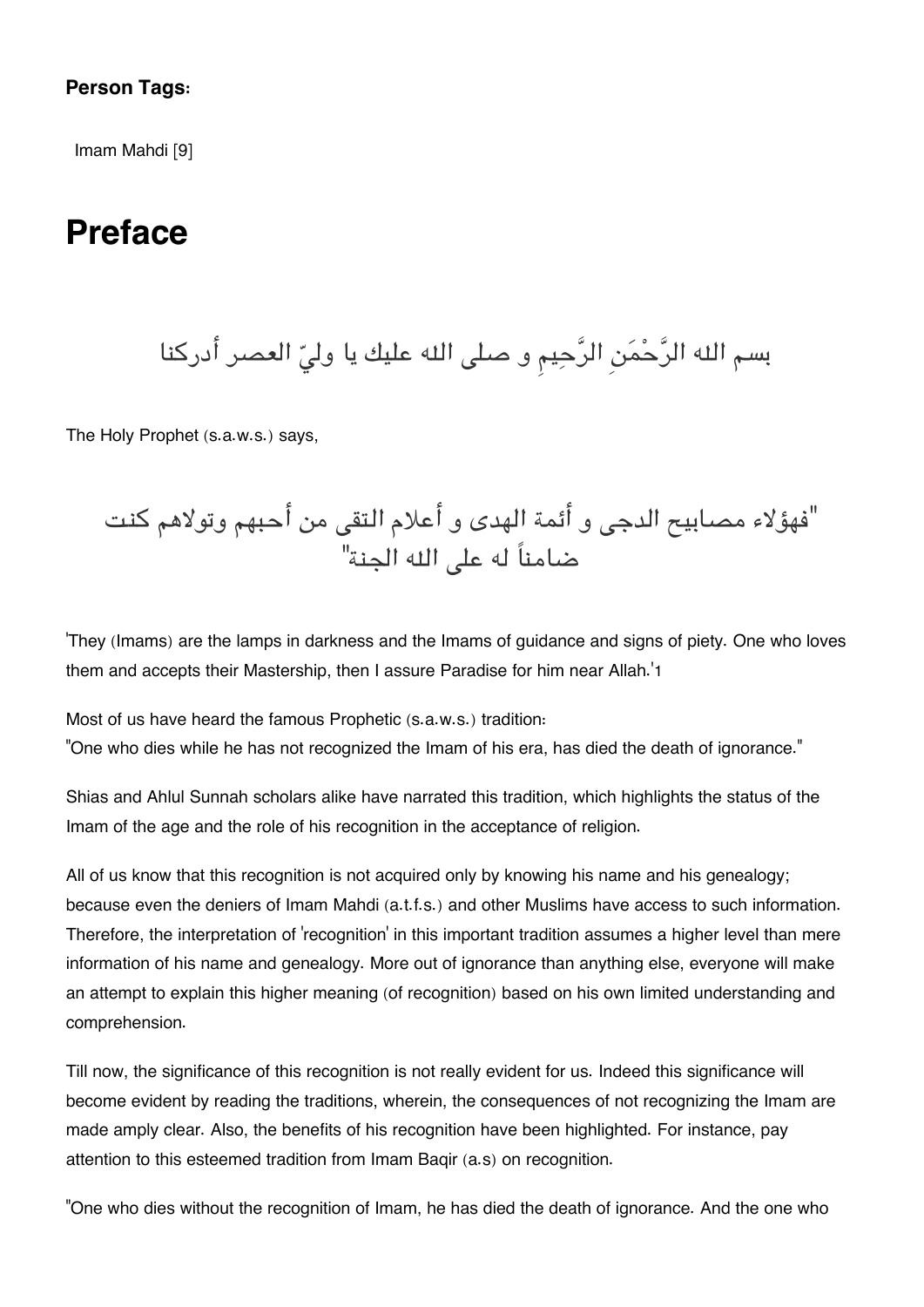dies with the recognition of his Imam, the advancement or postponement of this affair (i.e. reappearance) will not harm him. And one who dies with the recognition of his Imam, he is like the one who was along with the Qaim (a.t.f.s.) in his tent."

Here one discovers a very profound matter, and is confronted with a very critical question: How does the recognition of Imam (a.s.) find such importance in religion? What is death with the recognition of Imam (a.s) that has got all these effects and blessings? Reaching the era of reappearance of Imam Mahdi (a.t.f.s.) and being in his tent is good fortune. Indeed this is the greatest desire of the lovers of I mam (a.t.f.s.). But what is the recognition of Imam (a.t.f.s.), acquiring which ensures such high status? How can one acquire it so that he may attain guidance and good fortune that has been promised to him in traditions?

An effort is made in this book to answer some of the questions mentioned above. We have explained the points in a simple and lucid manner. By referring to it, the reader, will understand the various dimensions of the subject as per his capacity and will be able to gauge his responsibilities in this matter. Our method of explaining the subject is by referring to traditions of Ahlul Bayt (a.s.) only and refraining from any kind of logical analogy. It is due to this reason that you will find several traditions in the book and sometimes we have explained one tradition in the light of another tradition.

This book, 'A Glance at the Beloved', outlines how recognition of Imam (a.t.f.s.) can be acquired in the era of occultation, its distinguishing features and its effects on those who possess this recognition. It shows the way to those who are captivated by the love of Imam (a.t.f.s.) and are in quest of his recognition.

It is important for us to comprehend the significance, origin and necessity of recognition in the light of traditions of the infallibles (a.s.).

The origin of recognition is a spiritual process that initiates from the heart. However its relation with the external persona of the individual cannot be denied. To enhance the discussion, it is imperative to divide this topic in 10 parts and deal with each separately. The practical aspects of these 10 parts will become clear as we progress.

[<sup>1.</sup>](#page--1-0) Bihar al-Anwar, Vol. 36, Pg. 296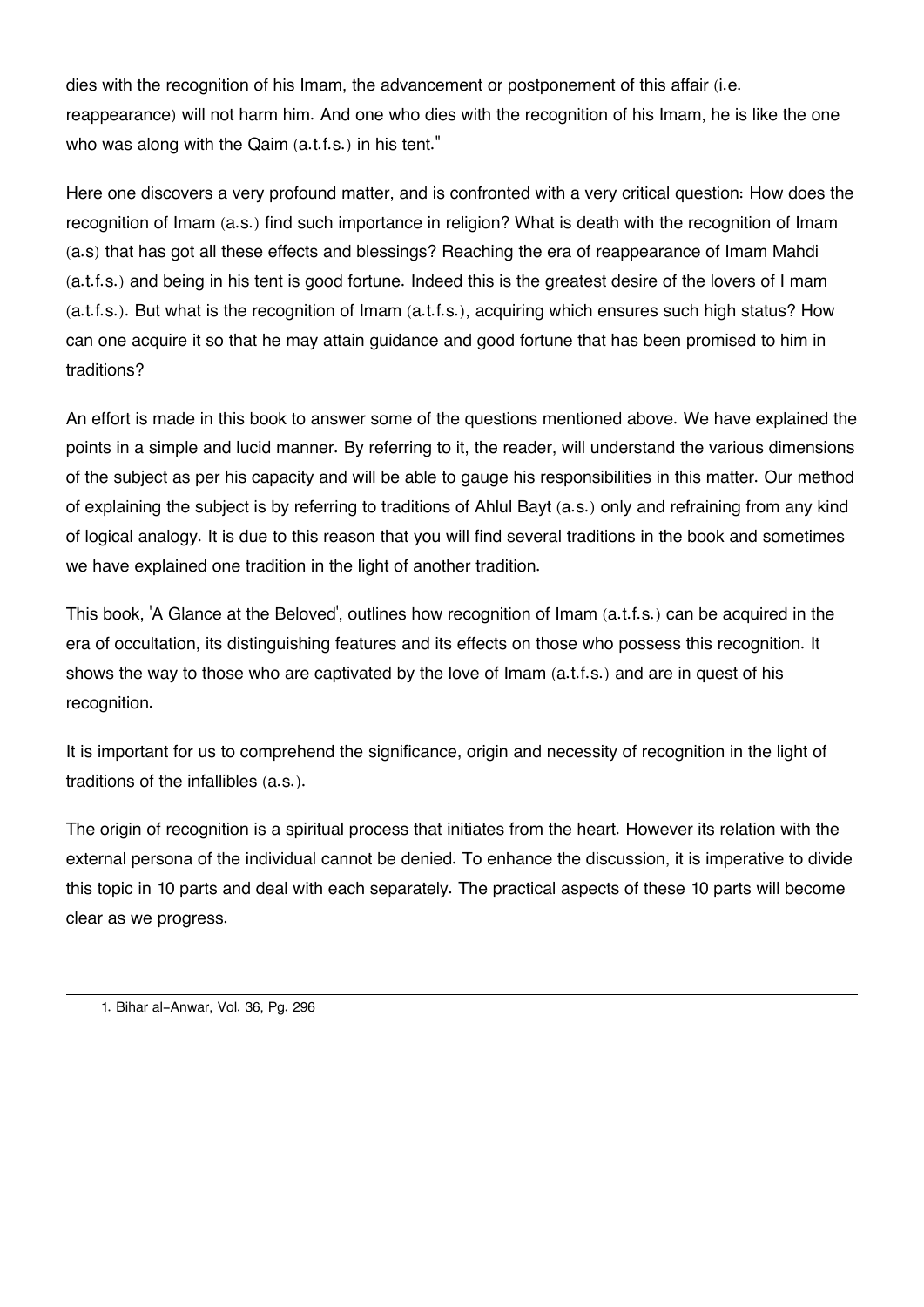## **1. True Recognition**

The most critical characteristic of recognition that can deliver man from deviation and regression is its correctness. If the recognition is not correct, then the underlying expectation that the possessor of recognition will remain steadfast on the Mastership of Imams will not hold true. Imam Zainul Abedeen (a.s.) prophesied,

وانّ للقائم منا غيبتين، أحدهما أطول من الأخرى فلا يثبت عل إمامته، إلا من قوى يقينه وصحت معرفته ولم يجد فى نفسه حرجا مما قضيناه ، وسلم لنا أهل البيت

'Indeed our Qaim has two occultation, one of which is longer than the other. This period (of occultation) will extend to such an extent that most people who believe in him will turn away. None will remain steadfast save those whose certainty is strong and recognition correct. Then he will not have any hesitation in accepting our decrees and will submit to us - the Ahle Bait (a.s.).' [1](#page--1-0)

The condition mentioned in the last statement is critical for all kinds of recognition, be it Allah's recognition, the Prophet's (s.a.w.s.) recognition or the Imam's (a.s.) recognition. This recognition should be correct from all religious aspects and in a way that Allah desires.

Given the above conditions, the most obvious question is - what are the criteria for correct recognition, and how can one be sure of the correctness of his recognition? This question is best replied by referring to the definition of recognition as outlined by the Ahlul Bayt (a.s.). Imam Muhammad Baqir (a.s) while addressing his son declares,

يا بني اعرف منازل الشيعة على قدر روايتهم ومعرفتهم، فإن المعرفة هي الدراية للرواية، وبالدرايات للروايات يعلو المؤمن إلى أقصى درجات الايمان، إني نظرت في كتاب لعلى (عليه السلام) فوجدت في الكتاب أن قيمة كل امرئ وقدره معرفته

'O my son, know the level of the Shias from the number of traditions they narrate and from (the level of) their recognition. For surely recognition is the comprehension of traditions. And by comprehending traditions, a believer scales the highest level of faith. Then surely I have seen the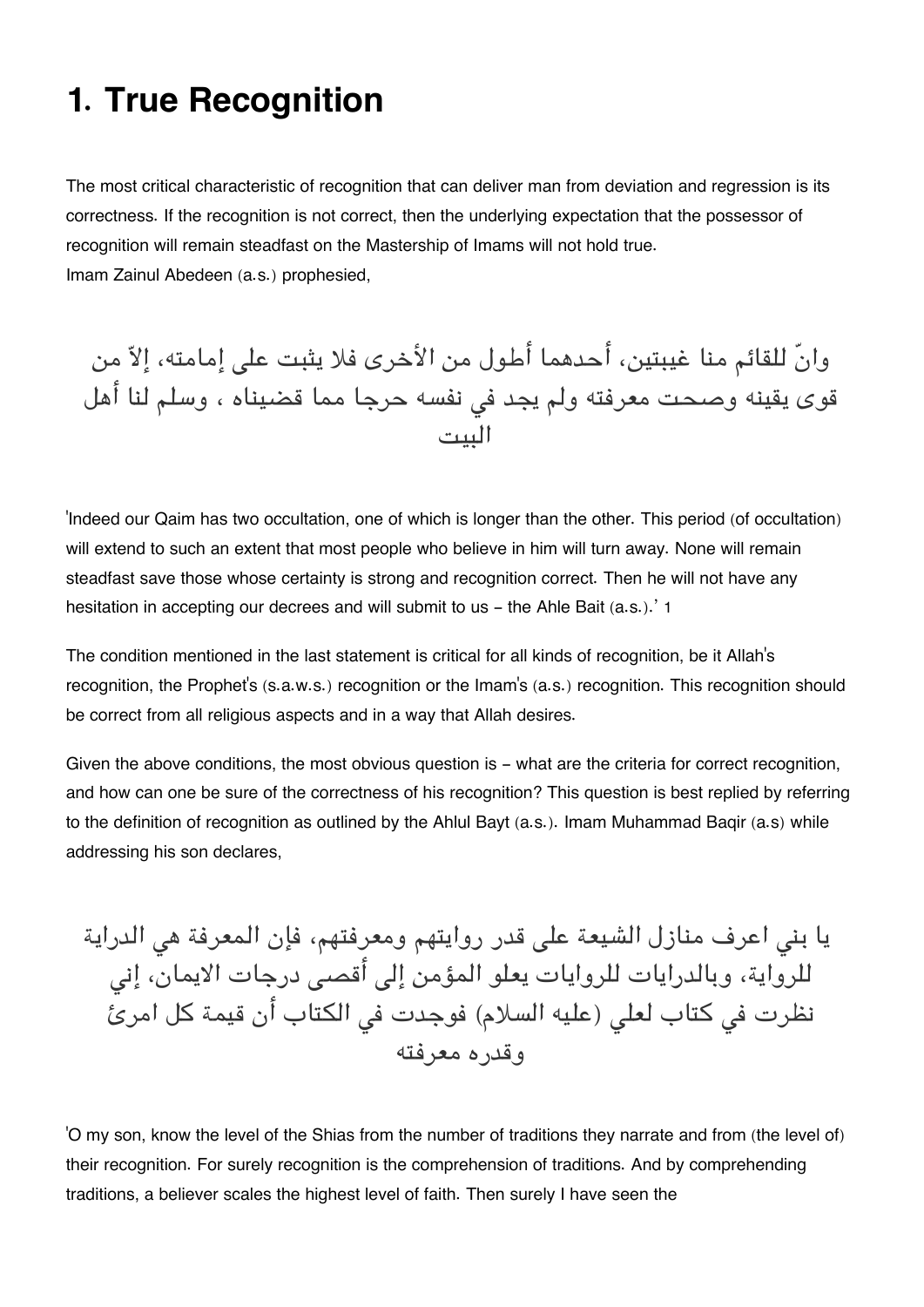Book of Ali (a.s.) and I found in it that the value of a man is in proportion to the measure of his recognition.'[2](#page--1-0)

As highlighted by this tradition, recognition is nothing but the comprehension of traditions, and this is the scale for discerning between true and flawed recognition. Then true recognition of a subject implies comprehension of all traditions related to that subject. For instance, true recognition of Tauheed involves comprehending all traditions related to the topic.

This underlines the necessity to refer to the traditions of Ahlul Bayt (a.s) in order to acquire recognition on any subject and there by scale the peaks of faith. Every believer's faith enjoys a status proportionate to the depth of his insight of traditions of the infallibles (a.s.).

So, if any believer in his pursuit of recognition acquires his knowledge from other than these traditions, he will never attain his goal, i.e. recognition. Ameerul Mo'mineen (a.s.) declares that the value of a believer is related directly to the level of his recognition. The standard of recognition is referring only to the traditions of the Imams (a.s.) as true knowledge is only with them.

Divine knowledge is always correct and guiding, while it is human knowledge that is flawed and misleading. Allah has made the pure and immaculate hearts of the 14 infallibles (a.s.) as the fountainhead of divine knowledge. He then commanded those in thirst of this knowledge to turn only to the infallibles (a.s.) for their queries. As Imam Sadiq (a.s.) revealed to Yunus b. Zabyan

# إن أردت العلم الصحيح فعندنا أهل البيت فنحن اهل الذكر الذي قال اله عز وجل فاسألوا اهل الذكر ان كنتم لا تعلمون.

*'If you desire true knowledge, then it is with us, the Ahlul Bayt (a.s.). Then we are the 'People of Remembrance', those regarding whom Allah declares – 'so ask the followers of the Reminder if you do not know.' (16: 43)*[3](#page--1-0)

There is no source of divine knowledge other than the People of Remembrance. Had there been any other source, surely Allah would have commanded us to refer to it. That is why Imam Baqir (a .s.) narrates,

واله لا يوجد العلم الا من أهل بيت نزل عليهم جبرئيل

'By Allah, Knowledge cannot be found from any other source other than Ahlul Bayt (a.s) – Jibrail (a.s.) (himself) has descended upon them.' [4](#page--1-0)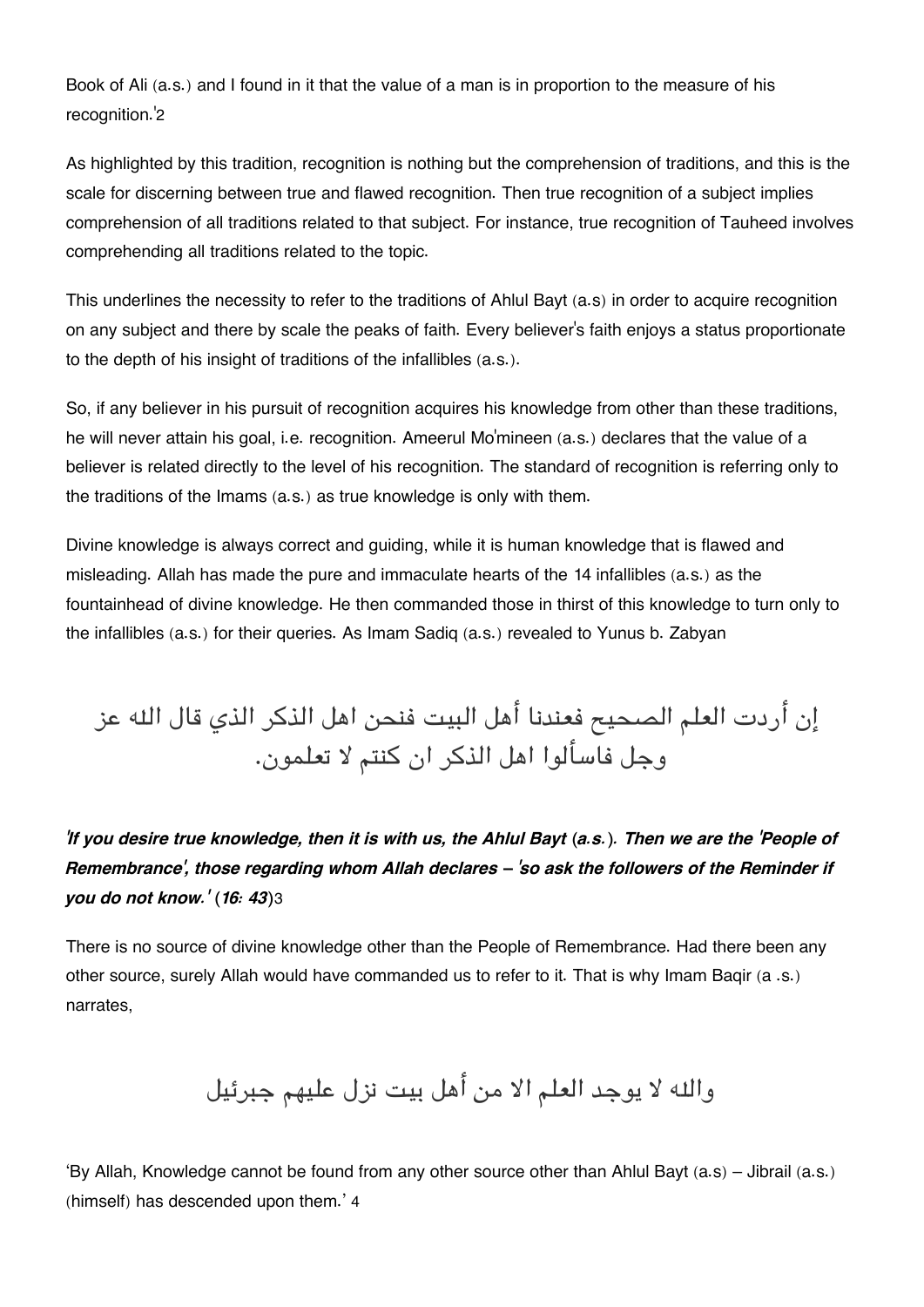Therefore if a new branch of knowledge has been discovered, its origin is in the Ahlul Bayt (a.s.) although we may not pay attention to this fact at the time of discovery. Imam Baqir (a.s.) discloses,

أما إنه ليس عند أحد من الناس حق ولا صواب إلا شئ أخذوه منا أهل البيت

'Then surely there is no truth and reality with the people, except that it has been acquired from us, the Ahlul Bayt (a.s.).'[5](#page--1-0)

The root of true information and correct knowledge is only with the Ahlul Bayt (a.s.). Anything from other than the Ahlul Bayt (a.s.) is flawed and misguiding. It is with respect to this that Imam Baqir (a.s.) narrates,

كل ما لم يخرج من هذا البيت، فهو باطل

'Everything that has emanated from other than this House (of Revelation) is invalid.'[6](#page--1-0)

Therefore the highest level of faith is attained by only taking knowledge from the House of Revelation and submitting to its members unconditionally. If a Shia acts on this precept, he will achieve the honour of being from the Ahlul Bayt (a.s.)

As Ameerul Mo'mineen (a.s.) reveals to Kumayl b. Ziad Nakhaee,

يا كميل، لا تأخذ إل عنّا، تن منّا.

'O Kumayl! Do not acquire except from us so that you may become from us.'[7](#page--1-0)

This high status is reserved only for the friends of the Ahlul Bayt (a.s.). In this period of occultation, although a Shia is deprived of his Imam's (a.t.f.s.) presence, he can be in close proximity to the Ahlul Bayt (a. s.) by referring to them as the only source of knowledge.

So if one wishes to acquire true recognition, must reject all the other sources of knowledge and focus only on the Ahlul Bayt (a.s.). He should not taint the knowledge acquired from the Ahlul Bayt (a.s.) with information acquired from other sources. And if he is successful in doing so, his recognition will reach a station whereby he is protected with the power of certitude from all doubts and suspicion. His faith will reach to such a level of surety that mountains may move, but not his faith. And this is what Ameerul Mo'mineen (a.s.) informed Muhammad b. Hanafiyya,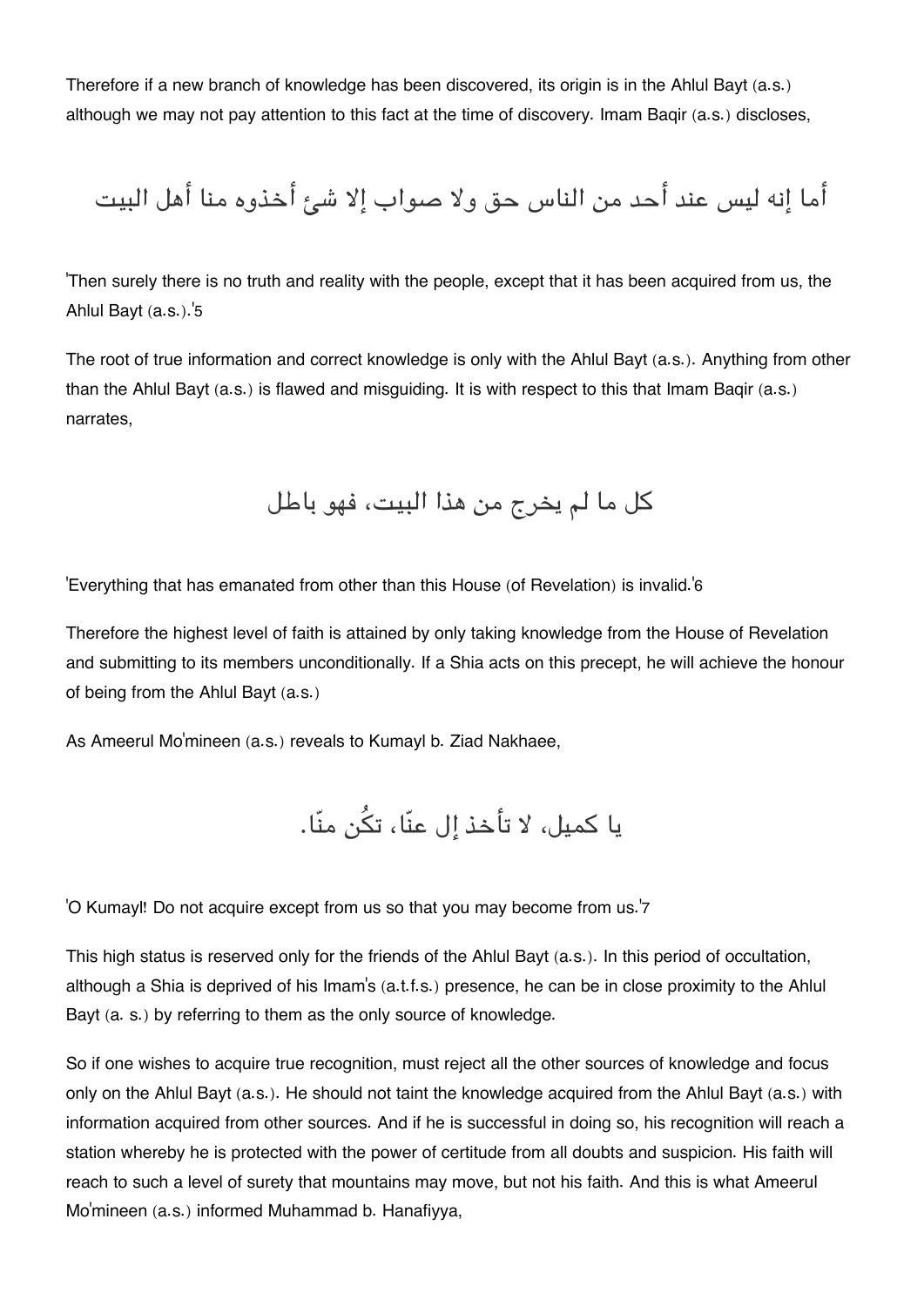### تزول الجبال و لا تزل.

'Even if mountains move, you don't move.'[8](#page--1-0)

This advice of Ameerul Mo'mineen is of particular relevance in the context of faith and beliefs. The emphasis over here is to acquire one's beliefs from the correct source (Ahlul Bayt (a. s.)) and not from the ignorant. This is the only way to guarantee that our beliefs remain secure from doubt and uncertainty. It is the only way to ensure that our faith remains unshakeable even if gigantic mountains are unable to remain firm.

Then the only route to safeguard one's faith from doubts and Satanic whisperings is to acquire knowledge from the channel recommended by Allah Himself. Therefore if one is anxious of his faith then he must pay minute attention to this detail and should only collect his beliefs from the side of the Ahlul Bayt (a.s.).

## من اخذ دينه من كتاب اله وسنة نبيه صل اله عليه واله زالت الجبال قبل ان يزول ومن اخذ دينه من افواه الرجال ردته الرجال

'If one takes his religion from Allah's Book and the Sunnah of His Prophet (s.a.w.s.), mountains may move, but he will not move. And one who takes his religion from the mouths of the people, the people will turn him away (from religion).'[9](#page--1-0)

The intelligent ones are not those who refer to the views of the people, but intelligence in the Quranic verse is attributed to those who have found themselves to be ignorant and have turned to the Ahlul Bayt (a.s.) for guidance. The intelligent ones are those who have submitted themselves completely to the traditions of the Ahlul Bayt (a .s.) without any objection or modification in its interpretation. They do not doubt the sayings of the Ahlul Bayt (a.s.) and never advance their opinion against that of the Ahlul Bayt (a.s.). It is here we realise the importance of the Ahlul Bayt (a. s) in the acquisition of correct recognition.

The Ahlul Bayt's (a.s.) school of thought is nourished with divine revelation, which offers man deliverance and liberation from all fallacies. Their proximity to divine sources of knowledge reassures man of their guidance. He feels he can refer to them in moments of doubt and indecision and is comforted with their response that guides him towards certitude and conviction. This can be compared to the similitude of a very sick person who refers to a specialist doctor, one in whom he enjoys complete confidence. This sick person will not like to experiment with a doctor of whose credentials he is not so sure.

Then if a man attaches so much importance to his health and physical well-being, the significance he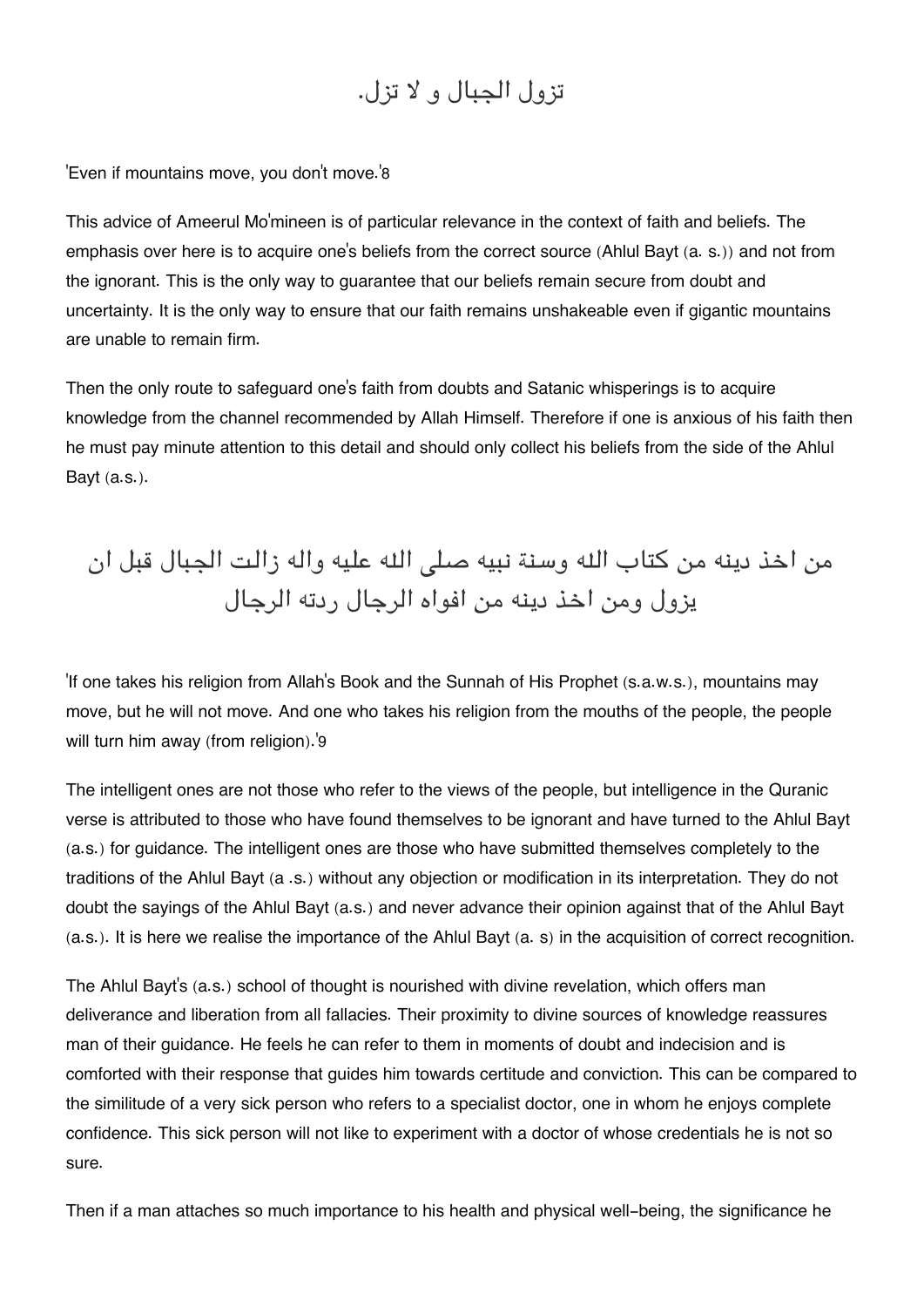accords to his spiritual well – being should be considerably higher. This is because the soul must be dealt with more care and caution than the body. So, just like he would never surrender his physical wellbeing in the hands of an incompetent doctor, he must never submit his spiritual well-being to the opinions of incompetent people. He must surrender his spiritual well-being only to the Ahlul Bayt (a.s.) the spiritual doctors assigned by Allah Himself.

- [1.](#page--1-0) Kamaluddin, Part 31, Tradition 8
- [2.](#page--1-0) Bihar al-Anwar, Vol. 2 Pg. 186
- [3.](#page--1-0) Wasa'il ush-Shi'ah, Vol. 18, Pg. 49, taken from Rejaal al-Kashi
- [4.](#page--1-0) Bihar al-Anwar, Vol. 2, Pg. 91
- [5.](#page--1-0) Bihar al-Anwar, Vol. 2, Pg. 94
- [6.](#page--1-0) Wasa'il ush-Shi'ah, Vol. 18, Pg. 50
- [7.](#page--1-0) Wasa'il ush-Shi'ah, Vol. 18, Pg. 16
- [8.](#page--1-0) Nahjul Balagha, Sermon 11
- [9.](#page--1-0) Preface of Usul al-Kafi

### **2. Submission**

Recognition of Imam (a.t.f.s.) cannot be acquired except with submission.

One of the necessary conditions for acquisition of recognition is total submission to the desires of the Ahlul Bayt (a.s.). In fact it would be not be an exaggeration to state that acquiring recognition is possible only and only through complete submission to the Ahlul Bayt (a.s.). Imam Sadiq (a.s.) declares:

انكم لا تكونون صالحين حتى تعرفوا. و لا تعرفون حتى تصدَّقوا. و لا تُصدَّقون حتّى تُسلِّموا

'You cannot become from the virtuous ones until you have recognition. You will not have recognition until you have believed and confessed. You have not believed and confessed until you submit.'[1](#page--1-0)

Thus affirmation leads towards recognition (of Imam) and submission leads towards affirmation. When a man has all these traits (of submission and affirmation) he will be included among the virtuous ones. This is because virtuous actions spring from pure hearts and recognition and this is attained only through submission. Then the one who does not possess these traits will find himself deprived of recognition and mastership and will be most distant from any virtue. For, testimony is equal to belief and confession by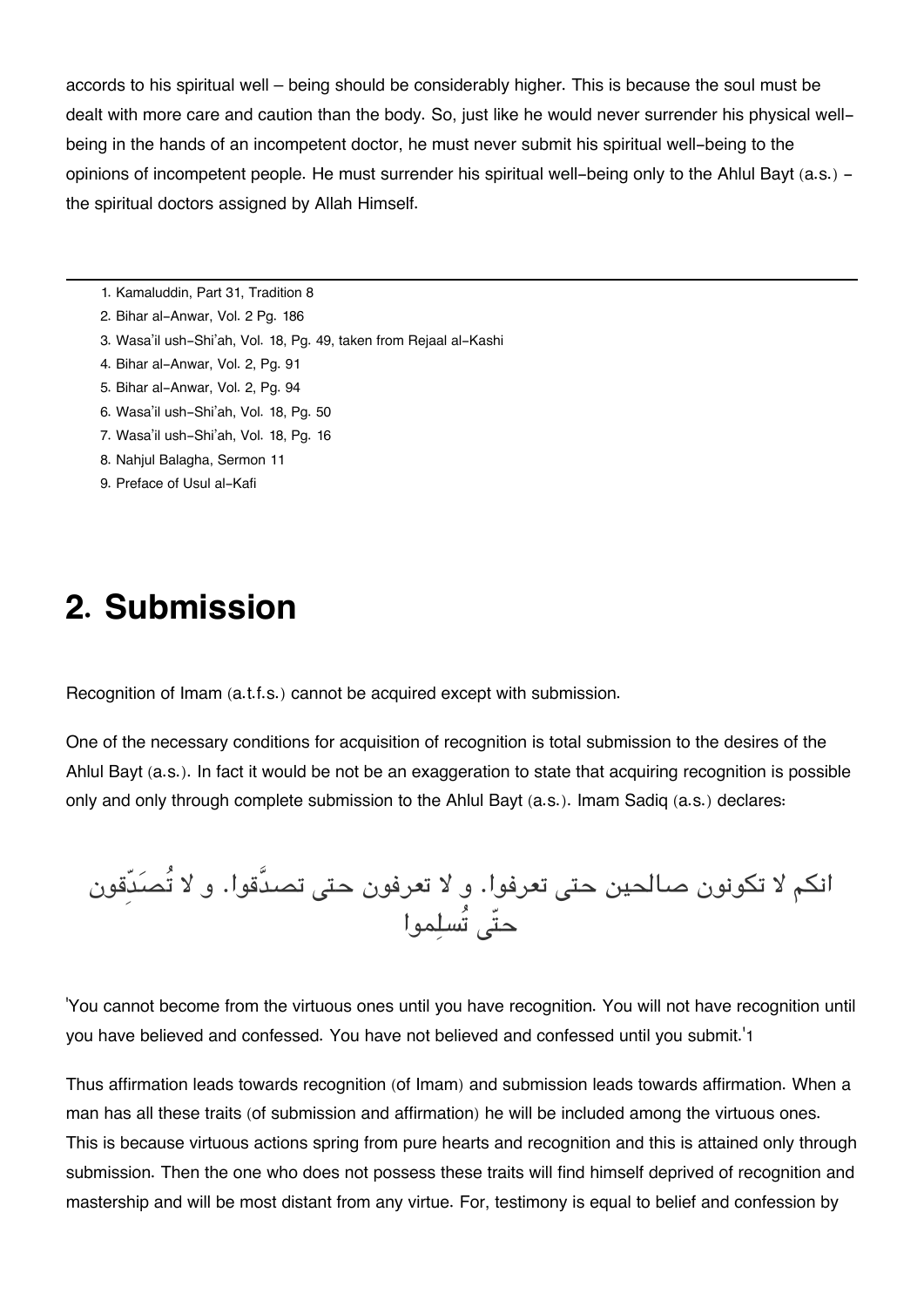heart. And till such a time that the person inculcates this in himself, he will never taste certainty in recognition.

Thus these four criteria - submission, testimony, recognition and good deeds are critical for every believer, and unless these criteria converge in a person, he will never know the reality of faith. The lowest level of recognition of Imam (a.t.f.s) is in submission to his exhortations and prohibitions. As traditions declare:

لا يون العبد مؤمناً حت يعرف اله و رسوله و الائمة كلّهم و إمام زمانه و يرد إليه و يسلم له.

'A worshipper cannot become a believer unless he recognizes Allah and His Prophet (s.a.w.s.) and all the Imams (a.s.) and the Imam of his age and turn to him and submit to him.'[2](#page--1-0)

While unconditional submission was always crucial in the acquisition of recognition, it assumes even more significance in this era of occultation. That is why traditions reiterate the concept of submission thus:

و لم يجد في نفسه حرجاً ممّا قضينا و سلَّمَ لنا أهل البيت.

And he does not find any straitness in his heart as to what we have decided and submit to us - the Ahlul Bayt.[3](#page--1-0)

Submission over here implies heartily submission and not superfluous obedience. This means that the believer should submit to the Ahlul Bayt (a.s.) cheerfully and willingly and not grudgingly and reluctantly. Satisfaction and contentment in submission are vital. This is because even if a man believes in the apparent of religion but does not find submission in himself, he will be far from faith, and can possibly venture into polytheism (shirk). The degree of one's faith is directly related to the degree of one's submission to the Ahlul Bayt (a.s.). To the extent this submission is weak, faith will be weak, dragging man towards idolatry. This is exactly what Imam Sadiq (a.s.) explains in this tradition:

 لو أن قوما عبدوا اله وحده لاشريك له وأقاموا الصلاة وآتوا الزكاة وحجوا البيت وصاموا شهر رمضا ثم قالوا لشئ صنعه الله أوصنعه النبى (صلى الله عليه وآله وسلم) ألا صنع خلاف الذي صنع أو وجدوا ذلك ف قلوبهم لانوا بذلك مشركين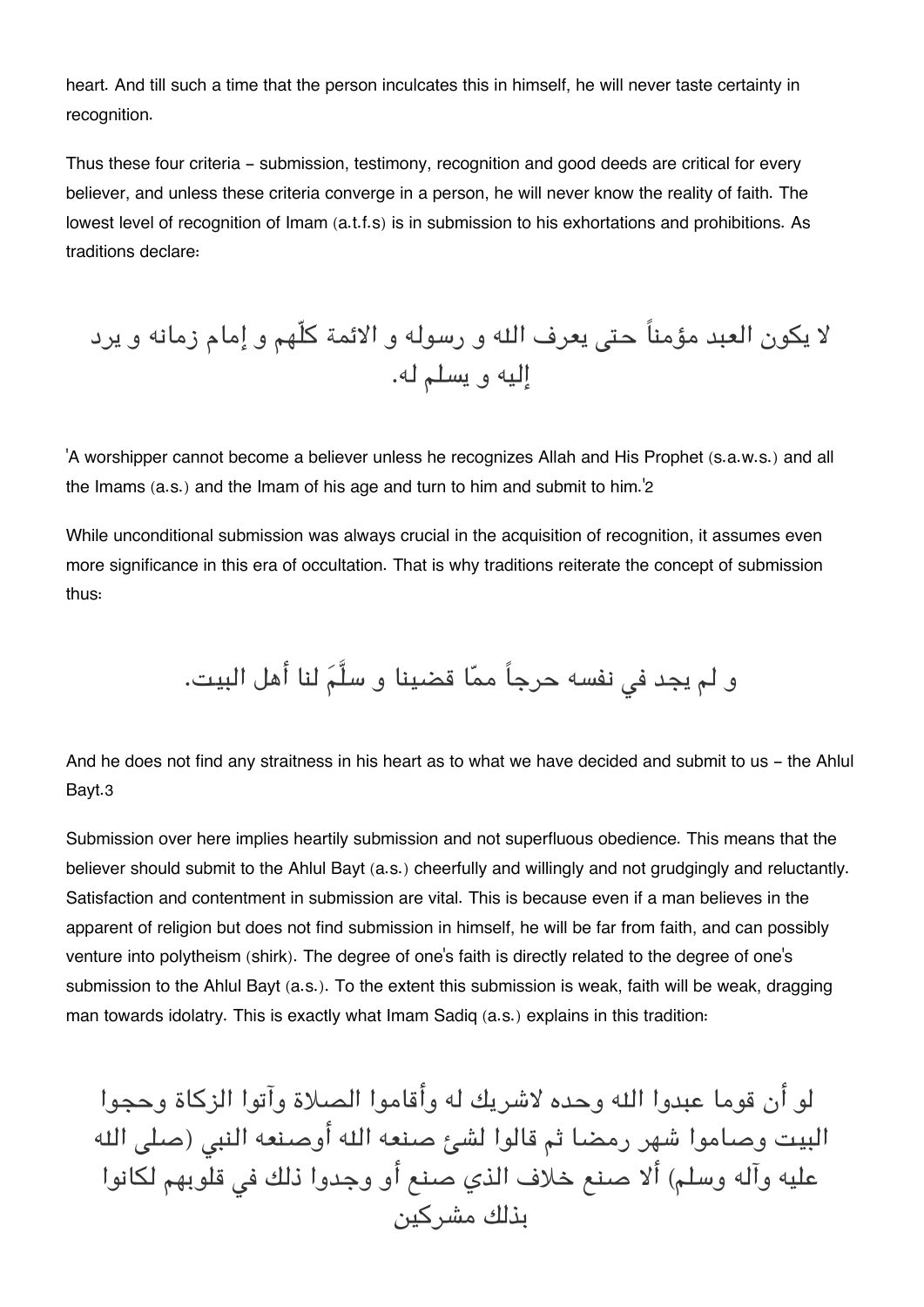'Surely if a nation worships Allah associating naught with Him, and establishes prayers, pays zakaat, performs Hajj, fasts in the month of Ramazan, (then in spite of all this) say why did Allah not do this or why did the Prophet (s.a.w.s.) not do this, instead of doing that, or they have some doubt (although they do not voice these doubts) then due to this they turn polytheists.'

Then Imam (a.s.) related the following verse,

فَلَا وَرَبَّكَ لَا يَوْمِنُونَ حَتَّىٰ يَحَكِمُوكَ فِيمَا شَجَرَ بَيْنَهُمْ ثُمَّ لَا يَجِدُوا فِي انفُسِهِمْ حرجا مما قَضيت ويسلّموا تَسليما

'But no! by your Lord! They do not believe (in reality) until they make you a judge of that which has become a matter of disagreement among them, and then do not find any straightness in their hearts as to what you have decided and submit with entire submission.'

Then Abu Abdillah (Imam Sadiq) (a.s.) said,

فعليم بالتسليم

'Submission is obligatory upon you.'[4](#page--1-0)

The above tradition reveals that the condition of submission is attained when the heart is completely satisfied with everything that the Ahlul Bayt (a.s.) has done or commanded us to do, and has no reservations in accepting it. Indeed this is the reality of faith and the soul of religion. Imam Sajjad (a.s.) declares,

'Certainly the religion of Allah, the Almighty, cannot be acquired by deficient intellects and false opinions and erroneous conjecture, it is achieved only through submission. Then one who submits to us is safe and one who follows us is guided. One who acts based on their own opinion and conjecture is destroyed. One who objects to a thing that we have said or decreed has disbelieved in the One who has revealed the Seven Verses (Sura al-Hamd) and the Holy Quran, while he is unaware (of his disbelief).'[5](#page--1-0)

The great danger to one's faith is when one commits a mistake without being aware of its consequences, which are so dangerous that he turns into an apostate, while he considers himself to be a believer. Then safety for man's faith lies in his submission to the Ahlul Bayt (a.s.) without corrupting it with his own opinion and conjecture.

This, by no means is an easy task, more so in the period of occultation, when there is no direct contact with Imam (a.t.f.s.). The only possible way to reach Imam (a.t.f.s.) in this era is through the traditions of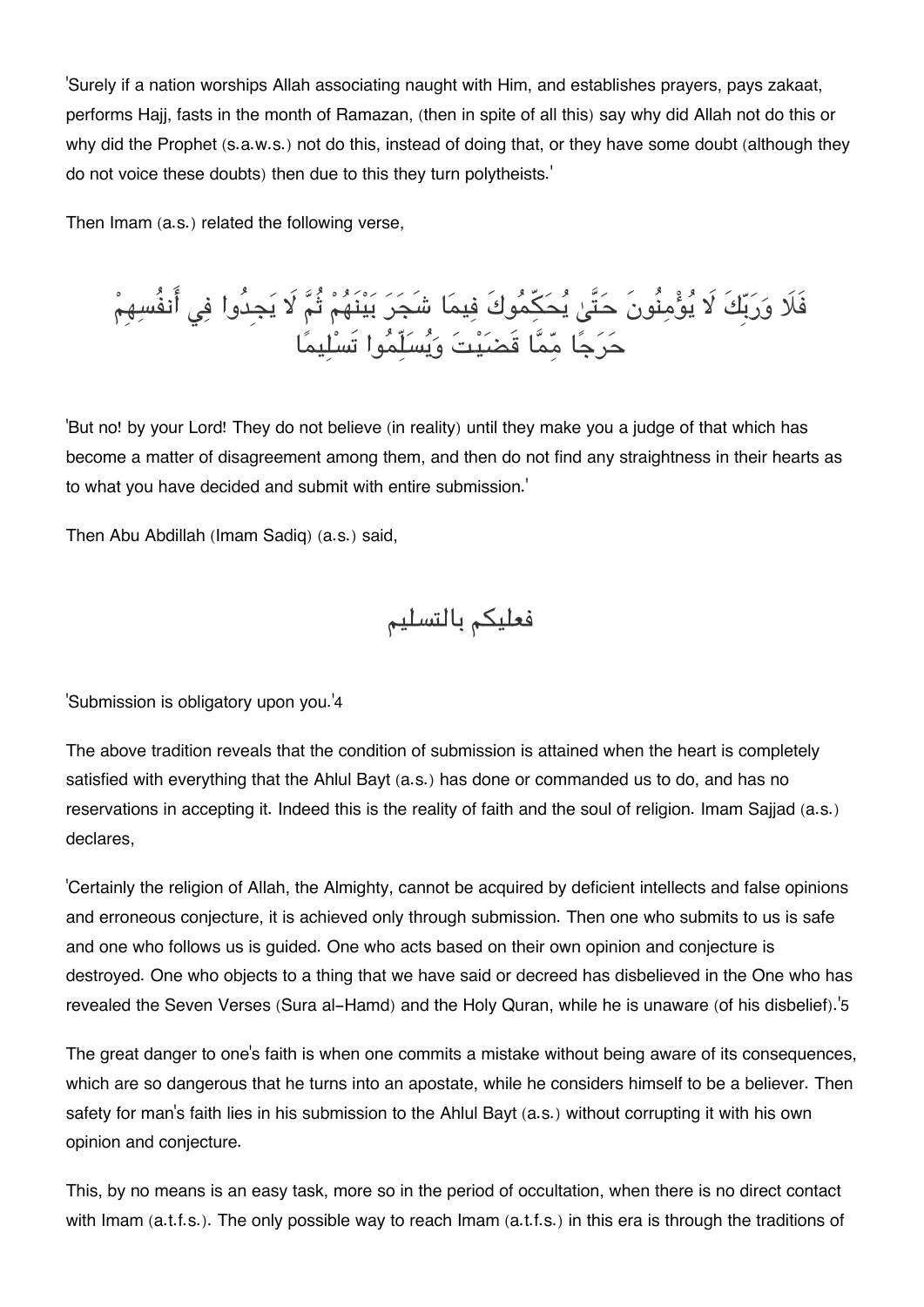the Imams (a.s.). We must refer to the Imams (a.s.) in all our problems, religious as well as worldly.

### **[Submission to Imamite traditions in occultation](#page--1-0)**

One of the signs of submission to Imam (a.t.f.s.) in the occultation is submission to the traditions of the infallible guides (a.s.).

Submission to the Imams (a.s.) should be with respect to all traditions that have reached us from their side, particularly those that are not compatible with our existing knowledge. In such a scenario, submission demands that we try to conform our existing knowledge to the tradition and not try to conform the tradition to our existing knowledge. In other words, we must change our mindset to fit into the tradition and not try to change the interpretation of the tradition to fit into our mindset.

The reason behind this is that so often we are not aware of the deeper meaning of the tradition, although it may not be in conformity to what we already know. This is because all branches of science and knowledge are restricted to the Imams (a.s.) and their insight is perfect, while our knowledge is imperfect and flawed. So if a tradition contradicts our existing knowledge then we should rectify our knowledge on the basis of the tradition. If we cannot do this, it is necessary that we refer to the Imams (a.s.) themselves, but under no condition are we permitted to reject the tradition.

True submission demands that we accept a tradition under all conditions regardless of whether the tradition is compatible with our existing knowledge or not. We must not take a tradition to be weak simply because of its incompatibility with our knowledge, which is flawed and defective. Rather we must seek an explanation from the Ahlul Bayt (a.s.) themselves. It is quite possible that by referring to the scholars of the traditions of the Ahlul Bayt (a.s.) one may become enlightened. And finally if such scholars are not available, then the only option for him is to be patient and accept the tradition, and insha'Allah he will be guided by the Ahlul Bayt (a.s.) themselves and the meaning of the tradition will become clear for him.

The most beloved companions of the Imams (a.s.) are those who understand their traditions well and with their deep understanding accept it. And the worst of them are those who when they do not understand its meaning reject it simply because it is incompatible with their existing knowledge.

Embracing Mastership implies that the Shia considers his Master (Imam) as possessing more authority over himself as compared to all others. Then Mastership demands that one gives preference to his Master's views and his desires over that of his own.

A person must constantly beseech the Ahlul Bayt (a.s.) and approach them with a lot of mediation (tawassul) and seek their help alone, so that all our actions are under the constant supervision and direction of the Ahlul Bayt (a.s.) and nothing happens without their grace and blessings. Particularly in the field of knowledge and learning nothing is more critical than this supervision and direction. For, there is more danger directed towards the scholars by Shaitaan, than other groups of people.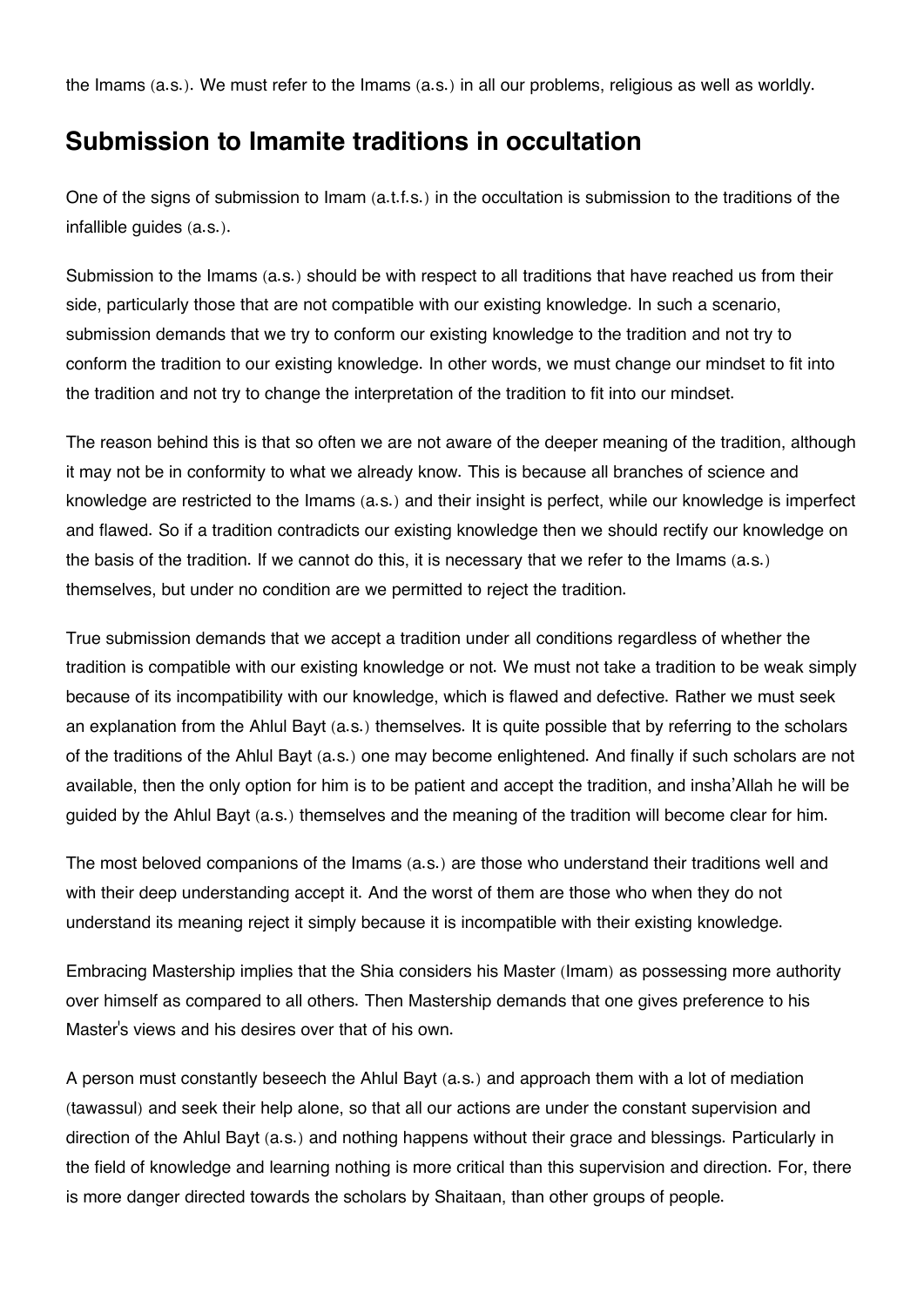So the course undertaken by the scholars and religious thinkers is ridden with pitfalls and perils. It is for this reason that scholars need to have a higher level of faith and their mediation (tawassul) with the infallibles with particular reference to Imam al-Asr (a.t.f.s.) must be more intense. The scholars must firmly believe that their progress in the field of knowledge is only with their belief in Imamat and Mastership of Imam (a.t.f.s.).

If a person observes that he has comprehended the minute details of a tradition, he must acknowledge that it is only because of the grace and bounty of Imam (a.t.f.s.). By keeping this point in mind, we must understand the importance of tawassul – so as to draw Imam's (a.t.f.s.) attention in the pursuit of religious knowledge.

### **[Submission to Allah while seeking early reappearance](#page--1-0)**

Allah is very pleased with the supplications of His servants and accords it the status of the highest form of worship and therefore it is the best means to draw His attention. Imam Ali (a.s.) while recommending supplications to Imam Hasan (a.s.) says:

وَاعْلَمْ، انْ الذي بِيَدِهِ خَزَائِنَ السَّموَاتِ وَالأَرْضِ قَدْ اذْنِ لَكَ فِي الدُّعَاءِ، وَتَكْفَلَ لَكَ بِالاجابة،امركَ انْ تَسالَه ليعطيك،َ وتَستَرحمه ليرحمك،َ ولَم يجعل بينَكَ وبينَه مَنْ يَحْجَبُكَ عَنْهُ

'Know that the One in Whose hand is the treasure of the sky and the earth has permitted you to pray to Him and has guaranteed you a reply, and commanded you to beseech so that He bestows. Seek mercy from Him so that He showers mercy upon you and so that there is no barrier between you and Him.'[6](#page--1-0)

Supplication suggests recitation and question (سؤال (indicates request. It is possible that one combines supplication with questioning. Sometimes t he worshipper seeks something from Allah and at other times he prays as well as requests Him and both these conditions please Allah and are among the actions that Allah has recommended for His servants . Worship higher than this, is persistent beseeching, which Allah loves in a worshipper. About this Imam Sadiq (a.s.) reveals:

إن الله كره إلحاح الناس بعضهم على بعض فى المسألة و أحب ذلك لنفسه

'Allah does not like the people to be persistent in their beseeching with each other. However, He loves that for Himself.'[7](#page--1-0)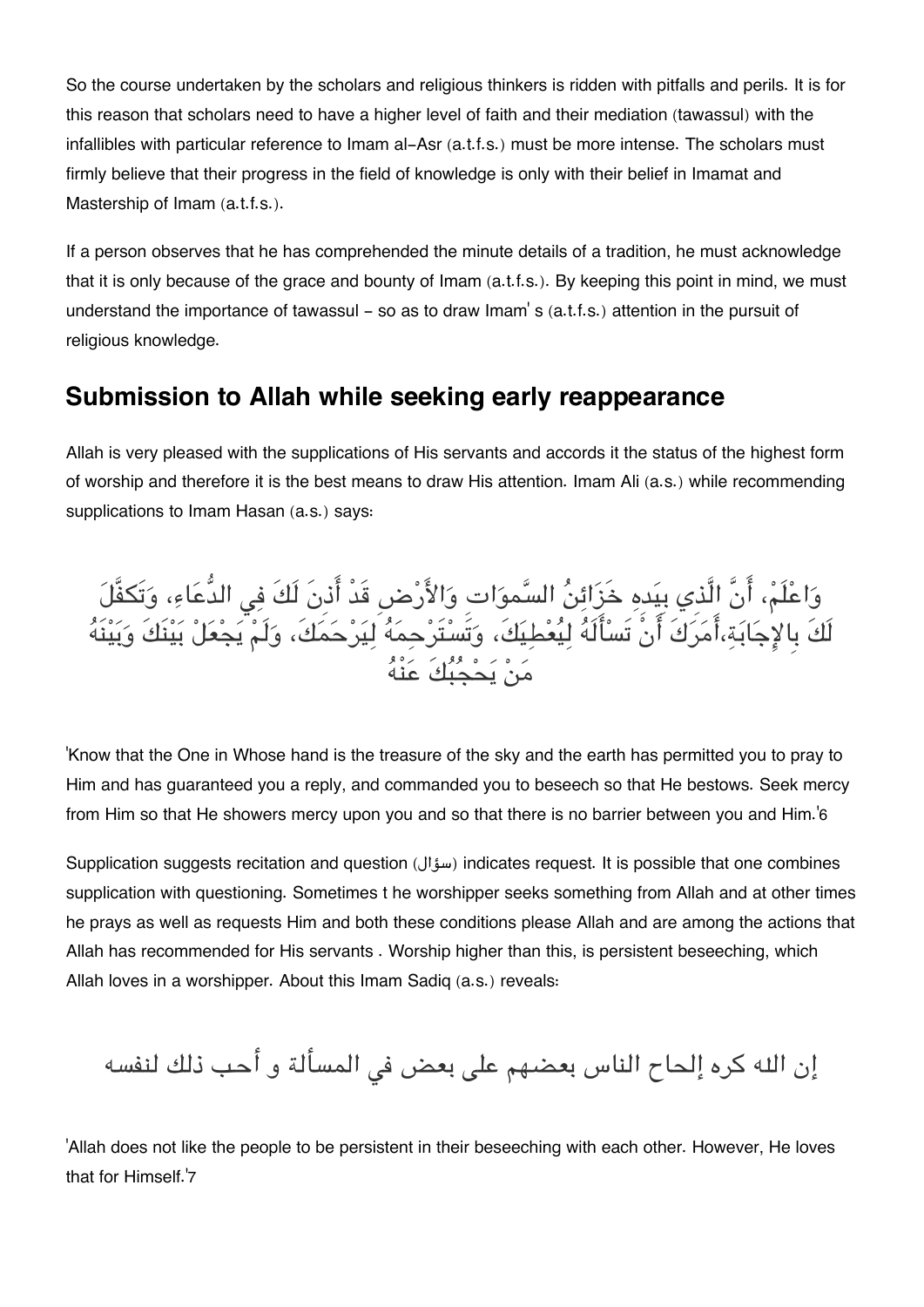So Allah not only likes His servants to beseech Him, rather He loves His servants persistently seeking their demands only from Him and not from anybody else.

Allah has deemed this beseeching and pleading as the highest form of worship. Therefore praying and beseeching Allah for removal of difficulties is in fact submission to His order.

Occultation is the biggest calamity that we are facing today. Allah has destined occultation so that people are afflicted with separation from their Imam (a.t.f.s.) in such a manner that their entire existence cries out in pain and suffering and they despair from all people, places and things and in such a state of helplessness they turn towards Allah, begging and pleading with Him to hasten the reappearance of their master. This crying and begging for the reappearance of Imam (a.t.f.s.) is itself worship and is effective in alleviating the calamity through reappearance.

Imam Moosa Kazim (a.s.) declares with regards to the role of supplication in shortening calamities,

ما من بلاء ينزل على عبدٍ مؤمنٍ فيلهمه الله الدّعاء ، إلاّ كان كشف ذلك البلاء وشيكاً ، وما من بلاء ينزل على عبدٍ مؤمن فيمسك عن الدعاء إلاّ كان ذلك البلاء طويلاً ،فإذا نزل البلاء فعليكم بالدّعاء و التضرع الى الله عزَّ و جل

'No calamity reaches to a servant, but Allah inspires him with supplication (for removal of that calamity), except that the easing of that calamity is near. And no calamity reaches a believer, and he refrains from praying for its removal, but the period of that calamity is lengthened. Then when the calamity descends, you should pray and be humble in front of Him.'[8](#page--1-0)

The term (inspiring an invocation) دعا الهام that is ascribed to Allah in the above tradition underlines the fact that when calamity descends upon a believer, he is reminded to turn to Allah with pleading and beseeching. Such a believer must realize that this is a grace and bounty from Allah, which He does not bestow upon everyone in their calamities. Therefore the essence of prayer at the time of calamity is an indication that the afflicted person is under the domain of Allah's grace and bounty. And when the believer gets the grace توفيق to pray he must realize that the calamity will soon be lifted, insha'Allah. Allah with inspiration إلهام of supplication only wishes to arrange for some channel for the removal of the calamity, provided that man understands the value of this gift.

From this we can conclude that praying to Allah for the early reappearance of Imam (a.t.f .s.) is perfectly valid. On the same lines, there are several examples that highlight the fact that praying to Allah can alleviate an entire nation's calamity. For instance, Bani Israel received salvation after intense supplication and pleading. According to a tradition of Imam Sadiq (a.s.), Allah had destined salvation for the children of Hazrat Ibrahim (a.s.) that were from the lineage of his wife Sara (viz. Bani Israel) after 400 years of oppression at the hands of Firaun. The salvation was to come in the form of Hazrat Moosa (a .s.) and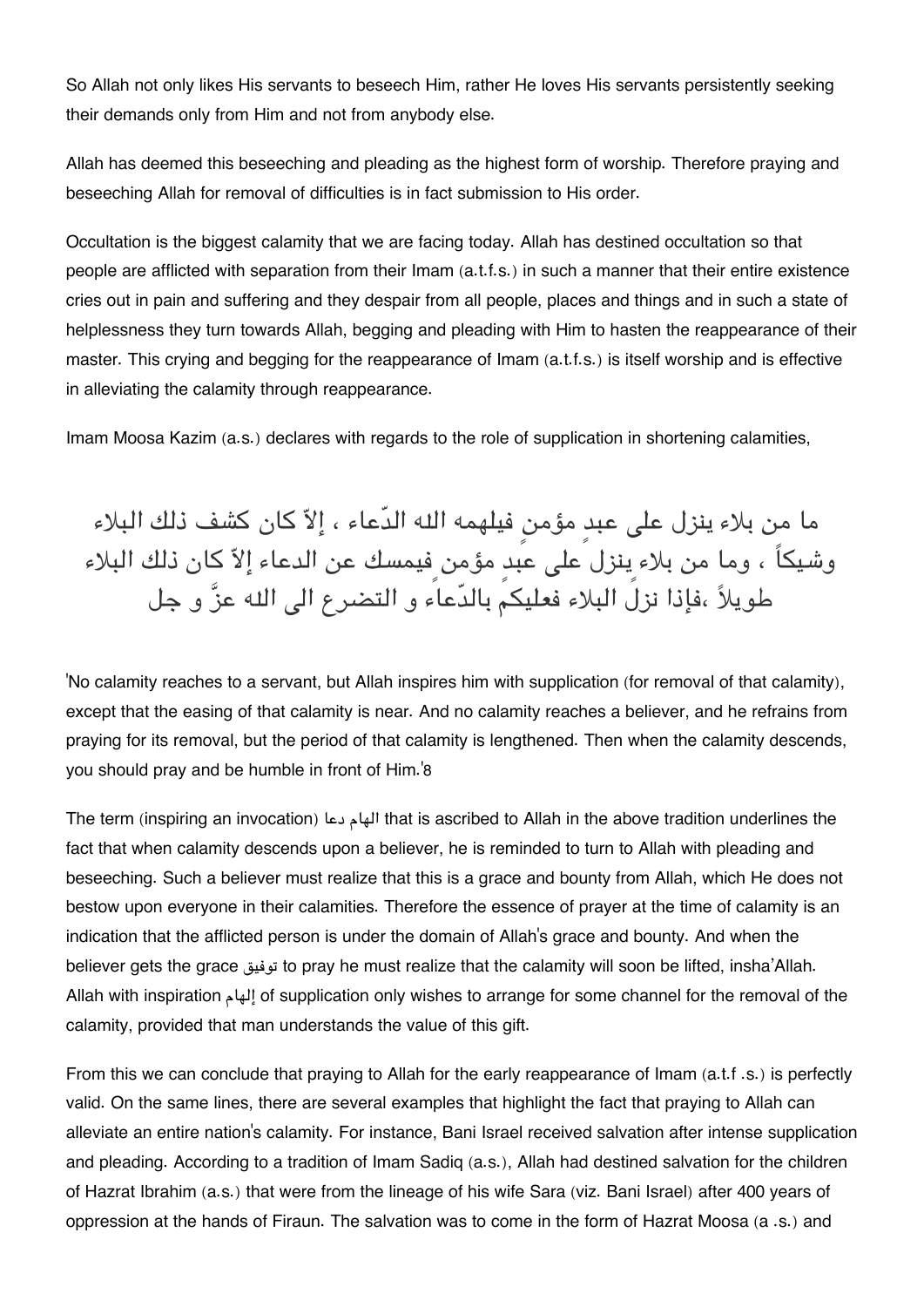Hazrat Haroon (a.s.). But Bani Israel managed to reduce this period of tyranny and oppression after pleading and begging in front of Allah. Imam's (a.s.) original phrase is as follows:

لما طال على بنى إسرائيل العذاب ضجوا وبكوا إلى الله أربعين صباحا فأوحى الله إلى موسى وهارون يخلصهم من فرعون ، فحط عنهم سبعين ومائة سنة

'Then when the period of chastisement on Bani Israel lengthened, they cried in front of Allah for 40 mornings so that Allah reveals up on Moosa and Haroon to give salvation from the (evil of) Firaun. Due to this (persistent crying), 170 years from the destined oppression was reduced.

Then Imam Sadiq (a.s.) declared:

هكذا أنتم لو فعلتم لفرج الله عنا فأما إذ لم تكونوا فان الامر ينتهى إلى منتهاه

'Your salvation is similar. If you also do it (cry intensely), Allah will hasten your salvation (faraj). And if you don't do it (cry), the matter of salvation will reach to the last limit.'[9](#page--1-0)

Beware it is strange that if the believers desire salvation from Allah, (through reappearance of their Imam), they should know the way which is defined by the previous Imams (a .s.) and they should be serious and make preparation in this regard.

- [1.](#page--1-0) Usul al-Kafi, Chapter. of 'recognition of Imam and turning to him' Tradition 6
- [2.](#page--1-0) Usul al-Kafi, Kitabul Hujjat, Chap. of recognition of Imam Tradition 2
- [3.](#page--1-0) Kamaluddin, Chp. 31, Tradition 8
- [4.](#page--1-0) Usul al-Kafi Kitabul Imaan wal Kufr, Chap. of Shirk, Tradition 6
- [5.](#page--1-0) Kamaluddin, Chap. 31, Tradition 9
- [6.](#page--1-0) Nahjul Balagha, Letter 31
- [7.](#page--1-0) Usul al-Kafi, Kitabod Dua, Chapter-Ilhaao fi Dua, Tradition 4
- [8.](#page--1-0) Usul al-Kafi, Kitabud Dua, (chapter of Ilhaamod Dua), Tradition 2
- [9.](#page--1-0) Bihar al-Anwar, Vol. 52, Pg. 131, Tradition 34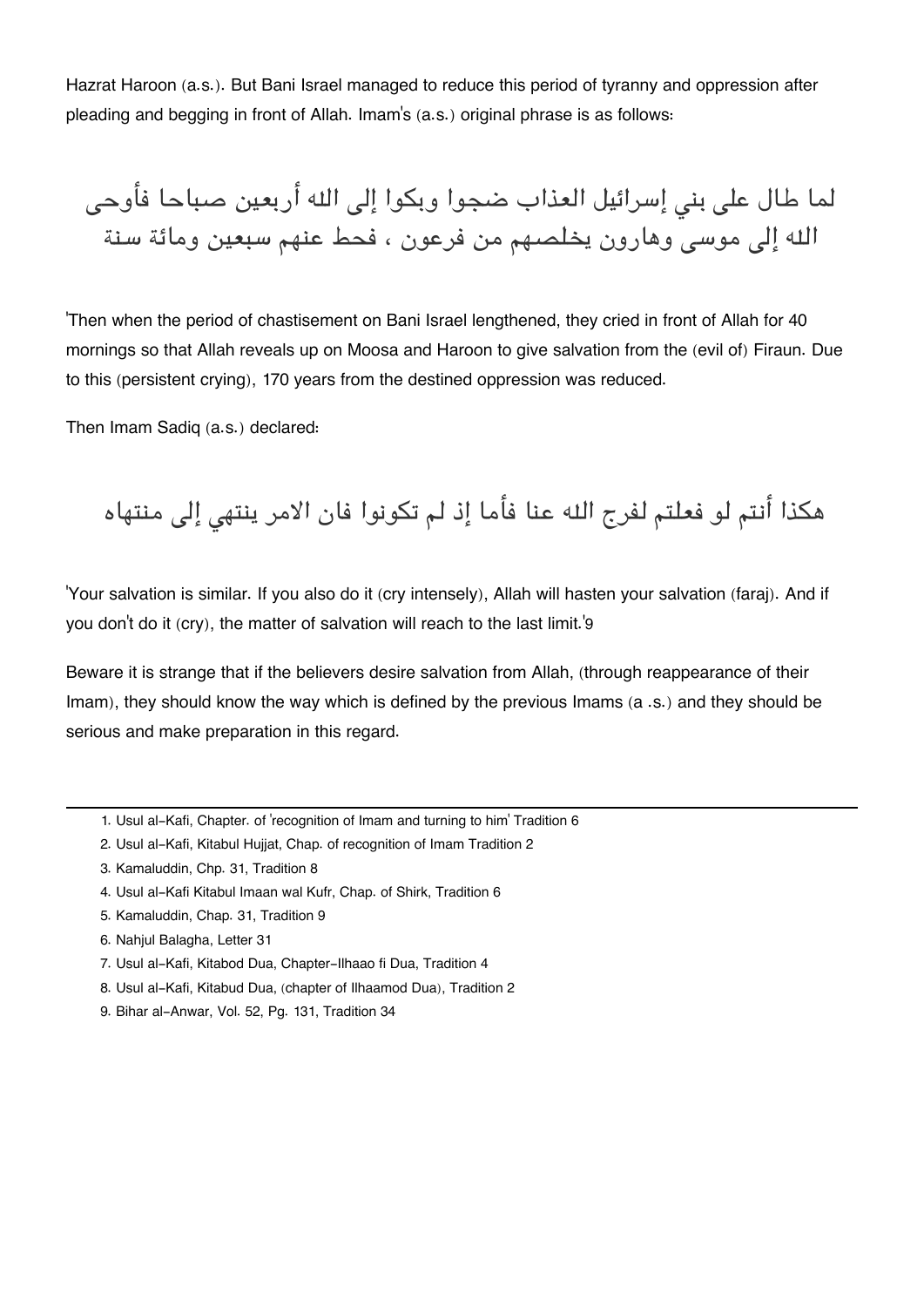## **3. Love**

## **[Submission is a condition for love and love is a Pre-requisite for](#page--1-0) [faith \(imaan\)](#page--1-0)**

One of the signs of submission in a Shia is his love and attachment towards the Ahlul Bayt (a.s.). It is a sign of recognition of the Imams (a.s.), especially in the period of occultation. As far as love is considered, it is sufficient to say that it is the foundation of Islam.

Imam Sadiq (a.s.) asserts,

لل شء أساس ، وأساس الاسلام حبنا أهل البيت

'Everything has a foundation and the foundation of Islam is the love for us, the Ahlul Bayt (a.s.).'[1](#page--1-0)

Therefore, traditions have introduced love of the Ahlul Bayt (a.s.) as the highest and the most privileged form of worship. Imam Sadiq (a.s.) informs further,

إنّ فوق كل عبادة عبادة وحبنا أهل البيت أفضل عبادة

'Love of us Ahlul Bayt (a.s.) is the highest form of worship.'[2](#page--1-0)

The Holy Prophet (s.a.w.s.) introduced the names of all the Imams (a.s.) to the Muslims. When he introduced Imam Mahdi (a.t.f.s.) he declared,

من احب ان يلق اله وقد كمل ايمانه وحسن اسلامه فليوال الحجة صاحب الزمان المنتظر

'One who wants to meet Allah in such a condition that his faith is perfect and his Islam is in good condition then he should accept Mastership of Imam al-Zaman (a.t.f.s.) the awaited.'

And at the end of the tradition he (s.a.w.s.) stated,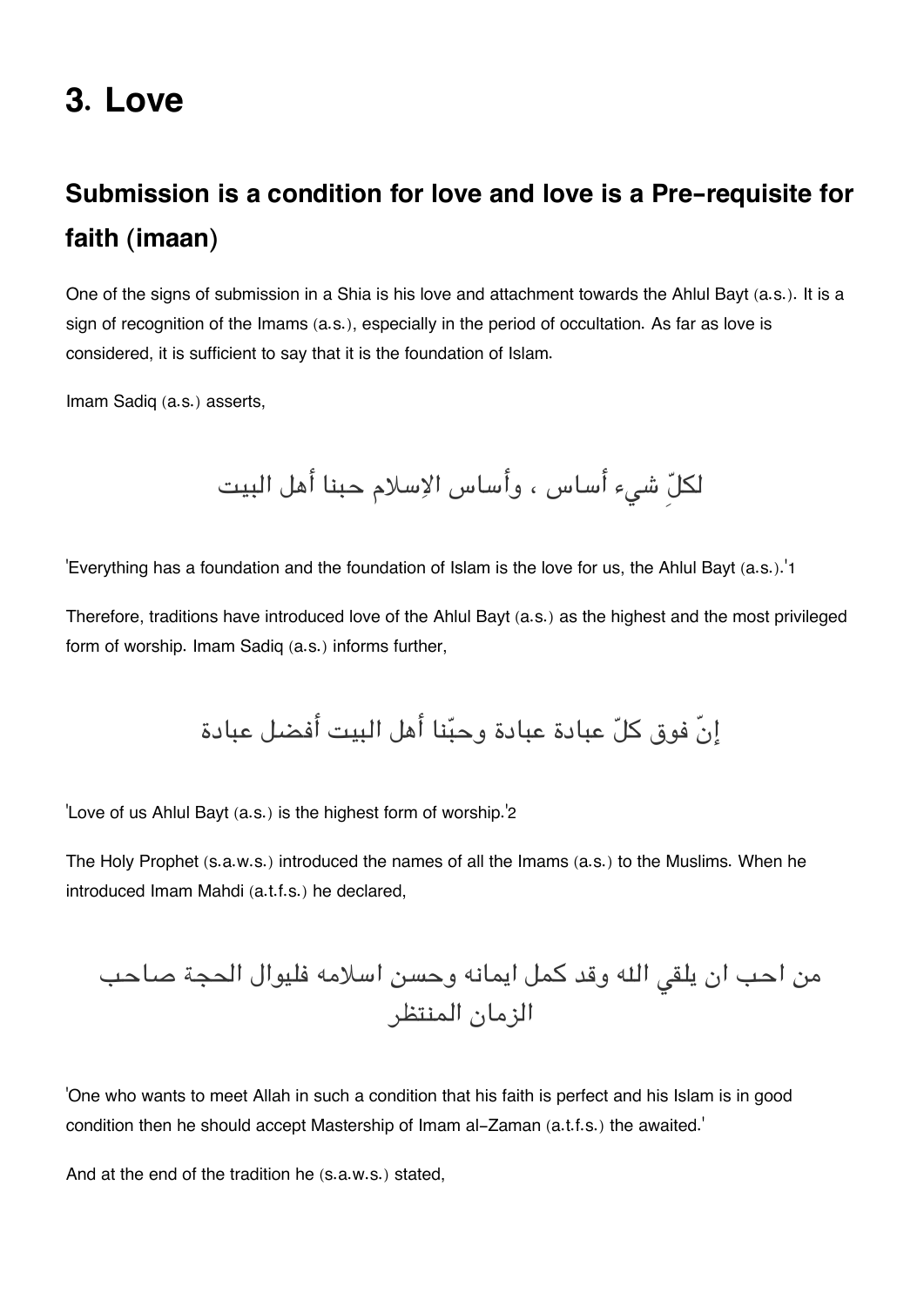فهولاء مصابيح الدجى وأئمة الهدى وأعلام التقى ومن أحبهم وتولاهم كنت ضامناُ له عل اله الجنة.

They (Imams) are the lamps in darkness and the Imams of guidance and signs of piety. One who loves them and accepts their Mastership, then I assure Paradise for him near Allah.'[3](#page--1-0)

Faith begins with Mastership and love of Amirul Mo'mineen (a.s.), and attains perfection with mastership and love for Hazrat Hujjat (a.t.f.s.). Therefore without love for the unseen Imam (a.t.f.s.), faith will never reach perfection.

But love by itself is not something that Allah would simply bestow on all His servants just like that. Rather He grants it only to such servants that He wishes to guide.

Love and affection towards Imam (a.t.f.s.) is one way of reaching this grace, and this one of the most important bestowals from Allah's side.

#### Imam Baqir (a.s.) reveals to Abu Khalid:

'By Allah, O Abu Khalid! Unless Allah purifies the heart of a servant, he cannot love us nor can he accept our Mastership. And Allah does not purify his heart till he does not submit to us and is not in a state of submission towards us. If he is submissive towards us, Allah will protect him from strict accounting and will keep him in His security from the great fear on the Day of Judgment.<sup>'[4](#page--1-0)</sup>

If the heart is not pure, love and Mastership of the Ahlul Bayt (a.s.) cannot find a place in it. And purity of the heart comes only from submission towards the Ahlul Bayt (a.s.). Hence, one who seeks the love of his Imam (a.t.f.s.) will strengthen in himself the feeling of submission. As he scales the peak of submission, the purity of his heart will increase and consequently his attachment and affection towards Imam (a.t.f.s.) will intensify.

The way to perfect the feeling of submission is that man should try in every matter to act as per the wishes of the Imams (a.s.) and should not have an opinion against them. He must always give preference to their wishes over his own and over that of the others. And the wishes of the Imams (a.s.) can be realised in occultation by referring to their traditions. This particular trait can help man in scaling the highest peaks of faith.

A person asked Imam Sadiq (a.s.), 'How often have I heard you remembering Salman al-Farsi (r.a.)!' Imam (a.s.) said,

'Don't say Salman - e - Farsi, rather say Salman al- Muhammadi.'

Imam (a.s.) asked, 'Do you know why I remember him so much?' The person replied, 'I don't know.' Imam (a.s.) revealed,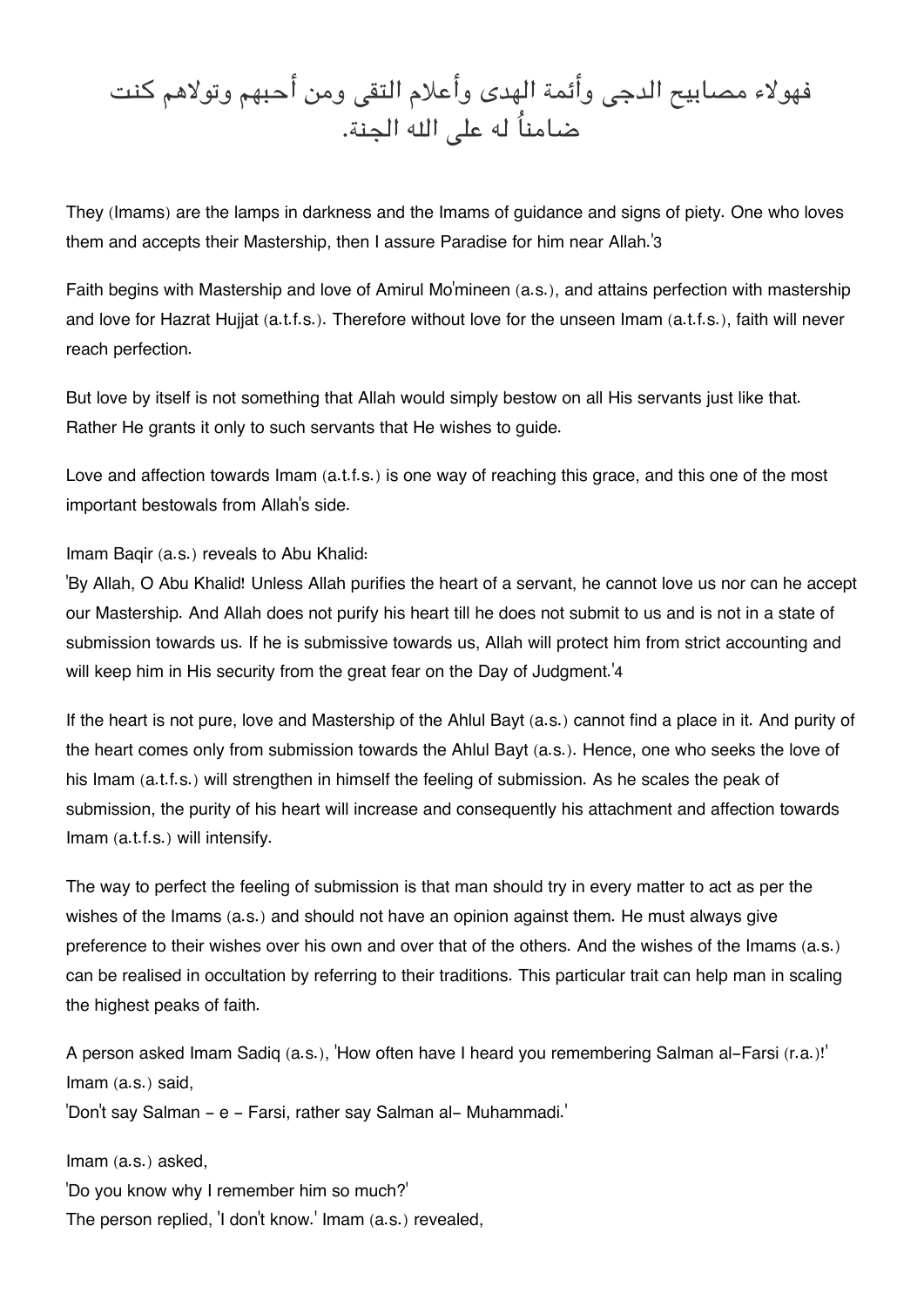'Due to three characteristics - the first one is giving preference to wishes of Ameerul Mo'mineen (a.s.) over his own wishes...'[5](#page--1-0)

Thus, Salman al-Muhammadi (r.a.) scaled such a high peak that Imam Sajjad (a.s.) uses the term 'from us Ahlul Bayt'. Salman al-Muhammadi (r.a.) attained this elevated position near the Ahlul Bayt (a.s.) with his complete and unconditional submission in front of their wishes and commands. His spirit of submission was so dominant that Ameer ul Mo'mineen (a.s.) did not have to give him instructions. Rather, the moment he knew his Imam's (a.s.) implicit wish, he rushed to implement it and gave it preference over his own wishes.

Indeed this position is higher than the position of obedience concerning Imam's (a.s.) explicit wishes. To obey Imam's wish and implement his commands even before he (a.s.) can convey it verbally is the highest form of submission. So, one of the conditions to attain the position of ' from us Ahle Bait' is submission to the wishes of the Imams (a.s.) in the manner Salman al-Muhammadi (r.a.) did. Even earlier we have discussed Ameerul Mo'mineen's (a.s.) advice to Kumayl b. Ziyad (r.a.)

لا تأخذ إلَّا عنَّا تَكُن منّا.

'Don't acquire (knowledge) but from us, you will be from us.'

Submission in the period of occultation can only be realized by referring to the traditions of the Imams (a.s.) and being bound to them concerning all our problems and uncertainties in belief, actions or worldly affairs. In this period, when there is restricted access to Imam (a.t.f.s.), one should take additional precaution in binding oneself to the traditions of the Imams (a.s.). Separation from Imam (a.t.f.s.) must not make us lax in submitting to his wishes and commands.

### **[Crying for Imam \(a.t.f.s.\) out of intense attachment](#page--1-0)**

Love is one of the most powerful emotions that is directly related to the level of recognition and attachment towards the beloved. So, higher the level of recognition, more intense would be the affection and attachment. Among the most unmistakable symptoms of attachment is constant remembrance of the beloved, mixed with an intense craving for his meeting.

Just a mention of the beloved along with a narration of his hardship and difficulties provokes acute restlessness and turmoil within the person, finding expression in his tears. Allah, out of His Grace and Mercy has sowed this attachment in our hearts, thereby purifying our polluted hearts and cleansing it of the filth of sins. As Imam Sadiq (a.s.) reveals to Fuzail b. Yasir: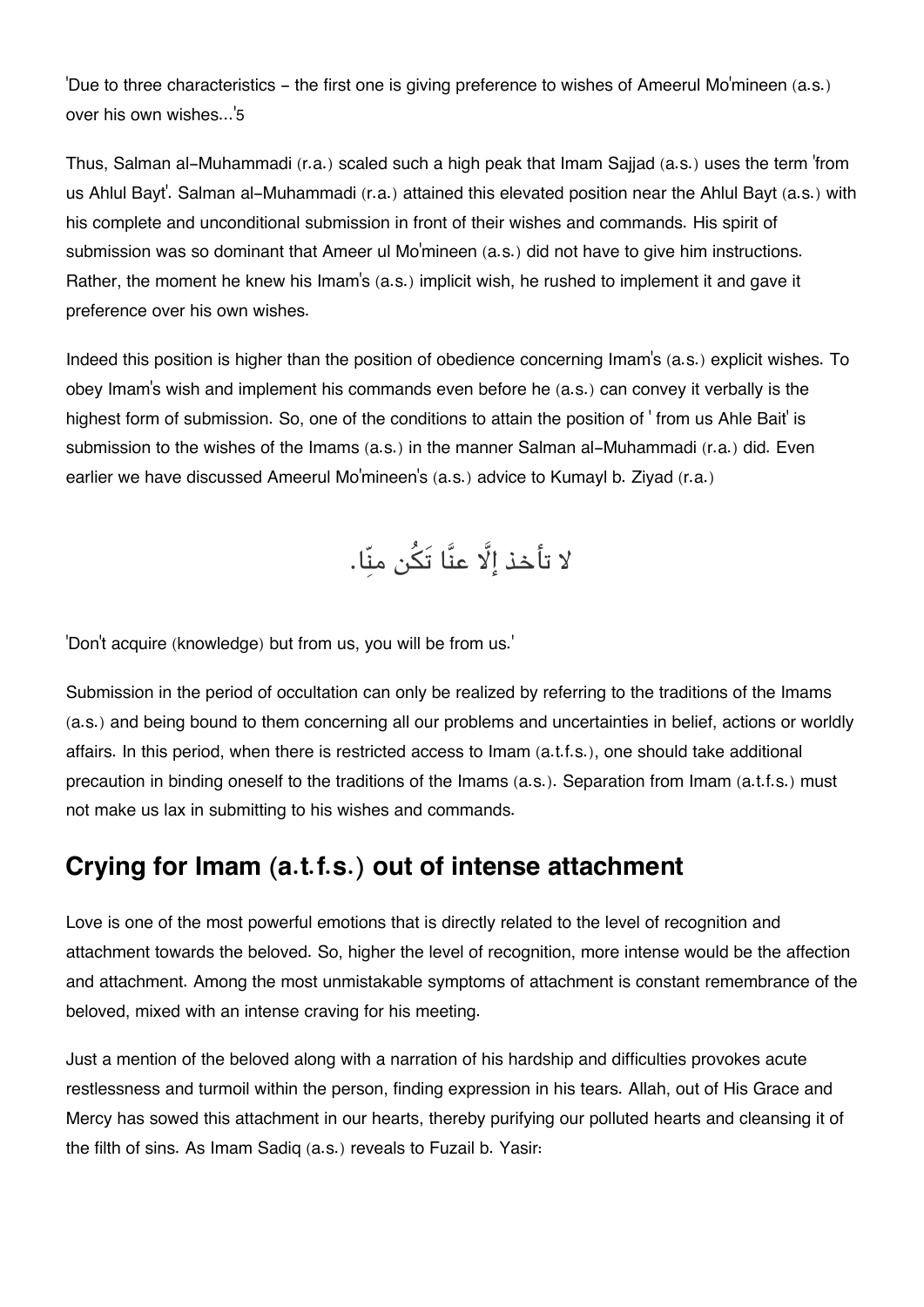# يا فضيل من ذكرنا أو ذُكرنا عنده فخرج من عينيه مثل جناح ذباب غفر اله ذنوبه ولو كانت أكثر من زبد البحر

'O Fuzail, one who remembers us or our mention is made in his presence and if tears flow from his eyes even to the extent of the wing of a fly, Allah will erase all his sins even if they are to the extent of the foam of the ocean.'[6](#page--1-0)

The magnitude of this reward is a direct reflection on the esteemed status of the Ahlul Bayt (a.s.). Allah in His Mercy has graced the lover with this bounty.

The pain of separation from Imam's (a.t.f.s.) holy existence in the period of occultation and his remembrance in moments of solitude and loneliness, intensified further with his own sorrow are just some of the factors that make his Shias weep for him. As it was mentioned earlier, Imam Sadiq (a.s.) narrates,

أما واللهِ لَيُغَيَّبَنَّ إمامُكُم سنيناً من دَهركم.... وَ لَتَدْمُعَنَّ عليهِ عُيوُنَ الموُّمِنين.

'Pay attention, by Allah! Certainly your Imam will be in occultation for some years in your time. ....the eyes of the believer will surely cry for him.'[7](#page--1-0)

How valuable is the painful heart, wails and tearful eyes of longing near Imam Sadiq (a.s.) that he has prayed especially for such Shias. Moaviyah b.Wahab narrates, ' I saw Imam Sadiq (a.s.) in prostration. He was praying for the visitors of the shrine of Imam Husain (a.s.) at Karbala -

O Allah, those eyes which cry for us, makes them a place of Your mercy. Shower mercy on those hearts which are restless and burn for our sake. Show mercy to those who wail and complain for us.<sup>'[8](#page--1-0)</sup>

This is the reward of the tears that are shed out of sympathy and grief from intense longing for Imam (a.t.f.s.) in the period of occultation. Indeed how incredible is the reward and how amazing is the glad tidings that Imam (a.s.) has promised those who shed a few tears for the Ahlul Bayt (a.s.). This is one of the reasons why Dua-e-Nudbah has been highly recommended on the four Eids - Fitr, Azhaa, Ghadir and Fridays.

These are the four most important days on which Allah showers His Mercy upon His creatures. On the days of Eid, Allah establishes everything on the earth for the sake of Imam's (a.t.f.s.) holy existence. Ghadeer is the day when the Muslims renew their allegiance with the Imam appointed by Allah. And now that the divinely selected Imam is absent, the Muslims must wail and complain by remembering him at all times and feel the pangs of separation.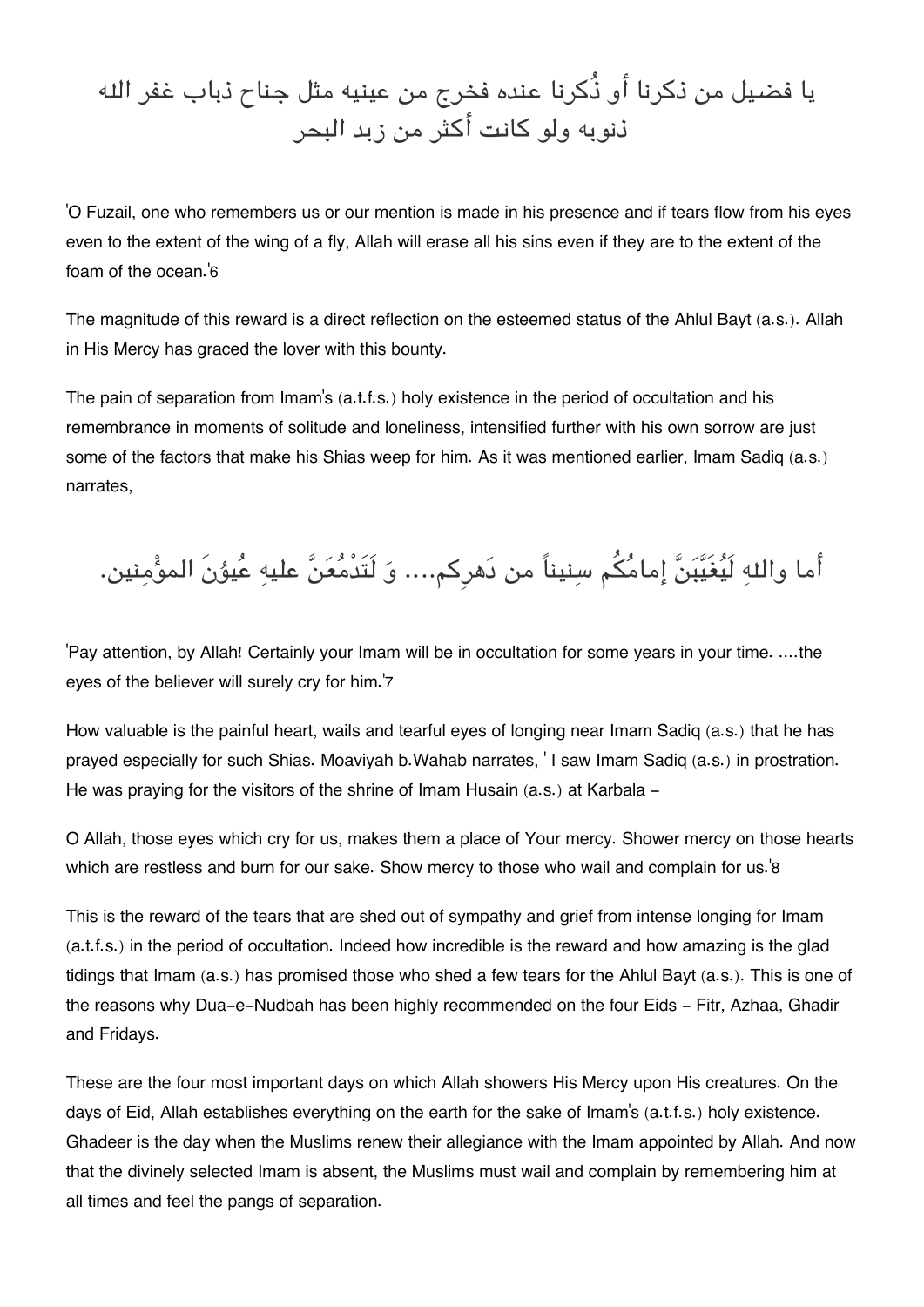# اَيْنَ الطّالِبُ (المُطالِبُ) بِدَمِ الْمَقْتُولِ بِكَرْبَلاءَ؟

'Where is the one who will avenge the blood of the martyrs of Karbala?'

اَين الْمضطَر الَّذي يجاب اذا دعا

'Where is the distressed one, who is answered when he calls?'

In this supplication, friends of Imam (a.t.f.s ) express their restlessness at the separation from him  $(a.t.f.s.)$  thus,

'O son of Taha and Clear Verses, O son of Yasin and Zaariyat, O son of Tur and Aadiyat, I wish I had known where you are living? It is indeed intolerable for me that I see everybody but am unable to see you and I do not hear your sighs and whispering. It is indeed unbearable for me that all have deserted you while I still cry for you!'

While seeking other friends and companions of Imam (a.t.f.s.) we wail,

هَلْ مِنْ مُعينِ فَأُطيلَ مَعَهُ الْعَويلَ وَالْبُكاءَ، هَلْ مِنْ جَزُوعٍ فَأُساعِدَ جَزَعَهُ اِذا خَلا، هَلْ قَذِيَتْ عَيْنٌ فَساعَدَتْها عَيْنى عَلَى الَّقَذى

'Is there any supporter along with whom I may prolong my wailing? Is there a restless friend with whom I may share his restlessness? Is there an eye, which is afflicted with excess crying that I may sympathize with it?

These are but some of the expressions of the friends of Imam (a.t.f.s.) that emanate from the hearts on the occasion of Eid. These expressions serve to highlight the grief of the friend on separation from his beloved master on an important occasion like Eid.

## **[Friendship with the friends of Imam \(a.t.f.s.\) and enmity with his](#page--1-0) [enemies](#page--1-0)**

One of the prime requisites of love and affection towards Imam (a.t.f.s.) is that one must seek proximity with his friends and distance himself from his enemies. This particular aspect has been emphasised with some detail in the period of occultation.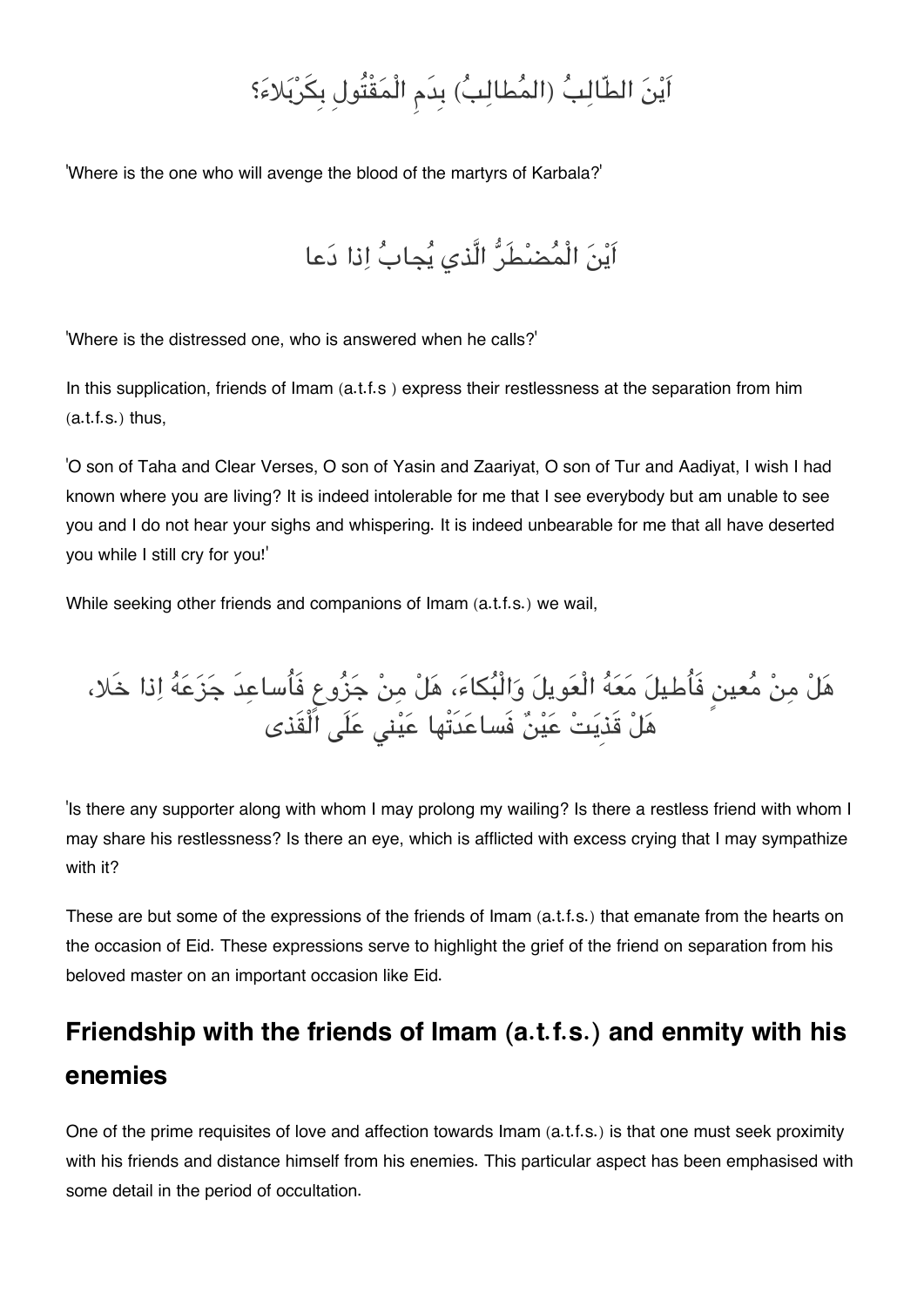'Glad tidings to the one who understands the Qaim of my Ahlul Bayt (a.s.), while he believes in his Imamat during occultation, preceding his reappearance, and befriends his friends and maintains enmity with his enemies. Such a person is from my friends and will be from the most honourable of people on the Day of Judgment.'[9](#page--1-0)

It must be noted here that friendship with Imam's (a.t.f.s.) friends and enmity with his enemies is not distinct from his Mastership. Rather it is propounded in traditions as an inseparable part of Mastership. In another tradition of Imam Moosa Kazim (a.s.) this particular aspect has been outlined thus,

'Glad tidings to our Shias who are attached to our rope (of Mastership) in the time of occultation of our Qaim, are steadfast on our friendship and are aloof from our enemies. They are from us and we are from them. They are satisfied with our Imamat and we are pleased with them. Glad tidings be to them, then again glad tidings be to them! By Allah, they will be with us on the Day of Judgment in our grade.'[10](#page--1-0)

Explaining the meaning of the term طوب, Abu Basir (r.a.) has narrated a tradition from Imam Sadiq (a.s.) thus:

# طُوبَى لِمَنْ تَمَسَّكَ بِأَمْرِنَا فِي غَيْبَةِ قَائِمِنَا فَلَمْ يَزِغْ قَلْبُهُ بَعْدَ الْهِدَايَةِ.

'Tooba is for the one who is attached to our Mastership at the time of our Qaim's occultation. Then his heart is never deviated after guidance.'

Then Abu Basir (r.a.) asked Imam (a.s.), 'May I be sacrificed for you, what is Tooba?' Imam (a.s.) replied,

'It is a tree in Paradise - its trunk and roots are in the house of Imam Ali b. Abi Talib (a.s.) and a branch from its branch is in the house of each believer. And this is the meaning of Allah's saying, 'Tooba and food is for them.'[11](#page--1-0)

From this tradition we can gauge the significance of befriending the friends of the Ahlul Bayt (a.s.) and distancing oneself from their enemies. This act is so important near Allah that He will reward for it with a position in the neighborhood of Ahlul Bayt (a.s.) and such a person will enjoy an exalted status near the Holy Prophet (s.a.w.s.) on the Day of Judgment.

This means that if a person is from the friends of Ahlul Bayt (a.s.), he should be befriended and not be spurned and deserted. It is quite possible that this person is a sinner, in which case it is necessary to despise his evil action, while holding him dear because of his status near the Ahlul Bayt (a.s.). Then out of personal enmity and animosity, we should not turn hostile towards him, rather we should become proximate towards him because of his love for Ahlul Bayt ( a.s.).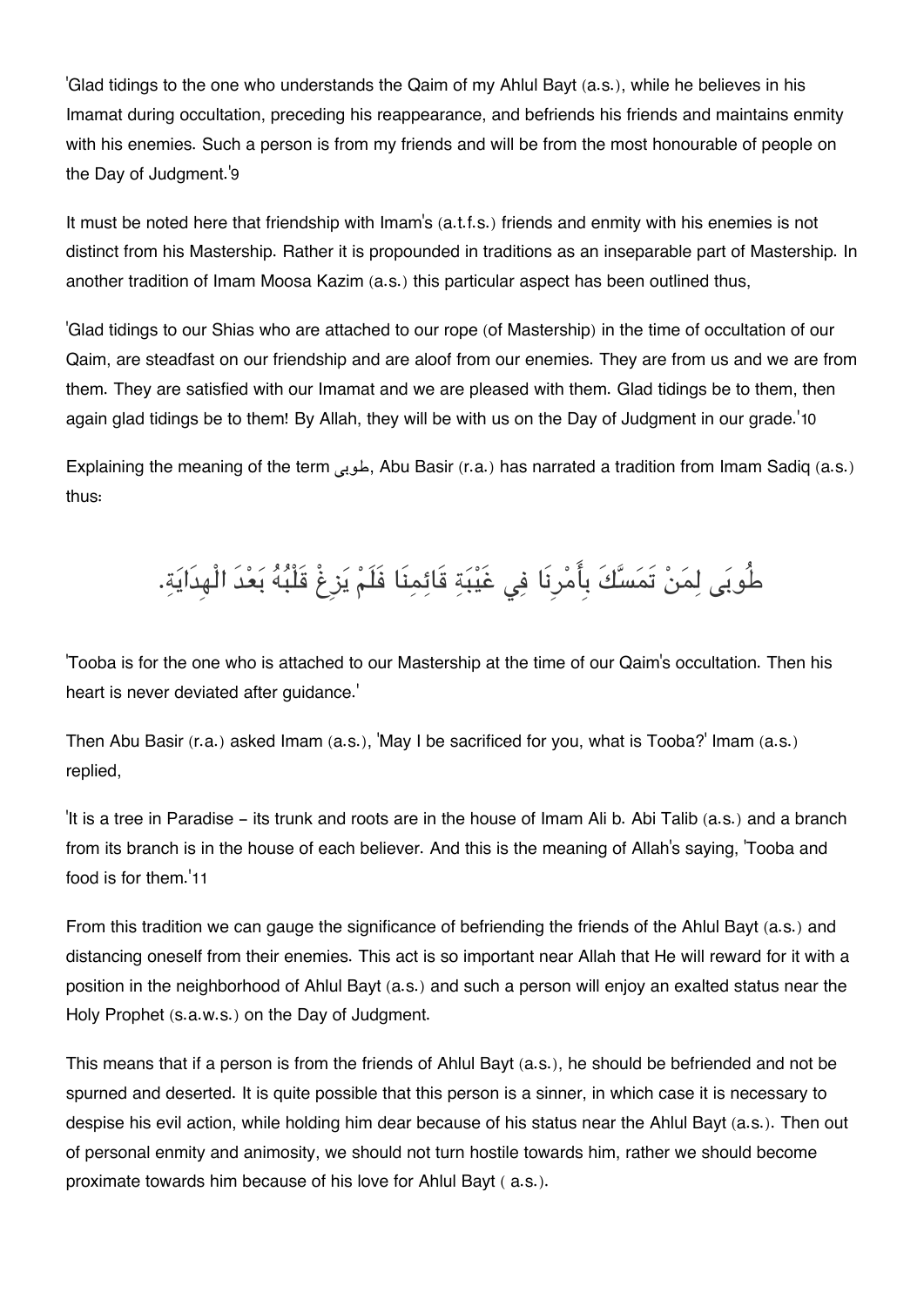In fact such a person should be given preference over others who are more cultured and ethical, but do not love the Ahlul Bayt (a.s.). In other words, the only benchmark for friendship must be one's love for the Ahlul Bayt (a.s.). And this is a test of sincerity for the one who possesses recognition of the Imams (a. s.). Such a person disregards his own differences and gives preference to the wishes of the Ahlul Bayt (a.s.) in matters of friendship.

The next step after establishing friendship is to observe the rights of the friend. One's sincerity in fulfilling the rights of the friend (due to the latter's love for the Ahlul Bayt (a.s.) underlines the extent of his sincerity and his commitment towards friendship with the Ahlul Bayt (a.s.). Then one who is indifferent in observing the rights of a friend, has in fact shown indifference and disregard for the Ahlul Bayt (a.s.). Fulfilling the rights of those who have the love and Mastership of Ahlul Bayt (a.s.) and who are described in traditions as believers, has excessive importance. Imam Sadiq (a.s.) declares:

ما عُبِدَ اللهُ بِشيءٍ أفضَلُ مِنْ أَداءِ حقّ المؤْمِنْ.

'Allah is not worshipped by anything better than fulfilling the right of a believer.'[12](#page--1-0)

Once when Moalla b. Khunais asked Imam (a.s.) about the rights of a believer, Imam (a.s.) replied:

سبعون حقا لا اخبرك إلا بسبعة ، فإنى عليك مشفق أخشى ان لا تحتمل

'There are 70 rights, but I will inform you only about 7, because I am worried that you will not be able to bear it.'

Thereafter Imam (a .s.) explained those seven rights thus:

'Do not be satiated, when he is hungry. Do not be clothed when he does not have clothes to wear. Be a guide for him, and be a dress for him that he wears (i.e. conceal his defects). Be a tongue for him with which he speaks. Whatever you desire for yourself, desire the same for him. If you have a servant sends him to your brother-in-faith so that he may sweep his floor and prepare his bed and make effort day and night to fulfill his needs. If you are like that, then you have joined your Mastership, with our Mastership and our Mastership with Allah, the Almighty's Mastership.'[13](#page--1-0)

The assertion made in the above tradition is very categorical, without a shred of ambiguity or uncertainty. A believer is expected to be a dress and a tongue to his brethren-in-faith at all times. Just like the dress protects a man from nakedness and dangers and gives him apparent respect, a man should also safeguard his brethren from dangers and disgrace. The tongue is a medium for narrating needs and a mode for mutual communication with other believers.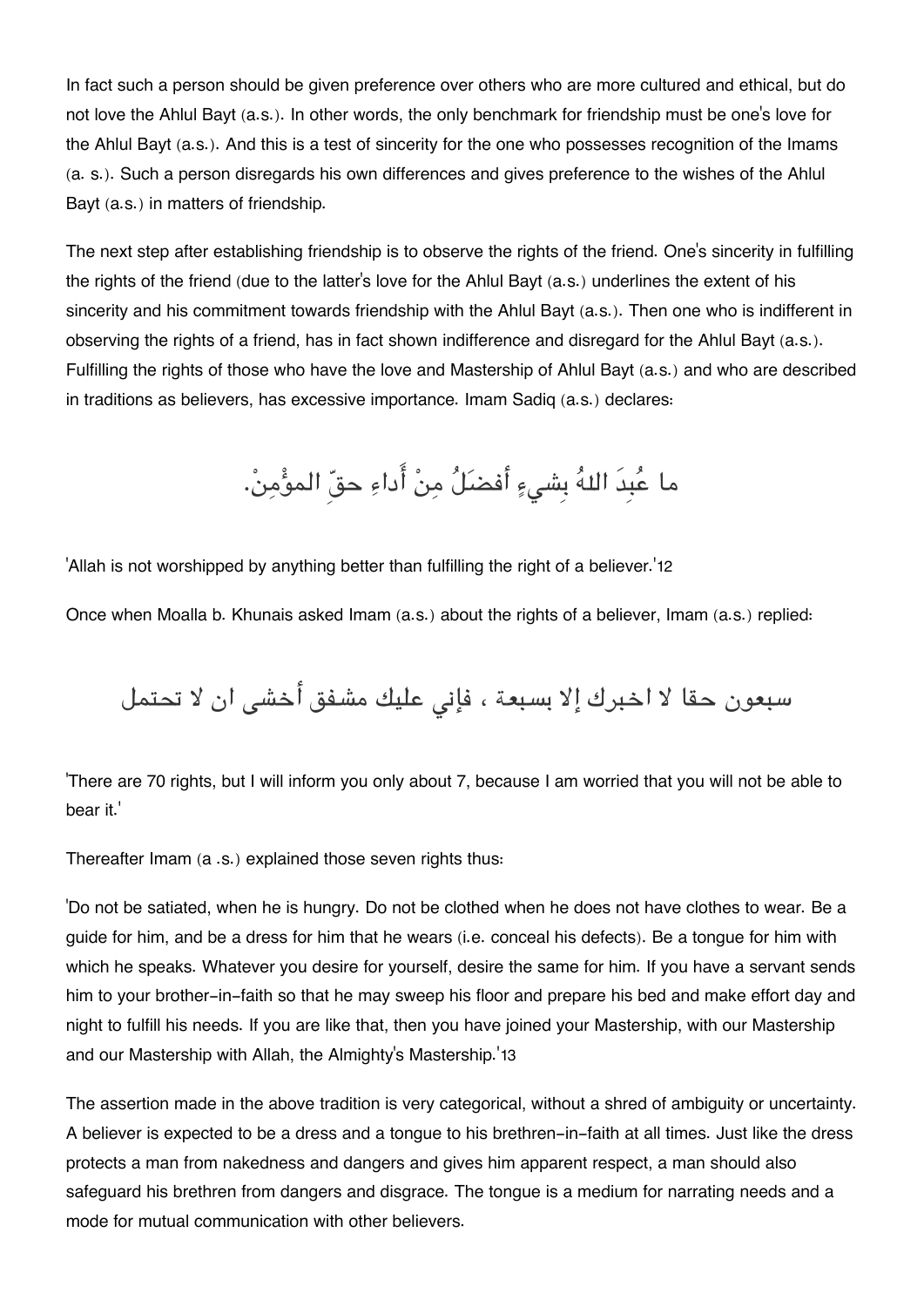A believer should be such that his brethren benefit from him and are able to get their needs fulfilled. A maidservant is constantly in the service of her master. So a believer should be such that if he is able to facilitate some matter for his brother, he should do it in every possible way. Then he should not withhold this facility from his brother be it of a financial nature or some other worldly possession that he has or can acquire from his social position. He should try t o make his brother as comfortable as possible with all his financial and social faculties. If fulfilling the needs of his brethren involves that he wake up in the nights, then he should sacrifice his sleep and strive for his brethren.

This offers a brief insight in to the rights of believers over each other. It is evident that if one is serious and committed in fulfilling the demands of Mastership, he must first fulfill the demands of his brethren and take great care in this regard.

### **[Alleviating the distress of Imam](#page--1-0)'s (a.t.f.s.) friends**

Fulfilling the needs of one's brother assumes a more serious nature, when the distressed brother himself approaches one with his demands so as to ease his difficulty. Till such a time that a distressed brother does not approach another brother with his difficulties, the latter's responsibilities are limited.

However, when a distressed brother approaches another with his problems in the hope that the latter, out of love for the Ahlul Bayt (a.s.), will address his needs, the responsibilities of that brother increase manifold. This reference by the distressed brother is in fact a mercy from Allah's side. The believer must realise this point.

'When a believer approaches another brother for removal of his difficulties, this reference is a mercy from Allah's side, which He has dispatched towards the servant. Then if he addresses the distressed believer's needs, he has attached (himself ) with our Mastership while our Mastership is attached with Allah's Mastership. But if he rejects the distressed believer despite being able to fulfill his demands, Allah appoints one python from the Fire over him, that chews his toe in the grave till the Day of Judgment, regardless of whether he is forgiven or is in chastisement. And if that distressed believer excuses him (from fulfilling his demands) then that person's condition becomes even worse.'[14](#page--1-0)

The one who approaches another believer for solving his problem, has in fact placed his respect and honour at stake. And since a believer is very honourable near Allah, He does not like his honour and respect treated callously and does not tolerate rejection of the believer's requests without a valid reason. And due to this reason, if another believer is in a position to fulfill his need but does not do it, then he has invited the chastisement of the grave upon himself, even if his end is in goodness. He will remain in that condition of chastisement till the Day of Judgment.

The point worth noting in this tradition is that the Holy Imams (a.s.) have considered fulfilling the needs of another believer as a matter related to their Mastership and the one who befriends them should take precedence in fulfilling the demands of a distressed believer as a measure of friendship with the Ahlul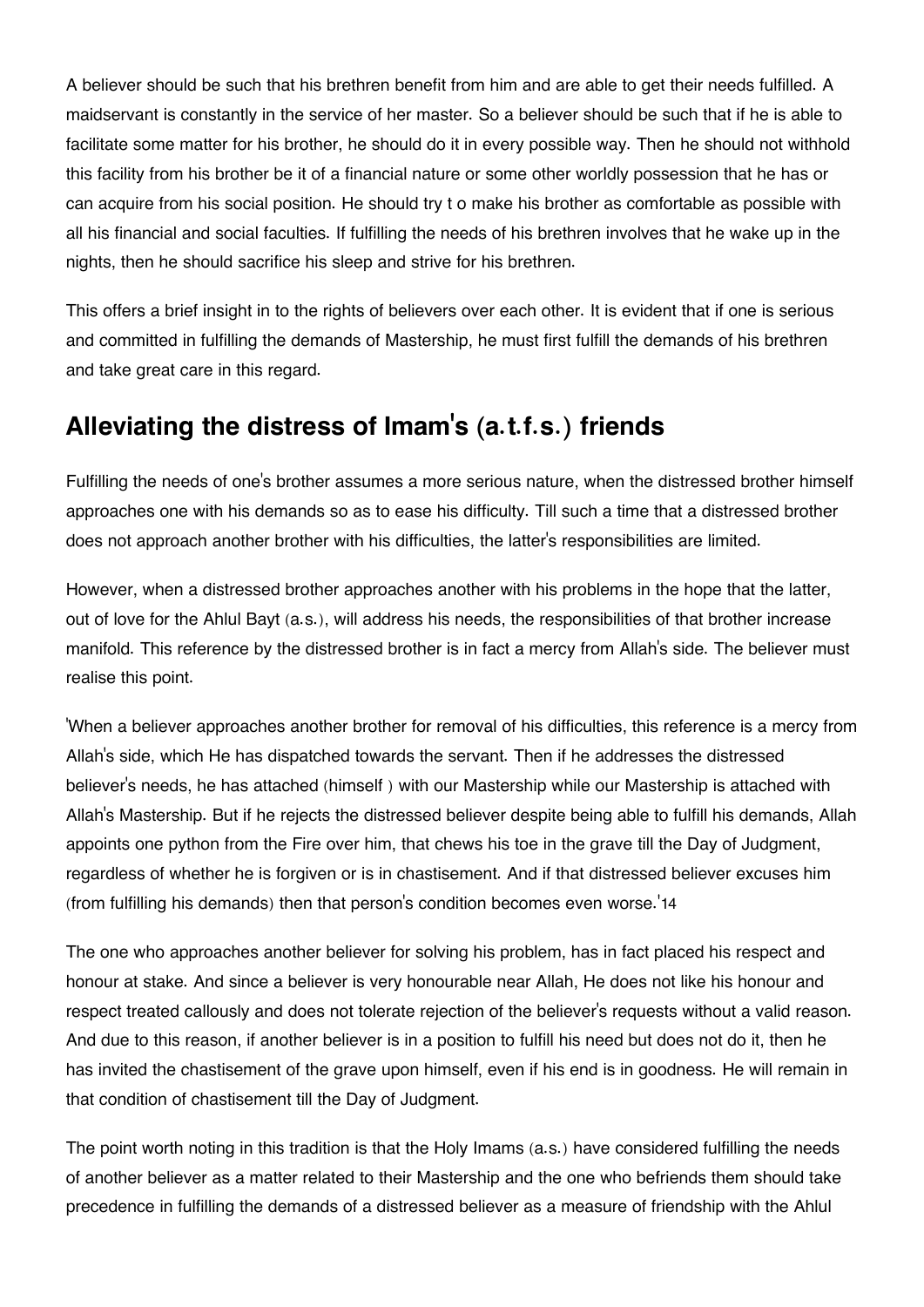Bayt (a.s.). His intention behind fulfilling the demand of another believer is to fulfill the rights of his Mastership of Ahlul Bayt (a.s.).

The latter half of the tradition – 'if that distressed believer excuses him (from fulfilling his demands) then that person's condition becomes even worse' is particularly interesting. Allama Majlisi (r.a.) explains that by excusing himself, the distressed person has shown his sense of dignity and respect to the other person. Due to his dignity and respect, he enjoys a higher level of faith and Mastership and enjoys a greater right over his believer brethren. And out of regard for his brotherhood, his demands need to be fulfilled more promptly and he should not be turned back in disappointment. Therefore rejecting him is not like rejecting the one who is not as elevated in nobility and faith as him. Rejecting a believer with strong faith and high nobility is a more serious offense near the Ahlul Bait (a .s.) as compared to rejecting an ordinary believer.

Therefore under no condition should a believer be left to fend for himself. The believer who deserts his brother in his time of need will incur Allah's wrath and the displeasure of the Ahlul Bayt (a.s.). Therefore a believer should do everything in his power to alleviate the grief and distress of his brethren, and he will be rewarded for the same, regardless of whether he is successful in his endeavours. Such is the importance of answering the call of a distressed believer that Allah rewards him even if his efforts to help the believer prove to be futile. In this regard, Imam Sadiq (a.s.) reveals,

'One who goes forth to solve the pro b le m o f his brother-in-faith, with the intention of earning Allah's satisfaction in fulfilling the needs of the (afflicted) brother, Allah writes for him reward of one Hajj and one Umrah, which are accepted, and fasts of two months from the respected months along with their افإعت in Masjid ul Haraam. And the one who strives to fulfill his brother's need, with the intention of earning Allah's satisfaction, but is unable to complete that work, Allah writes for him one Hajj which is accepted, for his endeavours. Therefore you should be inclined towards good deeds.'[15](#page--1-0)

As is more than evident from the above tradition, Allah likes the effort and endeavor of one brother in the way of fulfilling another brother's needs and rewards the former for that. If the work is successfully completed, the brother who has endeavored will earn more reward, while if he is unsuccessful, he will nevertheless be rewarded for his efforts in trying to complete that work, as the intention of a believer is more important than his action.

The position of that believer is even higher (than what has been outlined above), who knows that he does not have the power and capacity to fulfill the need of his brother-in-faith (who has approached him), but nevertheless aspires in his heart to fulfill that in such a way that if it was within his power, he would have employed his faculties to fulfill his need. Such a believer, who is unable to complete the work, will none the less be rewarded by Allah with an extra-ordinary reward only on the basis of his selfless and sincere intention. Imam Muhammad Baqir (a.s.) says:

'A believer who is approached by his brother-in-faith with some problem, but does not have the power to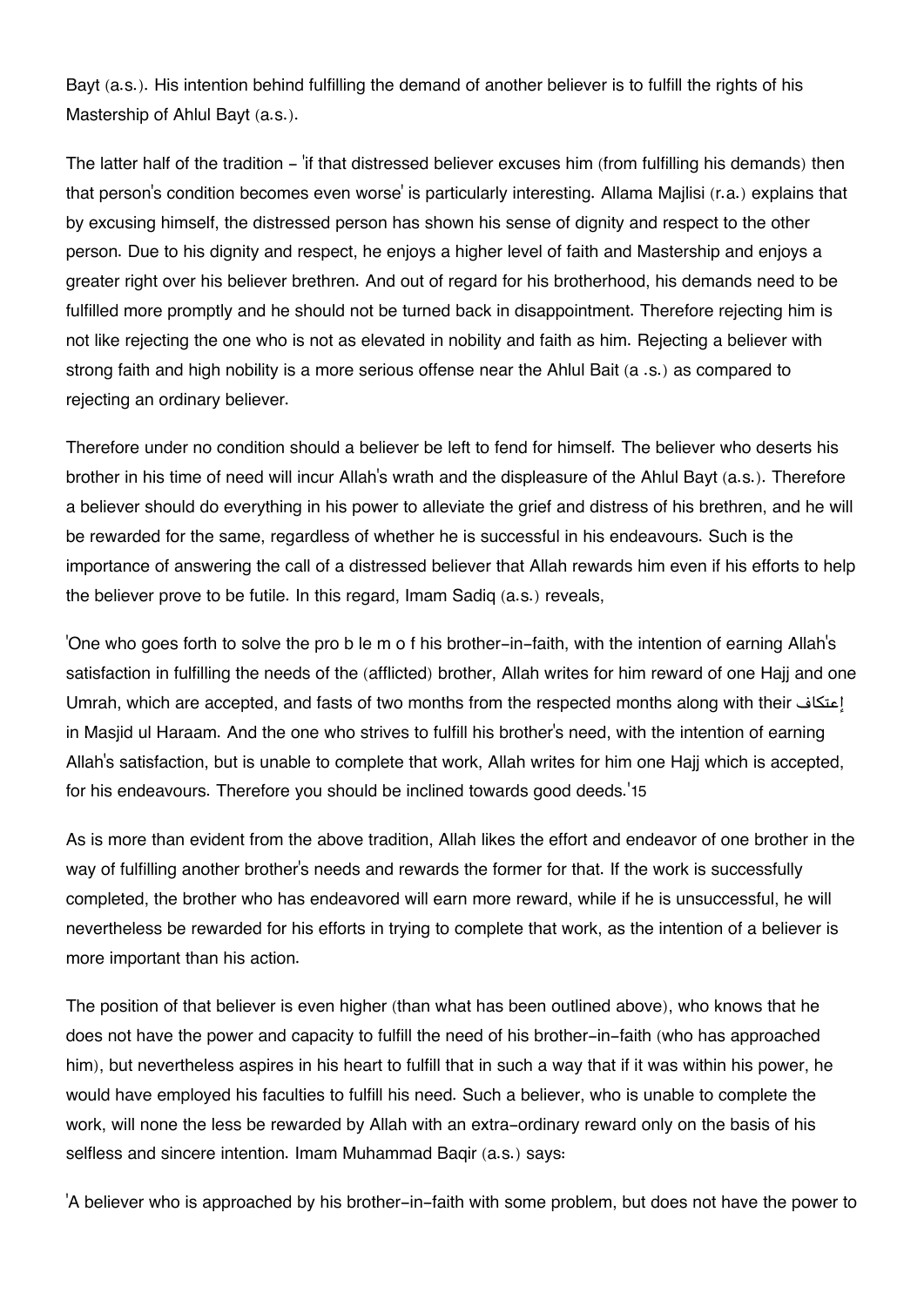help him, while in his heart he wants to help him, (in such a way that if he was capable he would have certainly done it), then Allah, the Almighty, due to his sincere intention, includes him from the people of Paradise.'[16](#page--1-0)

From traditions like the one highlighted above, it is apparent that near Allah more important than actually doing the work of an afflicted brother, is to have the intention to help him and relieve him of his distress. Friends of the Ahlul Bayt (a.s.) should be sincere and affectionate with each other so that the importance of Mastership and love of the Ahlul Bayt (a.s.) is clear to everyone in this world as well as the hereafter.

- [1.](#page--1-0) Usul al-Kaafi, Kitaab-ul-Imaan wal Kufr, Bab Nisbat-ul-Islam, Tradition 2
- [2.](#page--1-0) Bihar al-Anwar, Vol. 27, Pg. 91, Tradition 48
- [3.](#page--1-0) Bihar al-Anwar, Vol. 36, Pg. 296
- [4.](#page--1-0) Usul al-Kafi, Kitabul Hujjat, Chapter about Imams are the lights
- [5.](#page--1-0) Bihar al-Anwar, Vol. 22, Pg. 327
- [6.](#page--1-0) Behaar-ul-Anwaar, Vol. 44, Pg. 282, Tradition 14
- [7.](#page--1-0) Kamaluddin, Chap. 33, Tradition 35
- [8.](#page--1-0) Kameluz Ziarat, Pg. 117
- [9.](#page--1-0) Kamaluddin, Chap. 25, Tradition 2
- [10.](#page--1-0) Kamaluddin, Chap. 34, Tradition 2
- [11.](#page--1-0) (13: 29) Kamaluddin, Chap. 33, Tradition 55
- [12.](#page--1-0) Usul al-Kafi, Kitabul Iman wal Kufr, Chapter of a Believer's rights over others, Tradition 4
- [13.](#page--1-0) Usul al-Kafi, Kitabul Iman wal Kufr, Chap. of a Believer's right over others, Tradition 14
- [14.](#page--1-0) Usul al-Kafi, Kitab ul Iman wal Kufr, Chap. of Fulfilling the needs of believers, Tradition 13
- [15.](#page--1-0) Usul al-Kafi, Kitab ul Iman wal Kufr, Chapter of Fulfilling the needs of believers, Tradition 9
- [16.](#page--1-0) (Usul al-Kafi, Kitab ul Iman wal Kufr, Chap. of Fulfilling the needs of believers, Tradition 14)

## **4. Remembrance**

### **[Being engrossed in the remembrance of Imams \(a.s.\)](#page--1-0)**

Another effect and sign of Imams' (a.s.) recognition is remembering them on different occasions. In fact this remembrance should be perpetual as this is the effect of the love of Imams (a.s.). When a person is attached to someone intensely, he is not oblivious to him and remembers him constantly. The more intense the attachment, the harder it is for him to forget the person, till such a time that the remembrance of the person becomes etched in his heart and an inseparable part of his existence. Therefore those who have faith and recognition of Imam (a.t.f.s.) in occultation, wherein they are deprived of seeing him (a.t.f.s.), they must never forget him in their hearts.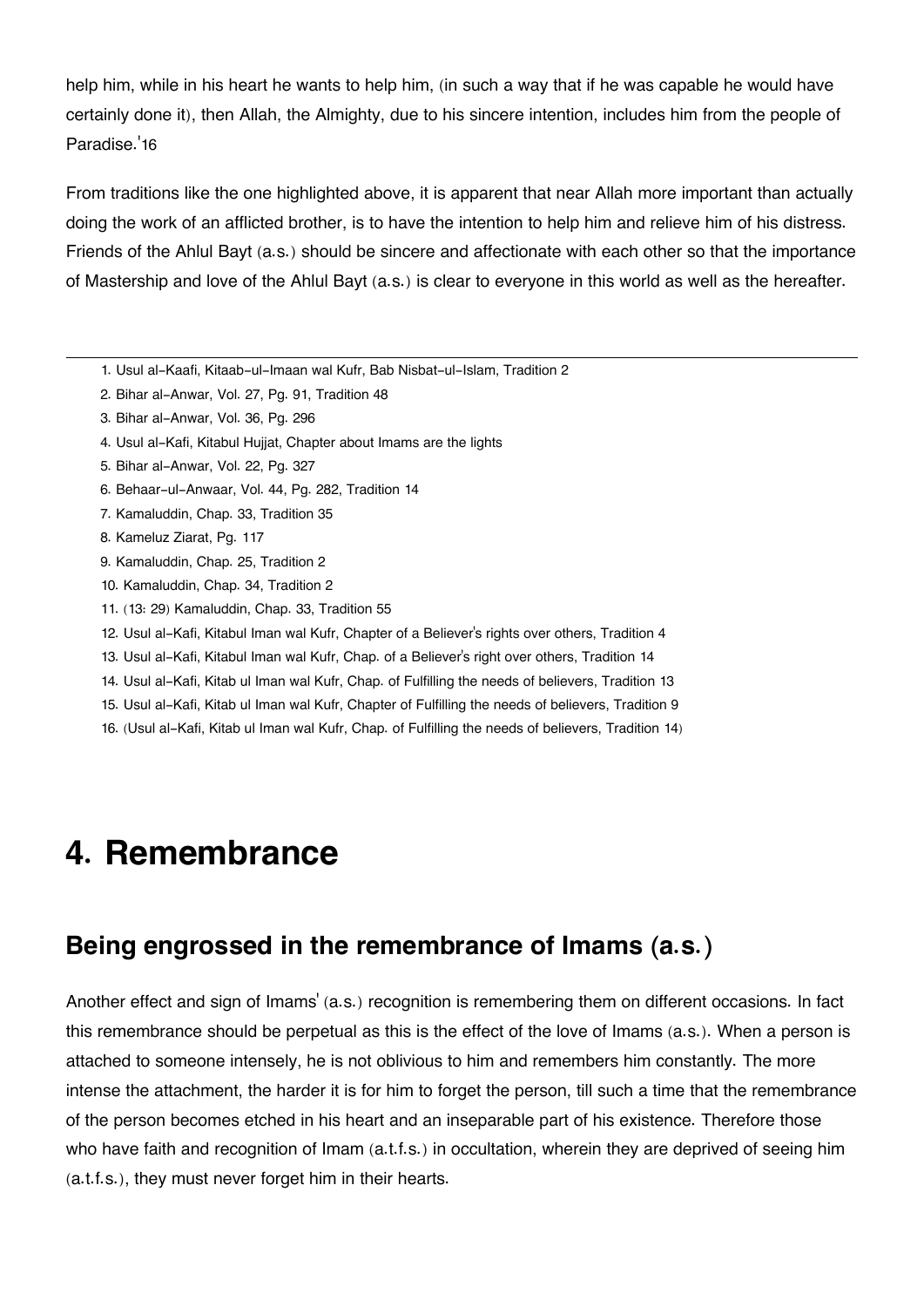A person asked Imam Moosa Kazim (a.s.) about the Quranic verse,

#### *'And apparent and hidden bounties are completed upon you. (31 : 20)*

Imam (a.s.) said,

'Apparent bounty is the apparent Imam and the hidden bounty is the hidden Imam.'

Then the narrator asked, 'Do the Imams (a.s.) go into occultation?' Imam (a.s.) declared:

'Yes he gets concealed from the eyes of the people, however his remembrance does not disappear from the hearts of the believers and he will be the twelfth from us.'

It is possible that the unbelievers may forget Imam (a.s.), because they don't know him. But the one who knows him and recognizes him and has his Mastership cannot forget him. In occultation, the attachment of the believer with his Imam should be so strong, that nothing should make him oblivious of his presence and nothing should hinder him from Imam's (a.s.) remembrance.

To quote Ayatullah Syed Muhammad Taqi Musavi Isfahani (r.a.), author of Mikyalul Makarim fi favaaedu dua lil Qaim (a.t.f.s.):

"The believers are in various grades and levels in the remembrance of their master. Their grade is in direct proportion to their level of faith, recognition and certitude. The condition of some of the believers in remembering their master is such, as the poet declares,

'Allah knows that I don't remember you Because how can I remember you, when I never forget you?'[1](#page--1-0)

Then the author elaborates on how we can enliven the remembrance of Imam (a.t.f.s.) day and night. We have translated below the relevant passage.

'When you mourn, remember that this life that Allah has gifted you is with the blessing and mediation of Imam (a.t.f.s.). So, thank Allah and Imam (a.t.f.s.) for it. And be careful not to employ this bounty in actions for other than Allah's satisfaction, because by earning Allah's displeasure, you are aggrieved and burdened. Then when you are in a place of sin and disobedience, remember that your master is observing you in that condition (of sin). Then out of his respect and honour, abandon the sin.

Similarly if you come across a good action, then take precedence in acting upon it, and understand that it is a bounty from Allah's side that He has bestowed out of our attachment with our Imam (a.t.f.s.). Thank Allah for it and gift it to Imam (a.t.f .s.) by performing it in a manner befitting it. Thus, request Imam (a.t.f.s.) like the brothers of Yusuf (a.s.), pleading,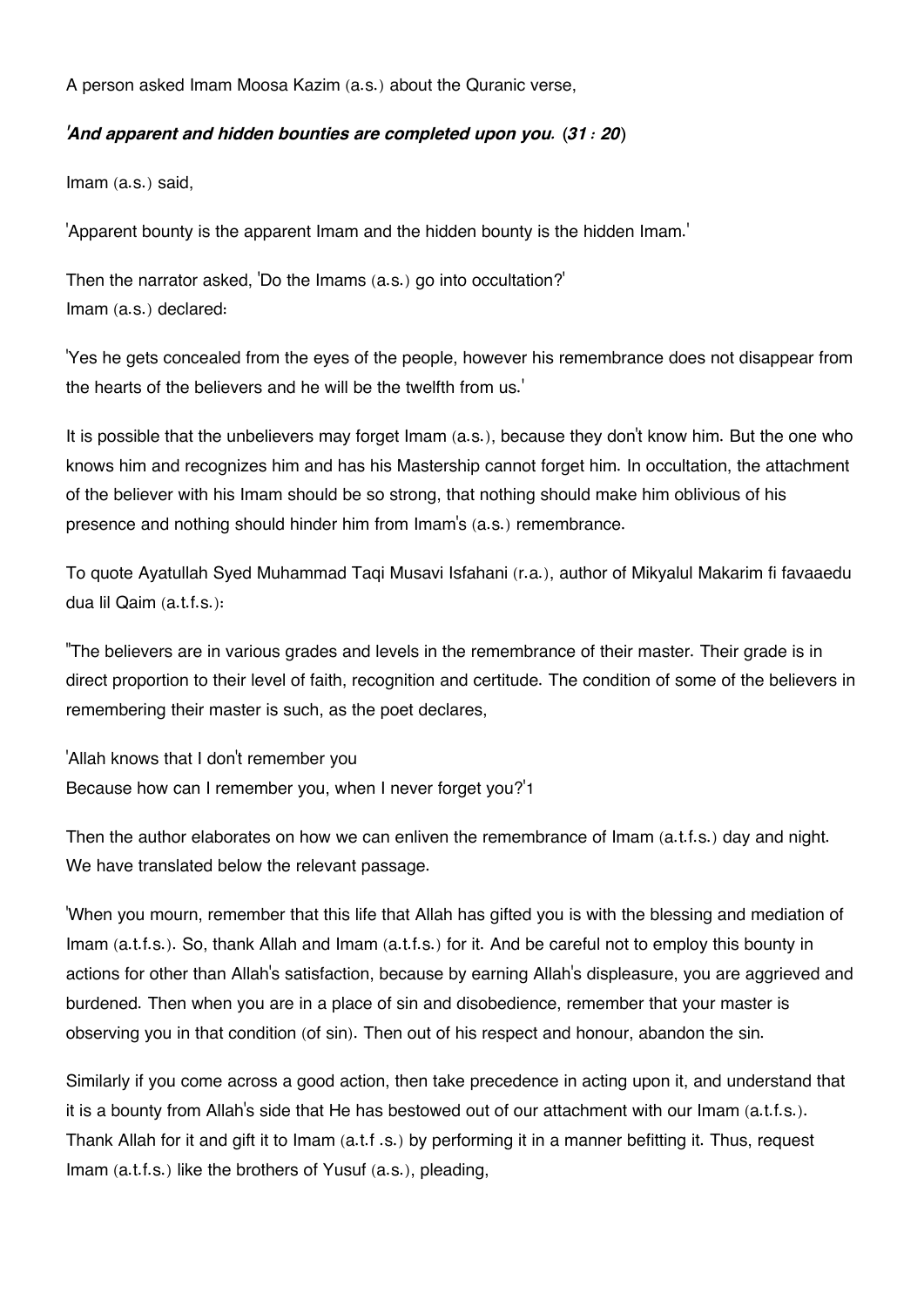# يا ايها الْعزِيز مسنَا واهلَنَا الضر وجِىنَا بِبِضاعة مزجاة فَاوفِ لَنَا الْيل وتَصدَّق علَينَا انَّ اللَّـه يجزِي الْمتَصدِّقين.

*'O chief! Distress has afflicted us and our family and we have brought scanty measure (funds). So give us full measure and be charitable towards us. Surely Allah rewards the charitable.' (12 : 88)*

And be humble and fearful of him, like a slave who lowers his head before his master. Every morning and evening salutes him with the salutation of a slave who is eager to see his master and who melts in pain due to his separation. Salute him with the sincerity of one who is so moved with this separation that tears flow down his cheeks, as he is aware that he is standing in the presence of his master.

When the time of namaz draws near, remember the condition of your master (a.t.f.s.) as he stands in front of His Lord. Follow your master (a.t.f.s.) with presence of heart and a humble gait, closing your eyes to everything except Allah and understand that the taufiq for this has come only with the blessings of your master (a.t.f.s.). This worship is not accepted from you except with your master's (a.t.f.s.) consent, after you have obeyed him and acquired his recognition. As your recognition of Imam (a.t.f.s.) increases, Allah will enhance your status, reward and rank near Himself.

When you are finished with namaz make Imam (a.t.f.s.) a mediator between Allah and yourself, so that He accepts that namaz out of your love and attachment towards him. And when you raise your hands for supplication begin by asking for his relief, before your own, because he has the highest authority over you and his favours upon you are boundless. And when you are confronted with a seemingly impossible situation with no way out, plead your case in front of him and wail before him, so that he may mediate with Allah for the solution of your problem. He is after all a means towards Allah's satisfaction and a door towards His Mercy. We have been commanded to enter the house only from its door:

واتُوا الْبيوت من ابوابِها

#### *'Enter the house from its door.' (2 : 189)*[2](#page--1-0)

If someone has even a little recognition of Imam (a.t.f.s.), he knows that remembering Imam (a.t.f.s.) is among the highest form of worship. And it is due to its importance that we have been commanded to beseech Allah thus:

ولا تُنْسنا ذِكره...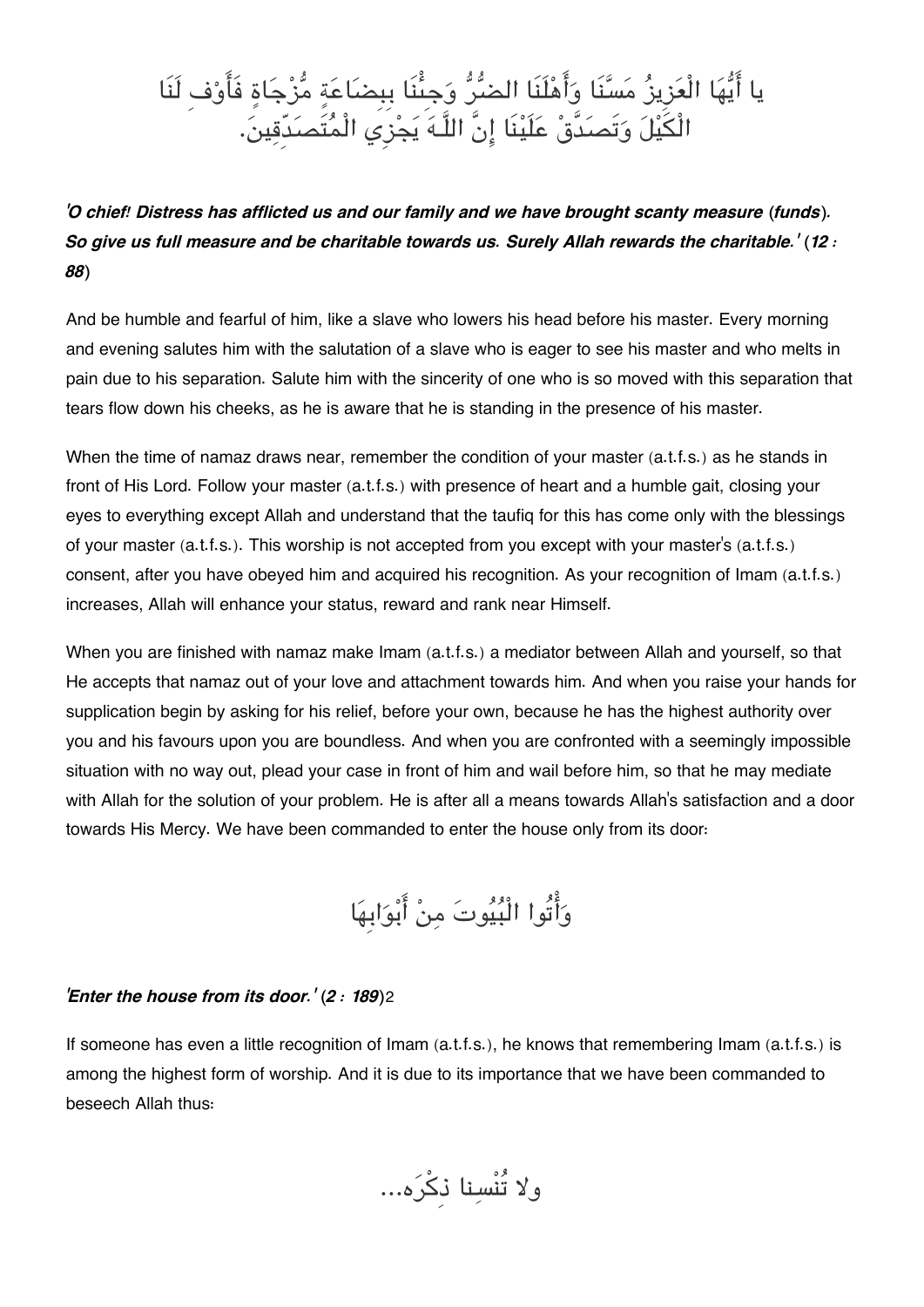'O Allah, don't make us forget his remembrance.'[3](#page--1-0)

Remembrance of Imam (a.t.f.s.) means immersing oneself i n his remembrance as well as constantly discussing and reflecting on his condition. The first condition is spiritual in nature while the second is external. The first condition is for man himself, while the other is for those around him. Man should always be in search of reasons to enliven Imam's (a.t.f.s.) remembrance for himself and his friends.

### **[Attending gatherings in the remembrance of Imams \(a.s.\)](#page--1-0)**

Our Imams (a.s.) have encouraged organising of and participating in gatherings for the remembrance of Ahlul Bayt (a.s.). Imam Sadiq (a.s.) says to Dawood b. Sarhan,

'O Dawood, convey my salaam to my friends and give them my message - May Allah have mercy upon a servant who when is with some other person mentions about our affair (mastership). In such a situation, the third among them is an angel who seeks forgiveness for them. No two persons gather for remembering us expect that Allah takes pride in them over His angels. Then whenever you gather, proceed with our remembrance. Because your gathering and your remembering is to enliven our affair. And the best after us, are those who discuss about our affairs and invite towards our remembrance.'[4](#page--1-0)

It is indeed noteworthy that how much blessing and good fortune exits in organising gatherings for the remembrance of Ahlul Bait (a.s.). Thus, if a gathering is organised and due to negligence and inattention, the remembrance of Ahlul Bayt (a.s.) is overlooked, then one can only imagine the misfortune and remorse of those participating in that gathering.

#### Imam Sadiq (a.s.) said:

'Every gathering that is organised in which Allah's remembrance and our remembrance is missing, that gathering will be a cause of regret to its organizers.'[5](#page--1-0)

Remembrance of Imams (a.s.) is enlivened by discussing their limitless virtues and indescribable calamities and that too in their own words and traditions. That is why it is highly recommended that believers should visit each other frequently to discuss the extra-ordinary traits and life sketches of the Imams (a.s.). The aim behind this recommendation is that they should be engaged in the narration of the excellence and tribulations of the Imams (a.s.). Imam Sadiq (a.s.) exhorts:

'Visit each other because that enlivens the heart and is the medium of remembering our traditions because our traditions make you merciful towards each other. Therefore, if you act on it, you will get guidance and find success. And if you leave it you will be deviated and get destroyed. Therefore take benefit from our traditions and I guarantee that you will find success.'[6](#page--1-0)

Surely acting on the traditions of the Imams (a.s.) is not possible without Allah's guidance and good fortune. Gatherings and assemblies organised for the remembrance of the Imams (a.s.) is one medium to achieve this guidance and good fortune. In reality remembrance of the Imams (a.s.) is food for the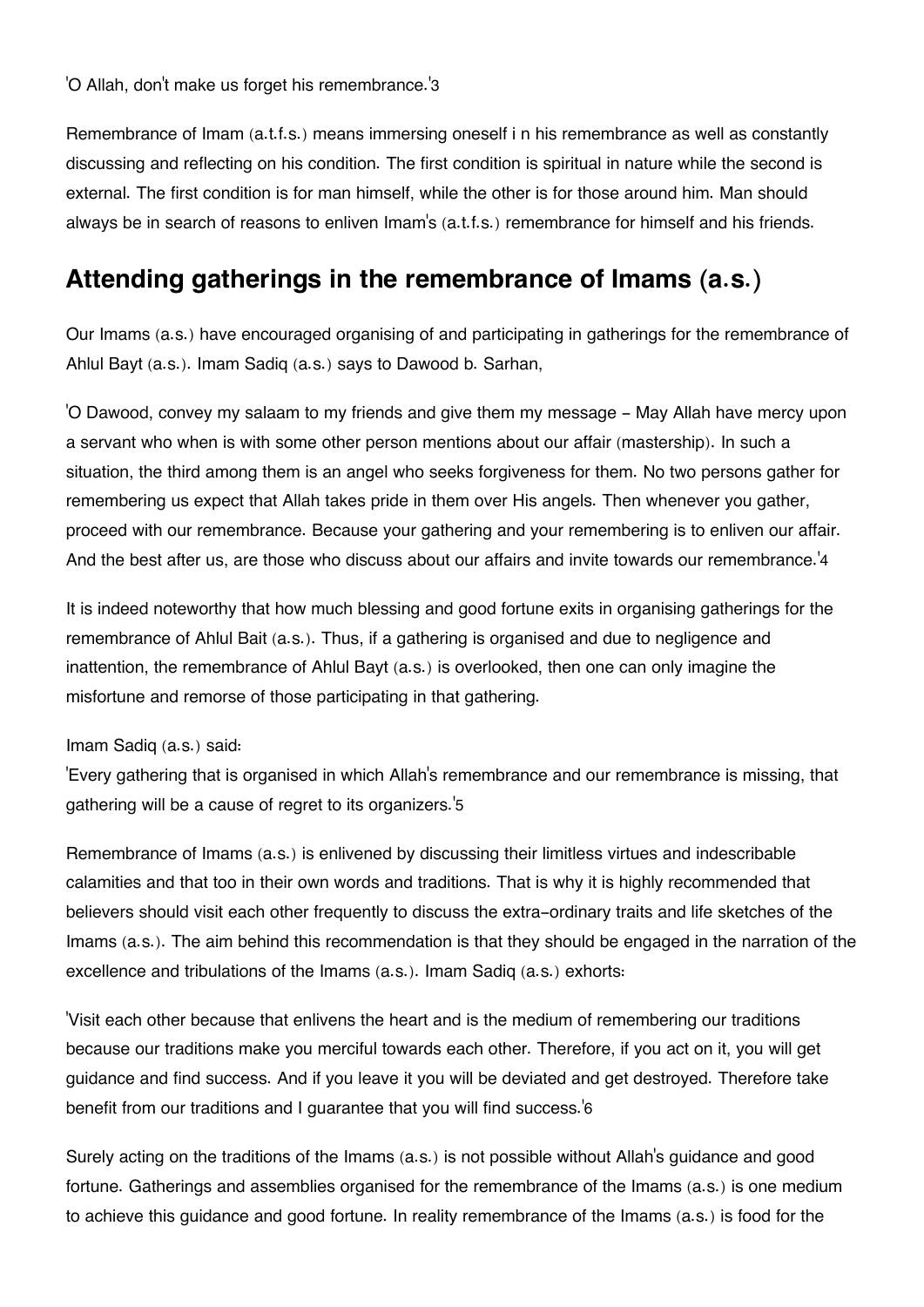heart and soul. For, Allah has made Mastership and love of the Imams (a.s.) a foundation for the enlivening of hearts. Hence, one who wishes to keep his heart alive should keep Mastership alive in his heart.

Imam Sadiq (a.s.) asked Fuzail:

تَجلُسون و تَتَحدَّثُون؟

'Do you sit and narrate traditions for each other?

Fuzail replied: Yes.' Imam Sadiq (a.s.)

إن تلك ألمجالس أحبها فأحيو أمرنا يافضيل ! فرحم اله من أحيا أمرنا.

'I like such gatherings. Then O Fuzail, keep our affairs alive. May Allah have mercy on the one who keeps our affairs alive?'

يافضيل من ذكرنا أو ذٌكرنا عنده فخرج من عينه مثل جناح ألذباب غفر اله له ذنوبه ولو كانت أكثر من زبد ألبحر.

'O Fuzail, one who remembers us or our mention is made in his presence, then if tears flow from his eyes even to the extent of the wing of a fly, then Allah will erase all his sins even if they are to the extent of the foam of the ocean.'[7](#page--1-0)

This crying may be due to intense love and restlessness of the heart or due to severe grief at separation from Imam al-Ghaib ( a.t.f.s.) or due to strong attachment to, and Mastership of Ahlul Bayt (a.s.). Regardless of the reason, crying purifies the heart and washes away the sins, no matter how sinful he may be.

Imam Ridha' (a.s.) says

ومن ذكر بمصابنا فبكى وأبكى لم تبك عينه يوم تبكى العيون، ومن جلس مجلسا يحي فيه أمرنا لم يمت قلبه يوم تموت القلوب.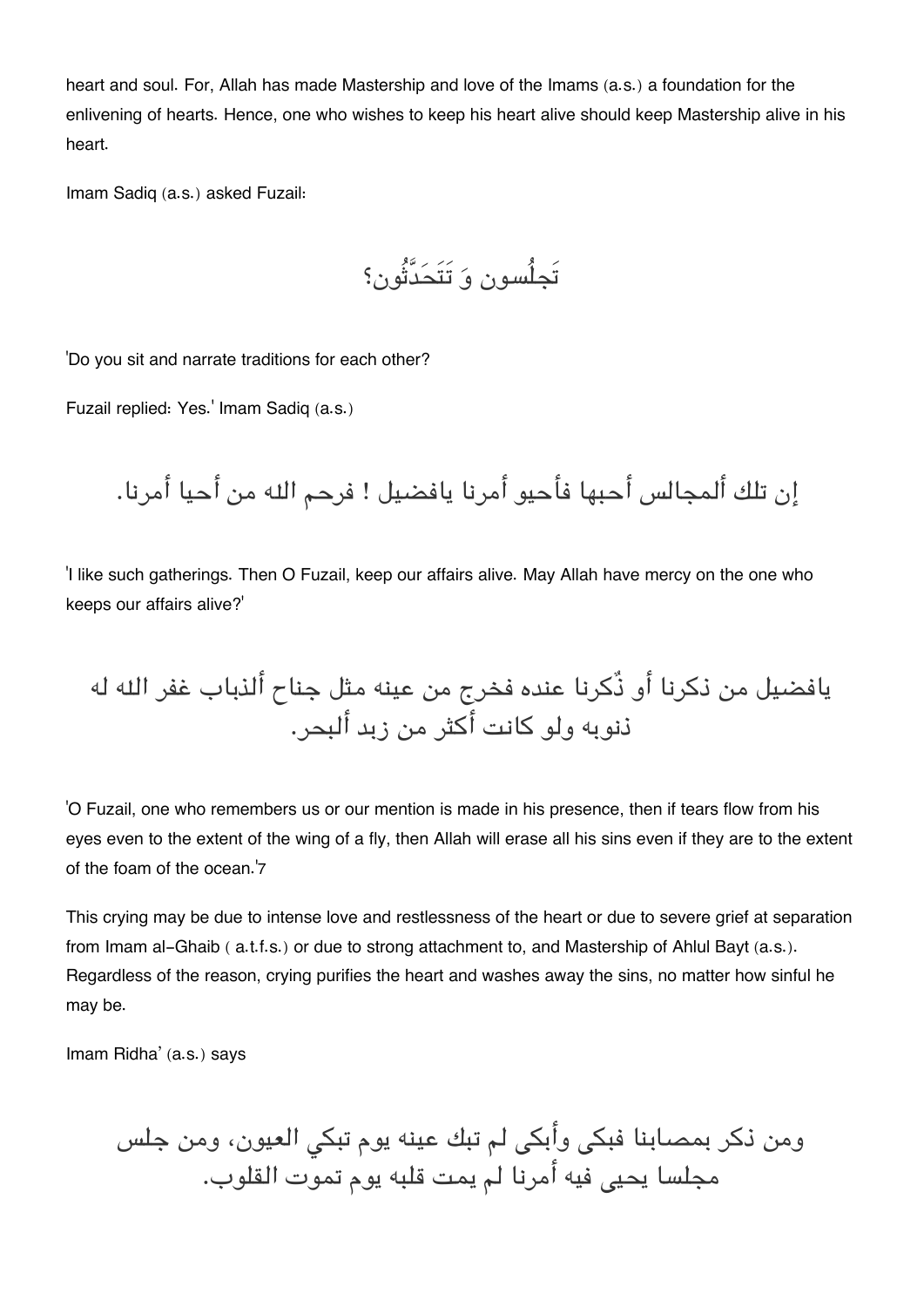'One who remembers our calamities, then cries and makes others cry, his eyes will not cry on the day, when other eyes will be crying. Anyone who sits in the gathering wherein our affairs are enlivened, his heart will not die on the day when other hearts will die.'[8](#page--1-0)

- [1.](#page--1-0) Mikyalul Makarim, Vol. 2, Pg. 358
- [2.](#page--1-0) Mikyalul Makarim, Vol. 2, Pg. 443-444
- [3.](#page--1-0) Kamaluddin, Chap. 45, Tradition 43
- [4.](#page--1-0) Bihar al-Anwar, Vol. 1, Pg. 200
- [5.](#page--1-0) Usul al-Kafi, Kitabul Imaan wal Kufr, Chap. of 'Necessity of Allah's remembrance in all gatherings', Tradition 2
- [6.](#page--1-0) Usul al-Kafi, Kitabul Imaan wal Kufr, Chap. of 'Discussion with brothers', Tradition 2
- [7.](#page--1-0) Bihar al-Anwar, Vol. 44, Pg. 282, Tradition 14
- [8.](#page--1-0) Bihar al-Anwar, Vol. 44, Pg. 278, Tradition 1

## **5. Knowledge**

### **[Learning and imparting the knowledge of Imams \(a.s.\)](#page--1-0)**

From the preceding pages, we have learnt the superiority of enlivening the affairs of the Ahlul Bayt (a.s.). Now it follows that we learn one of the best ways of acquiring this virtue, which the Imams (a.s.) themselves have determined for us. Indeed this is one of the most important necessities and a sign of Imam's (a.t.f.s.) recognition in his occultation

Imam Ridha' (a.s.) declares:

رَحِمَ اللهُ عَبْداً أَحْيا أَمْرَنا

'May Allah have mercy upon the slave who enlivens our affairs?'

Hirvi who is the narrator of this tradition asked Imam (a.s.), 'How can we enliven your affair?' Imam (a.s.) replied:

يتعلّم علومنا ويعلّمها الناس ، فإنّ الناس لو علموا محاسن كلامنا لاتّبعونا

'Learn our knowledge and teach it to the people. For certainly, had the people known the goodness of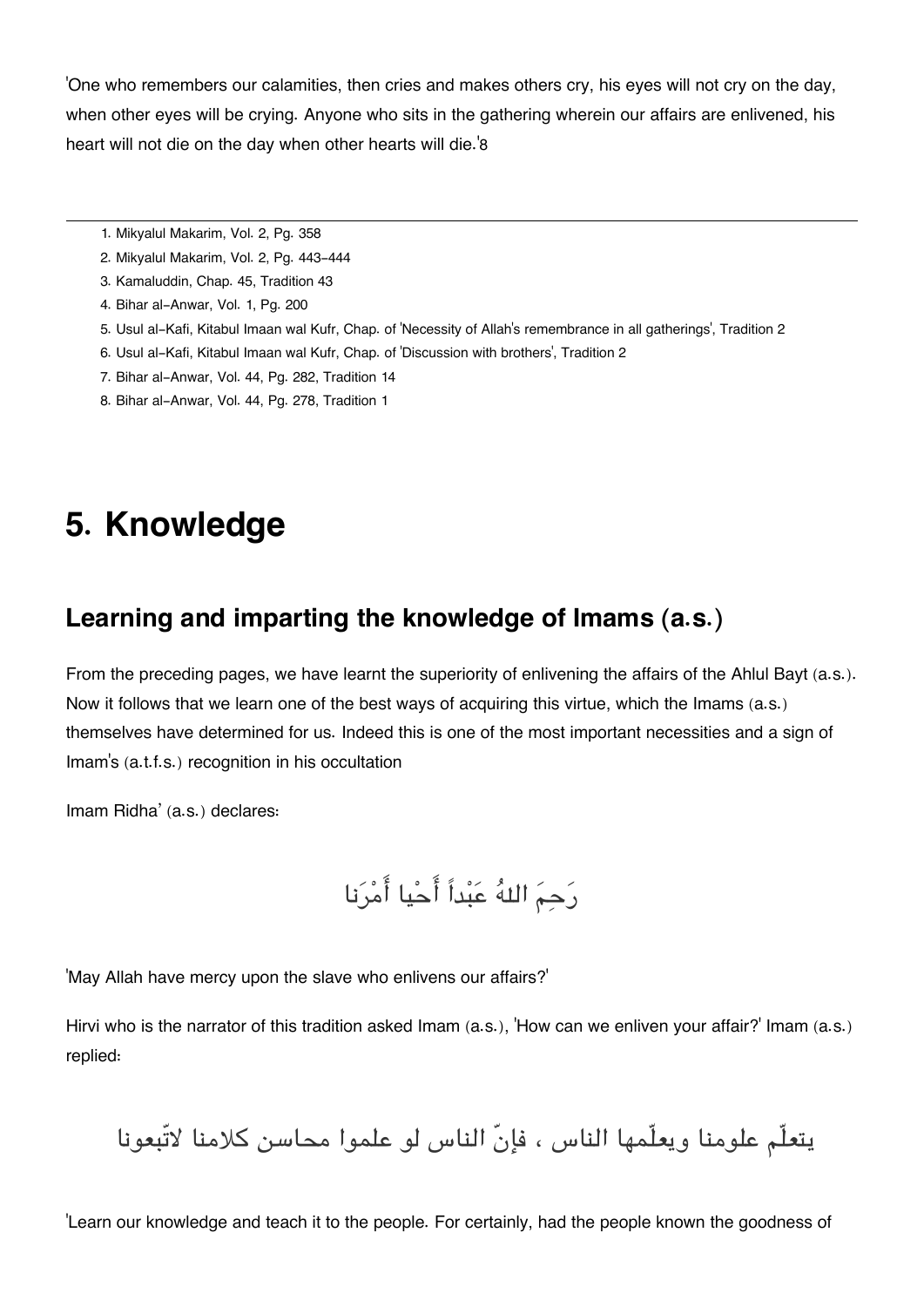our statements, they would have surely obeyed us.'[1](#page--1-0)

Thus the emphasis is on learning and disseminating the knowledge of Ahlul Bayt (a.s.) and our approach to this crucial task can be accomplished by referring and stating their traditions. Imam Sadiq (a.s.) advised his Shias:

تلاقُوا و تحادثوا العلم. فإن الحديث تُجل القلوب الرانية. و بالحديث إحياء امرنا. فَرحم اله من احيا امرنا.

'Visit each other and discuss the concepts of knowledge with each other. With the medium of traditions, hearts become pure and our affair is enlivened. May Allah have mercy on the one who enlivens our affair?'[2](#page--1-0)

Knowledge that emanates from the Ahlul Bayt (a.s.) is the only real and correct source of knowledge. This knowledge makes man pure and helps him attain true prosperity and good fortune. At the same time, this knowledge has in it, tremendous magnetism that attracts the hearts of the pure ones towards the Ahlul Bayt (a.s.). If the tradition of the Ahlul Bayt (a.s.) is conveyed to the people correctly, people will see the wisdom, beauty and freshness that is extremely striking when compared to the speech of others. They will find the tradition of Imams (a.s.) penetrating their hearts like the speech of no other mortal.

They will realise that traditions of Imams (a.s.) appeal to human nature (fitrat) and are in conformity with it. When they absorb these points, they will be drawn towards the personalities who have narrated these traditions. Is there anything better than inviting people towards these personalities so they can examine their sayings and teachings and understand their status vis-à-vis other leaders of the world?!

Therefore the Shias must always be in search of tradition of the Imams (a.s.) and after learning them, must teach others and invite the m towards the teachings of the Imams (a.s.). This is one of the most important duties of the Shias, more so in the time of occultation. Indeed there cannot be anything better for the Shias because the period of occultation will be marked with indifference (towards faith), as a result of which irreligiousness will envelope the people. Consequently no one will be safe from doubt and skepticism. Imam Ali Naqi (a.s.) reveals:

'If during the occultation of our Qaim, there were no learned scholars who call the people towards him and guide them towards him and defend the religion with divine arguments and save the weak servants of Allah from the traps of Shaitan and his rebellion and from the traps which are laid by enemies of Imams (a.s.) (in the path of guidance of people), certainly no one would remain except that he turns away from the religion of Allah. Those who hold the reins of the hearts of the weak Shias, are like the sailors who guide their ships by controlling the steering wheel. These are the best people in front of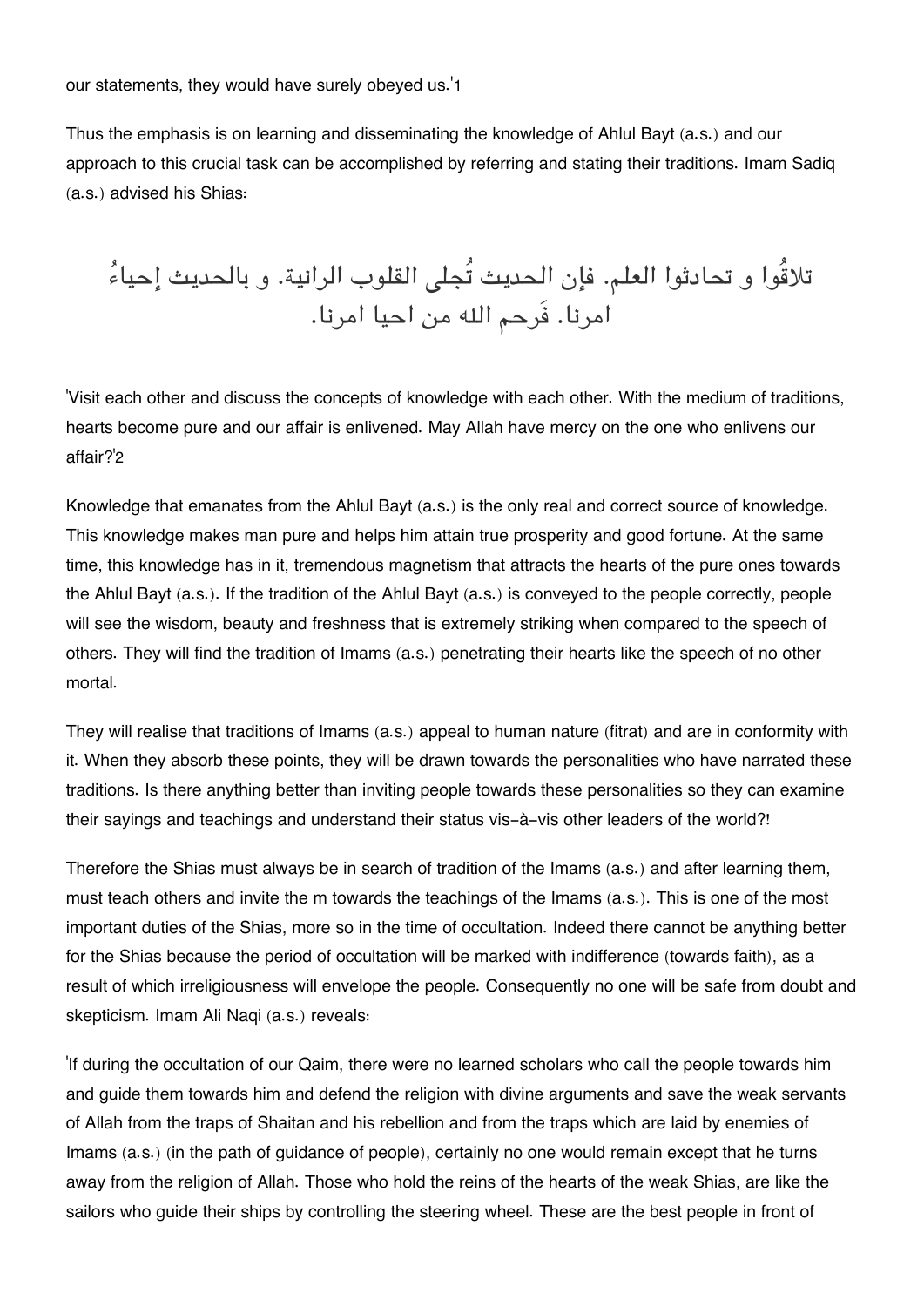#### Allah.'[3](#page--1-0)

In this tradition, Imam (a.s.) has very explicitly outlined the duties of the learned at the time of occultation. The learned should more than anything else invite the people towards Imam-e-Ghaib (a.t.f.s.).This duty can be performed by enlivening his remembrance, announcing his virtues and narrating traditions regarding Imam Asr (a.t.f.s.). This is a very crucial task entrusted by the Imams (a .s.) to the learned in occultation, and anyone who treasures the Mastership of Ahlul Bayt (a.s.) cannot ignore this task.

The scholar at the time of occultation should not invite the people towards his own devotion, virtues, and recognition. Rather he should be like a bridge over which friends of Imam (a.t.f.s.) can traverse and reach their desired destination, i.e. the Mastership and recognition of Imam (a.t.f.s.).

Attachment and friendship with Imam-e-Asr (a.t.f.s.) is not in need of any medium, that any one may invite the people towards himself on this pretext, and present his own greatness in front of them before the greatness of Imam (a.t.f.s.). The role of the scholar is in kindling the light of love and Mastership of Imam al-Asr (a.t.f.s.) in the heart of the one who has forgotten his master - the bestower of bounties upon him is perplexed and in a state of confusion, searches for an asylum running from pillar to post.

By reminding such a conf used person of his Imam (a.t.f.s.), narrating about him (a.t.f.s.) and kindling his recognition, the scholar will introduce the light of Imam's (a.t.f.s.) remembrance in the heart of that misguided person and the latter will then be able to traverse the path towards Imam's (a.t.f.s.) recognition. Removing doubts and obstacles is the duty of the scholar, but rectification and changing the condition of the heart is the work of Imam (a.t.f.s.) himself. The true scholars should find these characteristics in themselves and feel privileged about it, because in that condition they will be the best creatures in front of Allah.

- [1.](#page--1-0) Bihar al-Anwar, Vol. 2 Pg. 30
- [2.](#page--1-0) Mikyalul Makarim, Vol. 1 Pg. 320
- [3.](#page--1-0) Bihar al-Anwar, Vol. 2 Pg. 6

## **6. Awaiting**

### **[Awaiting the reappearance of Imam al-Asr \(a.t.f.s.\)](#page--1-0)**

Among the most important signs and essentials of recognition of Imam al-Asr (a.t.f.s.) (may Allah hasten his appearance) is awaiting his reappearance. In traditions awaiting the reappearance is described as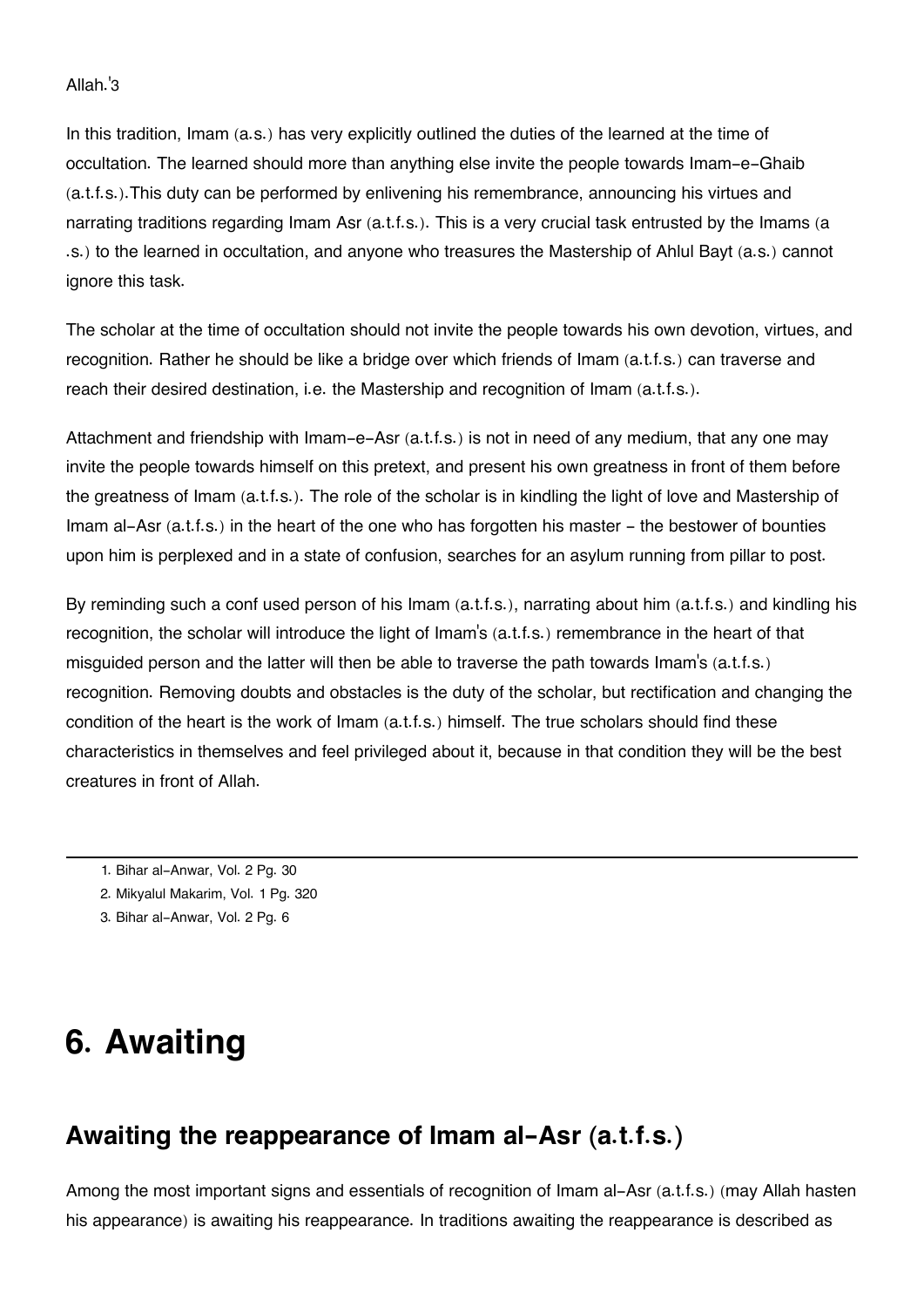the best worship. Holy Prophet (s.a.w.s.) declares:

أفْضل العبادة انتظار الفَرج.

'The best worship is awaiting the reappearance.'[1](#page--1-0)

Awaiting for all solutions from Allah's side is propounded as worship. When this matter is in relation to the Imams (a.s.), that too in the time of occultation, it assumes special status and becomes the highest form of worship as underlined by traditions. We have brought some of these traditions to impress our point. Imam Sadiq (a.s.) asserts:

من مات منكم وهو منتظر لهذا الأمر كمن هو مع القائم فى فسطاطه

'One who dies while he is awaiting this matter (of reappearance), he is like the one who was with Qaim (a.t.f.s.) himself in his tent'.

Then Imam (a.s.) paused for a few moments and said:

لا، بل كمن قارَعَ مَعَهُ بِسَيْفِهْ.

'Nay, he is like the one fought along with him (Qaim (a.t.f.s.)), with his sword.'

Then Imam (a.s.) added:

لا واله اَلا كمن اُستُشْهِدَ مع رسولِ اله (ص).

No by Allah! He is not but like the one who was martyred in front of the Holy Prophet (s.a.w.s.).[2](#page--1-0)

But this will not be the case with every Shia, and not all of them will enjoy such an esteemed position. Only that person will enjoy this exalted status who has complete understanding and deep recognition about his Imam (a.t.f.s.) and his occultation, and is not superficial in his beliefs like others. Only then will he be better than the people of all times. In this context, Imam Zainul Abedeen (a.s.) declares:

O Abu Khalid, certainly people in the time of his occultation, who have belief in his Imamat and are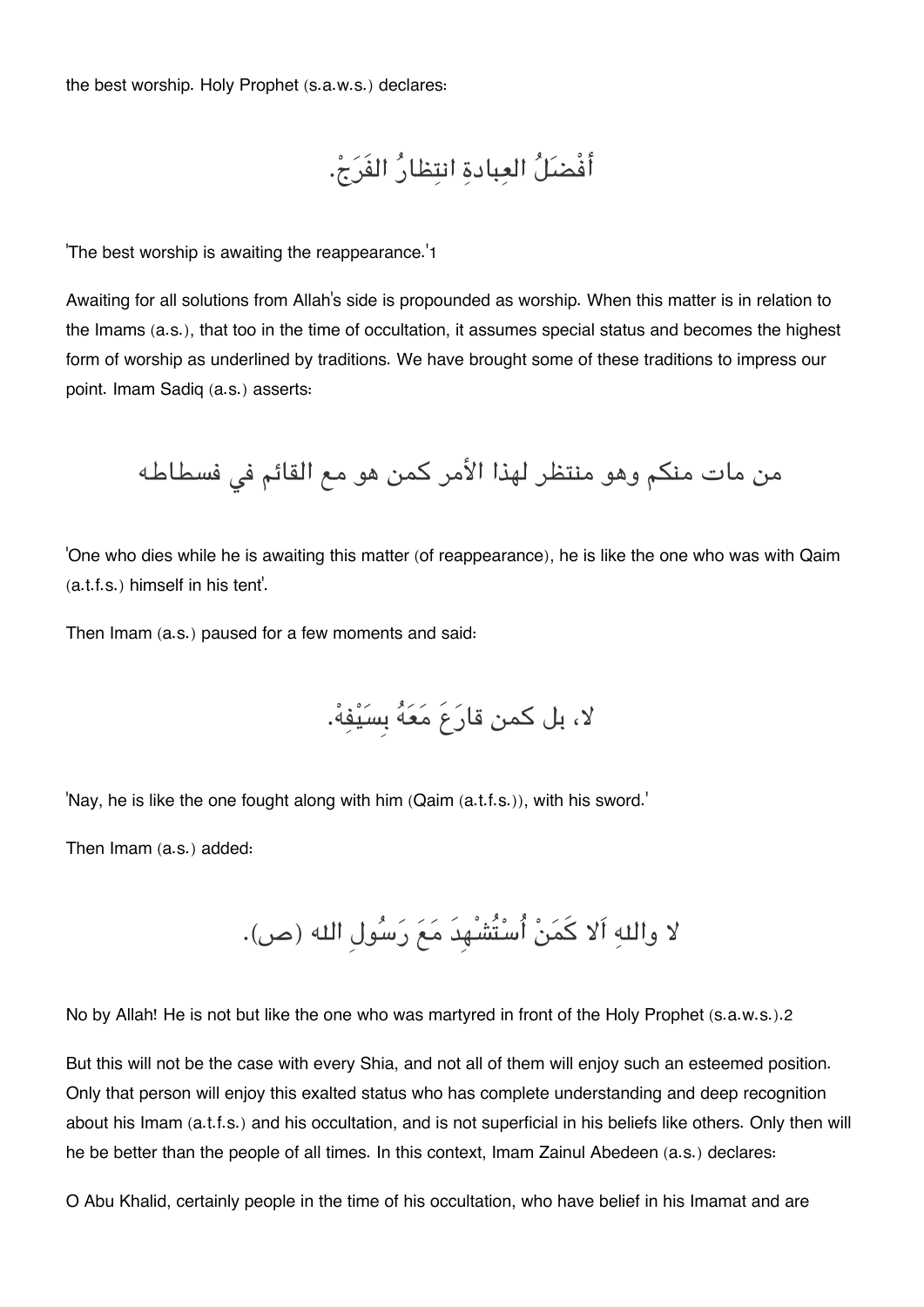awaiting his reappearance, are the best people of all times. For Allah has given them wisdom, understanding and recognition with which occultation for them is like seeing Imam (a.s.) in person. Allah has made them such as if they have fought in the way of Allah with sword in front of the Holy Prophet (s.a.w.s.). These are the true believers and the real Shias who call towards Allah's religion secretly and openly.'[3](#page--1-0)

These people who are the best of all times have two characteristics - they acknowledge the Imamat of Imam al-Asr (a.t.f.s.) and they await his reappearance, which makes them true Shias as they invite others towards Allah's religion openly and secretly.

Allah's religion implies more than anything else the pure existence of Imam al-Zamana (a.t.f.s.) and calling others towards his recognition and love. Indeed one of the most evident signs of waiting in the period of occultation is this very act of calling others openly and secretly towards Imam al- Asr (a.t.f.s.).

### **[Considering the reappearance as near](#page--1-0)**

Awaiting is purely a spiritual relationship, linked with one's heart. And this spiritual relationship will reach its perfection only when man does not become disappointed of Imam's (a.t.f.s.) reappearance under any condition and does not consider it as a very distant possibility. The awaiting one is attentive and his eyes are focused at Imam's (a.t.f.s.) reappearance every morning and evening and he never considers it as a distant eventually. Keeping such a ready disposition towards reappearance at the time of occultation is the cause of Allah's satisfaction and pleasure. Imam Sadiq (a.s.) declares,

'That person is closest to Allah and Allah is most happy with him, when he has lost his Imam who is not evident, rather he is hidden from him, and he does not know his whereabouts while he knows that his proofs and signs have not vanished. Then at such a time he should await the reappearance every morning and evening.'[4](#page--1-0)

Considering reappearance as very proximate is a spiritual feeling and underlines the unshakeable certainty and strong faith of the person in relation to the promise of reappearance not being fixed and the possibility of its occurrence at any time, morning or evening. Considering reappearance as near is from the signs of submission because Allah is satisfied with it and the Imams (a.s.) have strongly recommended it.

Those who consider reappearance as near are safe and sound. We recite in Dua al-Ahad:

إِنَّهُمْ يَرَوْنَهُ بَعِيدًا، وَنَرَاهُ قَرِيبًا

'...they (the opponents) consider reappearance of Imam (a.t.f.s.) as distant while we consider it near.'[5](#page--1-0)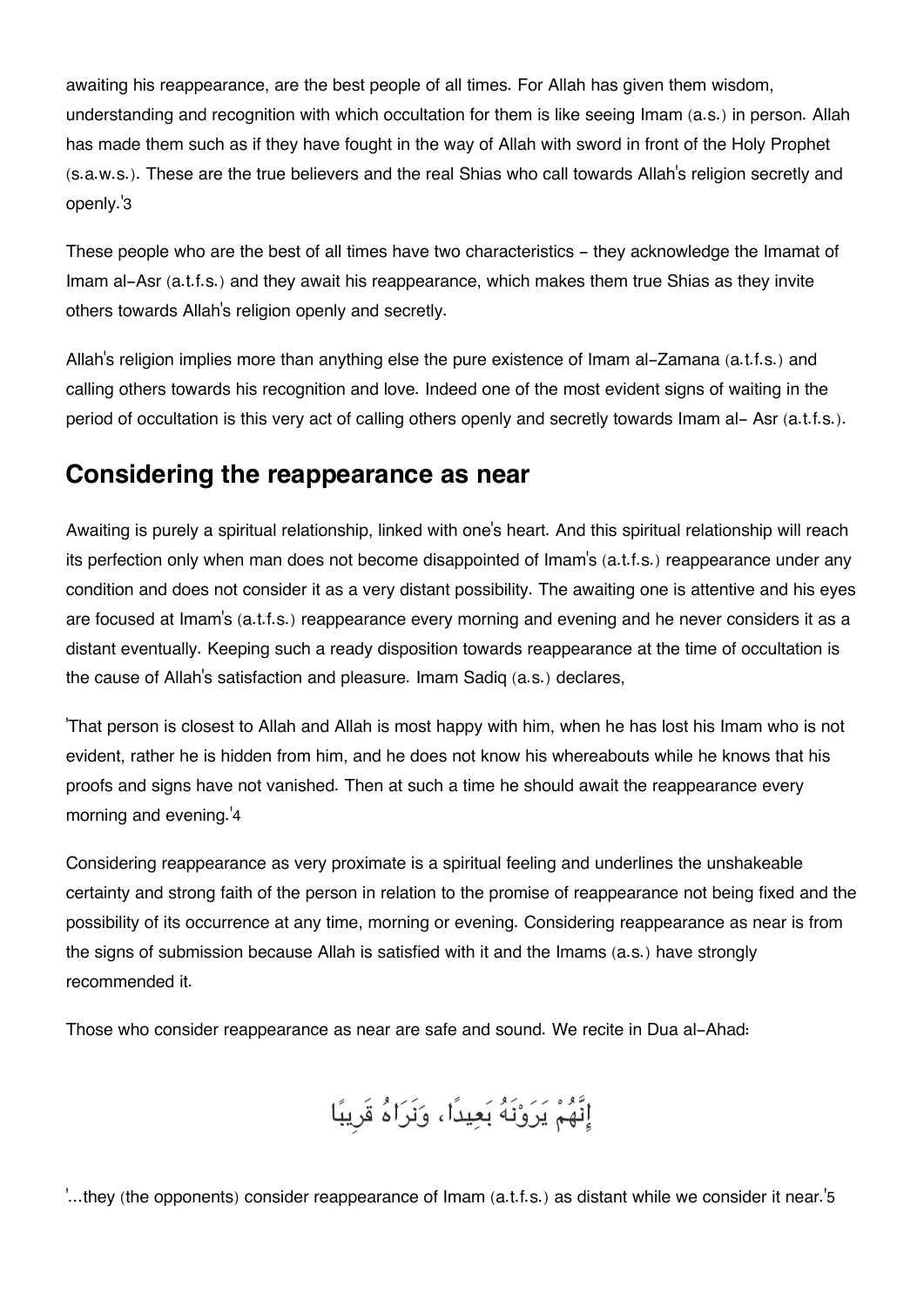Of course, believing reappearance as near does not tantamount to fixing a time for it. Because forecasting their appearance incites Allah's wrath and displeasure and is far from the Sunnat of Imams (a.s.). The Imams (a.s.) have also castigated those who fix a time for reappearance and have considered them as liars. Once a person asked Imam Sadiq (a.s.) about the time for reappearance. He asked, 'May I be sacrificed for you, inform us about this affair, which we are awaiting. When will it occur?' Imam (a.s.) warned:

كذَب الوقَّاتون. و هلَكَ المستَعجِلون.ْ ونَجا المسلّمون.

'Those who fix the time are liars, those who hasten are destroyed and those who submit are safe.'[6](#page--1-0)

Then those who make claims about reappearance being very near, to attract the people towards Imame-Zamana (a.t.f.s.) and provide some background for reappearance in the name of صغرا ظهور) minor reappearance), are themselves deviated and misguide others. The duty of the awaiter is to submit to Allah's destiny with regards to the time of reappearance and never despair of Imam's (a.t.f.s.) reappearance at morning or evening and consider it to be very near. But he must not fall prey to hastening and not to pull oneself or others towards deviation and doubt by creating a false and deceptive atmosphere of reappearance being very near. Therefore, considering reappearance as near should never lead one to forecast the time of reappearance. The former is praised and the latter condemned and both are totally distinct from each other.

### **[Intention of awaiter to help Imam \(a.t.f.s.\)](#page--1-0)**

The awaiter of reappearance prepares himself for helping Imam (a.t.f.s.) at the time of his reappearance. He fulfills this important responsibility by making a sincere intention from the depth of his heart in the time of occultation. The value of intention in the performance of good deeds is highlighted by the Messenger of Allah (s.a.w.s.) thus:

نيةُ المؤمن خير من عمله

'The intention of a believer is better than his action'.[7](#page--1-0)

At times a believer decides to do a good deed, but is unsuccessful in doing so. And often with respect to some good deeds he falls prey to ostentation and showoff, which affect his sincerity. Thus the intention behind the deed is very important. As per traditions, intention of a good deed is better than the deed itself and Allah the High, due to His grace and obligation upon believer rewards him just for the intention, regardless of whether He actually performs the action. Imam Sadiq (a.s.) says: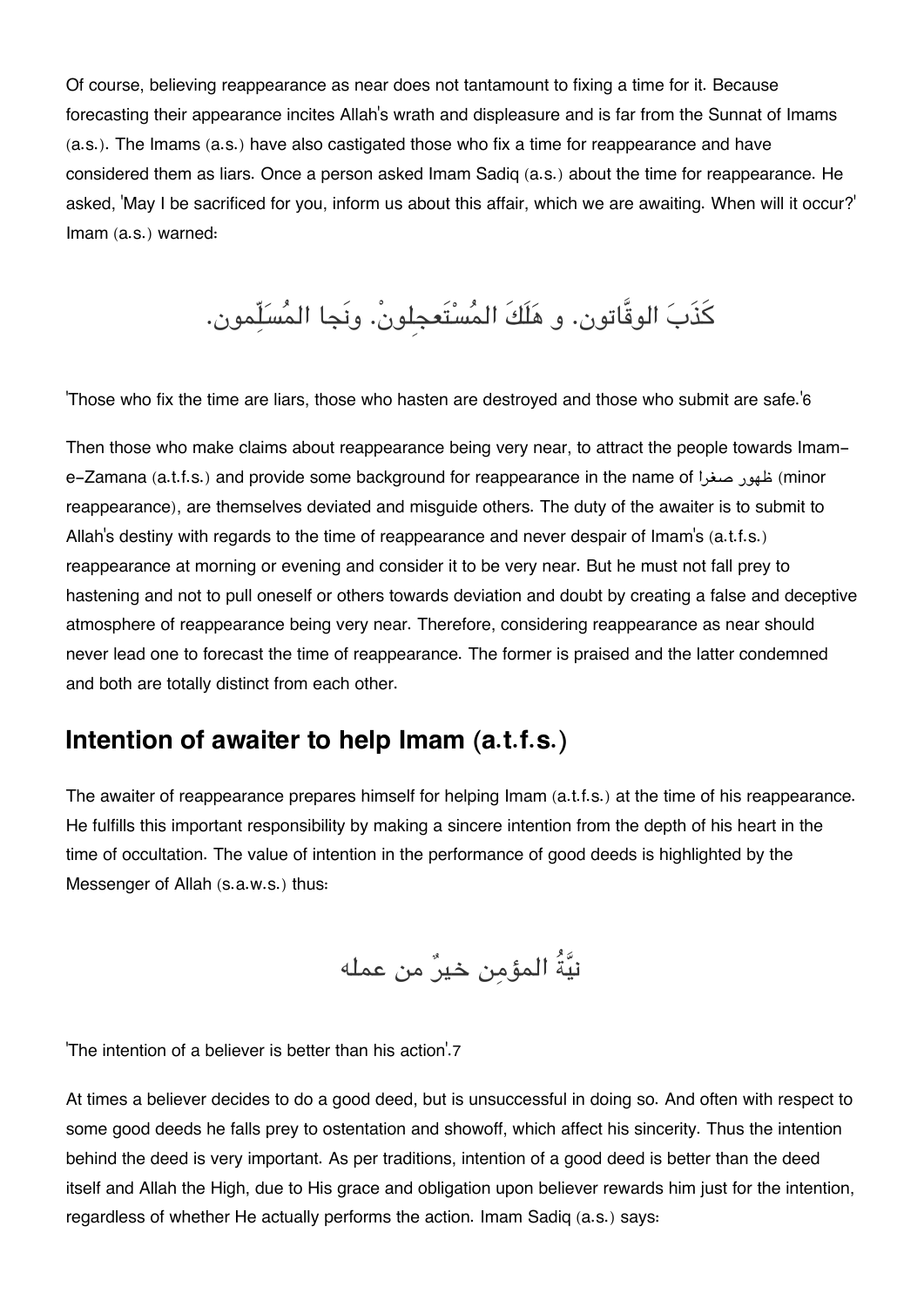'Surely the poor believer says: O Lord give me sustenance so that I do such and such good deeds. Then since Allah knows that his intention is true, Allah writes the reward equal to that deed as if he has actually performed it. Surely Allah's nobility is boundless.'[8](#page--1-0)

On this basis, correct and sincere intention for a believer assumes extraordinary importance. The intention of a believer should be purely for Allah's and Imam's (a.t.f.s.) pleasure. On the same basis, Imam Sadiq (a.s.) has considered himself as a helper of Sayyadush Shohada (a.s.) in Karbala and believes he will be rewarded like the martyrs of Karbala.

'I do consider myself as one of the martyrs of Karbala and do not consider my reward lesser than their reward. This is because my intention is that if I was present in those days, I would certainly have helped Imam Husain (a.s.). And similarly our Shias are (considered as martyrs), though they may die in their beds.' [9](#page--1-0)

Therefore one who passes the day in awaiting the reappearance of Imam al-Asr (a.t.f.s.), and if he is sincere in his awaiting, and helps Imam (a.t.f.s.), then even if he does not find the era of reappearance, it will not make any difference to him. This is because he gets the reward of attaining the reappearance and being present along with Imam (a.t.f.s.) and fighting his enemies without actually lifting a sword. He gets this reward in the period of occultation itself.

The rationale behind this reward is that as far as helping the Imam (a.t.f.s.) is concerned, all that the Shia is capable of doing is his intention and spiritual preparation from the heart. As for the actualization of his intention, it is an affair beyond his control and depends on Allah's decree. Then although Allah has deprived him of this taufiq (of helping Imam (a.t.f.s.)), but due to His boundless grace and mercy, He has not deprived him of the reward of intending to help his Imam (a.t.f.s.).

One of the awaiters of Imam al-Asr (a.t.f.s.) was a person by the name of Abdul Hamid Waasti who lived at the time of Imam Baqir ( a.s.). Once after narrating his condition of awaiting and discussing about the reappearance of Qaim al-Ahlul Bayt (a.s.), he asked Imam (a.s.): 'If I die before meeting the Qaim (a.t.f.s.), what will happen?'

Imam (a.s.) soothed him by saying:

إنَّ القائل منم إن أدركت القائم من آل محمد نصرته كالمقارع معه بسيفه.

'Anyone of you who says (from his heart): If I attain the time of Imam al-Zamana (a.t.f.s.), I will help him, he is like the one who wields the sword alongside him.'[10](#page--1-0)

Finding such a belief is the outcome of true recognition regarding Allah and the Prophet (s.a.w.s.) and Imam (a.t.f.s.), and cognizance of their rights. Amirul Mo'mineen (a.s.) says: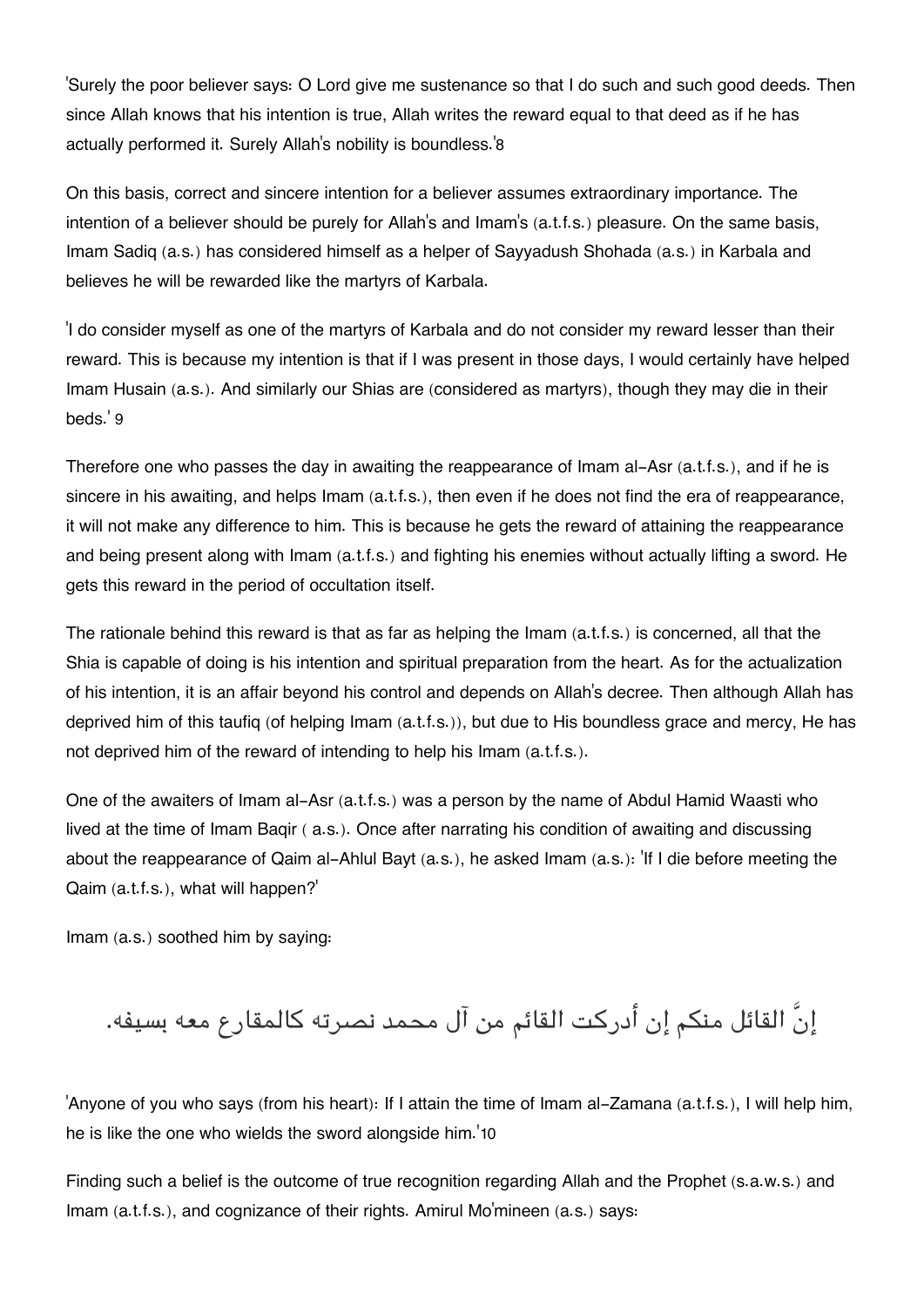'Do not venture out (i.e. stay in your house) and be patient in calamites. Do not draw the sword as per the wishes of your tongue and do not be hasty in whatever Allah has not hastened for you. For whoever amongst you dies on his bed while he is aware of the right of Allah, his Lord, and the rights of His Prophet (s.a.w.s.) and the rights of the Ahlul Bayt (a.s.), he dies a martyr and his reward is with Allah and he will find the reward of the good action which was in his intention and that intent ion will be considered (for reward) even if he has not (actually) lifted the sword. And for everything a period and its expiry is fixed.'[11](#page--1-0)

A noteworthy point in this tradition is the importance of recognizing the rights of Allah, His Messenger (s.a.w.s.) and Imam (a.t.f.s.), which arises only from their recognition. The level of this recognition of rights varies to the extent of man's recognition about them. His recognition of their rights upon him will enable him to understand his duties better and consequently he will perform these duties in the desired manner. Thus the key to man's actions lies in the depth of his recognition of Imam (a.t.f.s.). Therefore, the true awaiter in the time of occultation is the one who claims with his tongue as well as his heart:

نُصرْتي مُعَدَةٌ لَكُمْ

'My help is ready for you.'[12](#page--1-0)

And if all the followers of Imam al-Asr (a.t.f.s.) in the time of occultation have such a condition, then they will not remain deprived of seeing him. Imam Mahdi (a.t.f.s.) in a signed letter (tauqee') to Shaikh Mufid (r.a.) has promised:

'If our followers - may Allah give them taufeeq of His obedience - are united in fulfilling with their hearts, the covenant which they have upon their necks, the bounty of seeing me will not be delayed for them and soon they will achieve the good fortune of our visit with true recognition from their side in relation to us.'[13](#page--1-0)

## **[Expressing intention of helping through renewal of allegiance](#page--1-0) [\(bay](#page--1-0)'at)**

For keeping alive the intention of helping Imam (a.t.f.s.), indeed how nice would it be if man brings his intention to his tongue and binds himself by promising Allah that he will never be negligent of this intention. It is with this objective that we are discussing the matter of allegiance (bay'at) to Imam al-Zaman (a.t.f.s.) in the time of occultation. Bay'at is in fact expressing with the tongue and the heart the intention of obeying Imam (a.t.f.s.) and helping him at all times. We repeat this action on several occasions, to renew our intention through a fresh bay at. For instance, renewal of bay'at in Dua al-Ahad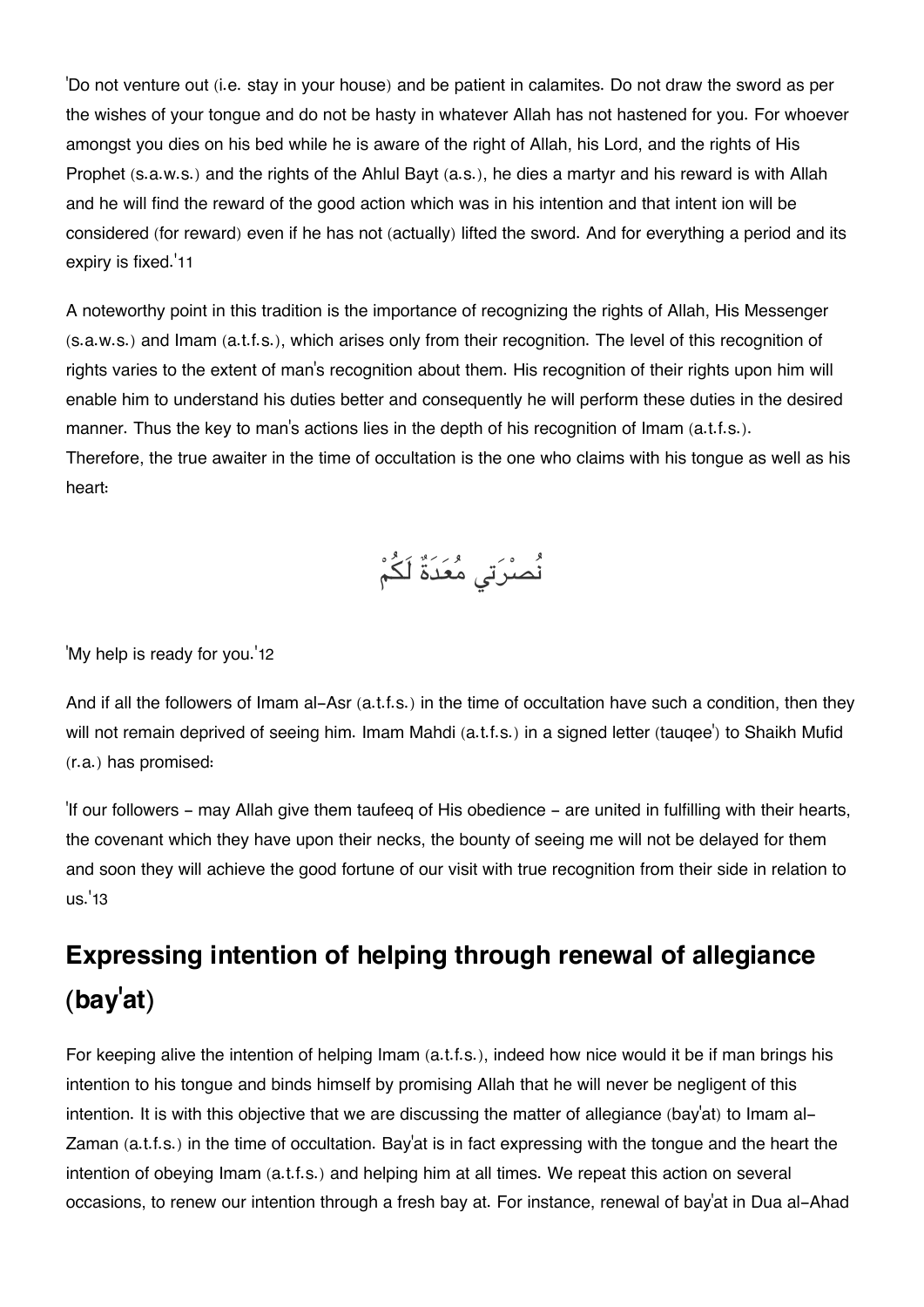every morning is done thus:

'O Allah I renew today morning and on all other days that I am alive, the bay'at for him, which is upon my neck, in such a way that I shall never turn back from it and shall not desist from it. O Allah make me from his friends and helpers, those who defend him, hasten in fulfilling his needs, are obedient to his orders, protect his holy existence, take precedence in fulfilling his wishes and attain the bounty of martyrdom in front of him.'[14](#page--1-0)

The promise covers the wishes and aspirations of the awaiter, which he expresses every day. This brings about a transformation in him and every day that he renews his bay'at, his intention becomes stronger and he finds himself more prepared and equipped than earlier in fulfilling his promise towards his master.

One who nears the end of his life in this condition and finds himself confronted with death, while his master has not reappeared, his entire existence burns and is filled with regret. Such a person is overwhelmed with feelings of disappointment and is distressed at praying and waiting for his entire life for his master, only to find death at his doorstep, while his master still has not reappeared. He is left with a feeling of remorse and emptiness at not being able to help his master and considers his life unsuccessful and meaningless.

### **[Consequences of awaiting the entire life for reappearance](#page--1-0)**

Let us see how Imams (a.s.) approach the one who is sincerely awaiting reappearance. Mas'adah narrates, 'I was with Imam Sadiq (a.s.) when an old man, stooping and leaning heavily on a stick entered and did salaam to Imam (a.s.). Imam (a.s.) replied to his salaam. The old man said, 'O son of Allah's Messenger, give me your hand so that I may kiss it.' Imam (a.s.) obliged. The old man kissed it and began crying. Imam (a.s.) asked, 'O Shaykh, why are you crying?'

He replied, 'May I be sacrificed for you, it is now 100 years since I have been faithful to the feet of your Qaim. I keep saying he will reappear this month, this year. But now my age has increased, my bones have become fragile and my death is approaching. And whatever I see about you (i.e. Ahlul Bayt (a.s.)), I do not like. I see you being killed and rendered homeless and on the other hand, I see your enemies dominant. Then why should I not cry?'

The old man's words moved Imam (a.s.) to tears. He said to the old man:

'O Shaykh, if Allah keeps you alive so that you see our Qaim, you will be at an elevated position. But if death overtakes you (and you do not see the time of Qaim (a.s.)) then on the Day of Judgment you will be raised along with the weight **ثقل** of Hazrat Mohammed (s.a.w.s.) and we are his weight. The Holy Prophet (s.a.w.s.) said so often: 'I am leaving behind you two weighty things. Then fasten to these two things so that you are never deviated: the Book of Allah and my progeny, who are my Ahlul Bayt (a.s.).'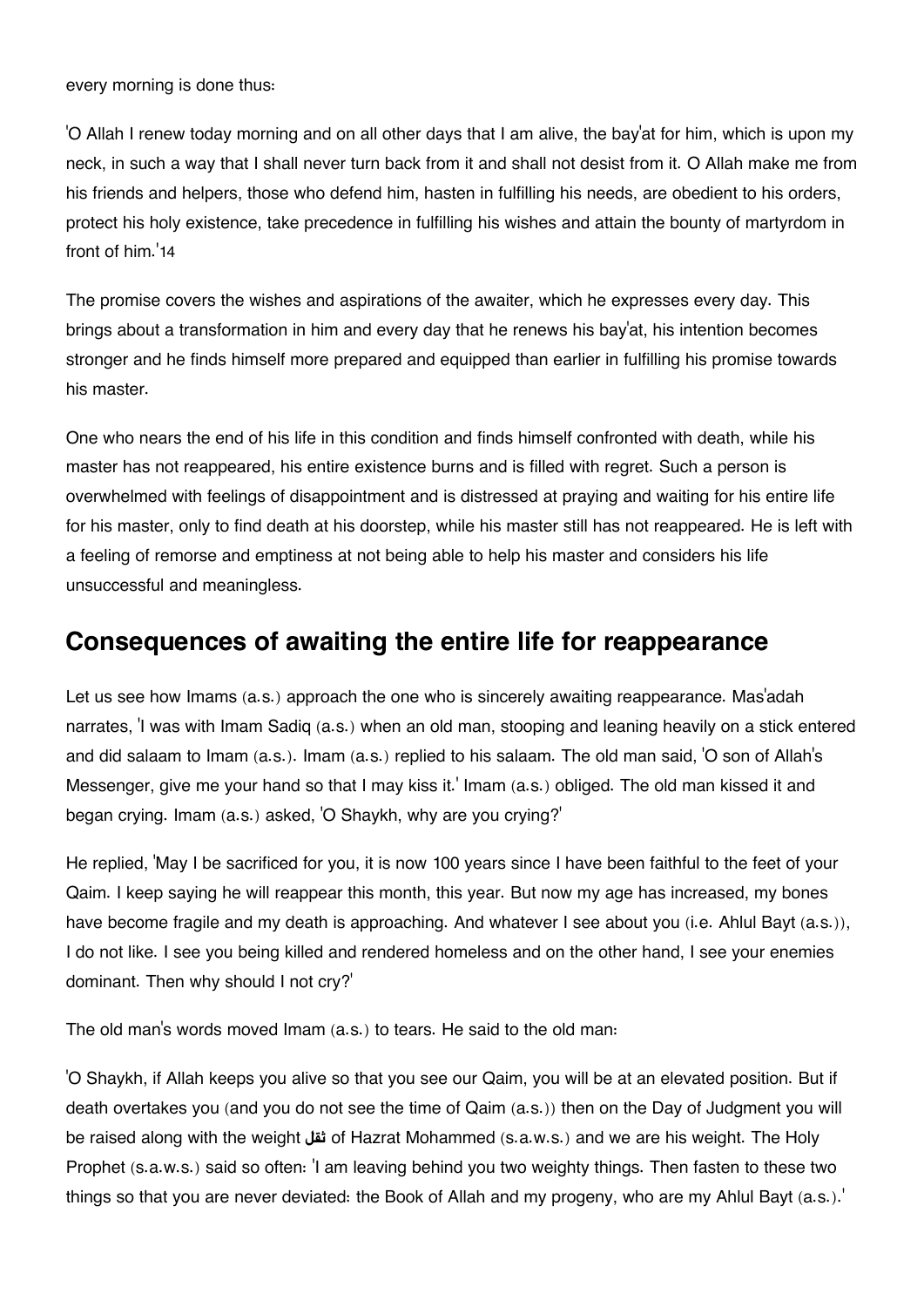The old man said, 'After hearing this news, I am not afraid and my he art has become tranquil.' He did not know who would be the Qaim of Ahlul Bayt (a.s.). Therefore, Imam (a.s.) introduced him to the Qaim (a.t.f.s.) and said that the Qaim (a.t.f.s.) will be the son of Imam Hasan Askari (a.s.), from the progeny of Hazrat Hadi (a.s.) and he will be (a descendant) of my son.'

#### Then Imam (a.s.) said:

'O Shaykh! I swear by Allah! If from the age of the world, only one day remains, Allah will lengthen that day so that the Qaim of Ahlul Bayt (a.s.) reappears. Remember that our Shias in the time of occultation will be involved in severe examination and distress. In that period, Allah will keep steadfast in his guidance, those who are sincere. O Allah help them (Shias) in this matter (of sincerity and steadfastness)'[15](#page--1-0)

A similar incident occurred with another old man in the time of Imam Muhammad Baqir (a.s.). Hakam b. Otaibah who witnessed this incident narrates: 'I was with Imam Muhammad Baqir (a.s.) and the house was filled with people. At that moment, an old man entered, leaning on his staff. He stood at the door of the room and said - Salutation to you, O son of Allah's Messenger, and may His mercy and blessings be upon you. Imam (a.s.) replied,

"Peace be upon you and His mercy and blessings."

Thereafter the old man did salaam to those who were present in the gathering and they also replied to him.

Later, the old man turned his face to Imam Baqir (a.s.) and said: O son of Allah's Messenger, please give me a seat near you, may I be sacrificed for you. I swear by Allah that I love you and I love your friends as well. I swear by Allah, my love for you and your friends is not for the sake of the world. I keep enmity with your enemies and I am disgusted with them, and I swear by Allah, keeping enmity and disgust with regards to them is not due to any jealousy between them and me. I swear by Allah, I consider your permissible (halaal) as permissible and your prohibited (haraam) as prohibited and I am awaiting the reappearance of your affair. Now while it is as I have said, may my life be sacrificed for you, what hope (and glad tidings) do you have for me?'

#### Imam Baqir (a.s.) said:

'Come, come by my side and Imam (a.s.) pointed at a place near him. Then he (a.s.) said to him: O Shaykh, a man came to see my father, Ali b. Husain (a.s.) and asked him the same question (as you have asked). My father replied to him thus:

'If you die (in this condition) you will join the Messenger of Allah (s.a.w.s.) and Ali (a.s.) and Hasan (a.s.) and Husain (a.s.) and Ali b. Husain (a.s.), your heart will turn cool, your eyes will become bright and you will be welcomed along with the honorable angels, Ruh and Rayhan, as soon as your soul reaches here - and he (a.s.) indicated by his hand to the throat. And if you remain alive, you will see whatever delights your eyes, and reach to the highest grade along with us.'[16](#page--1-0)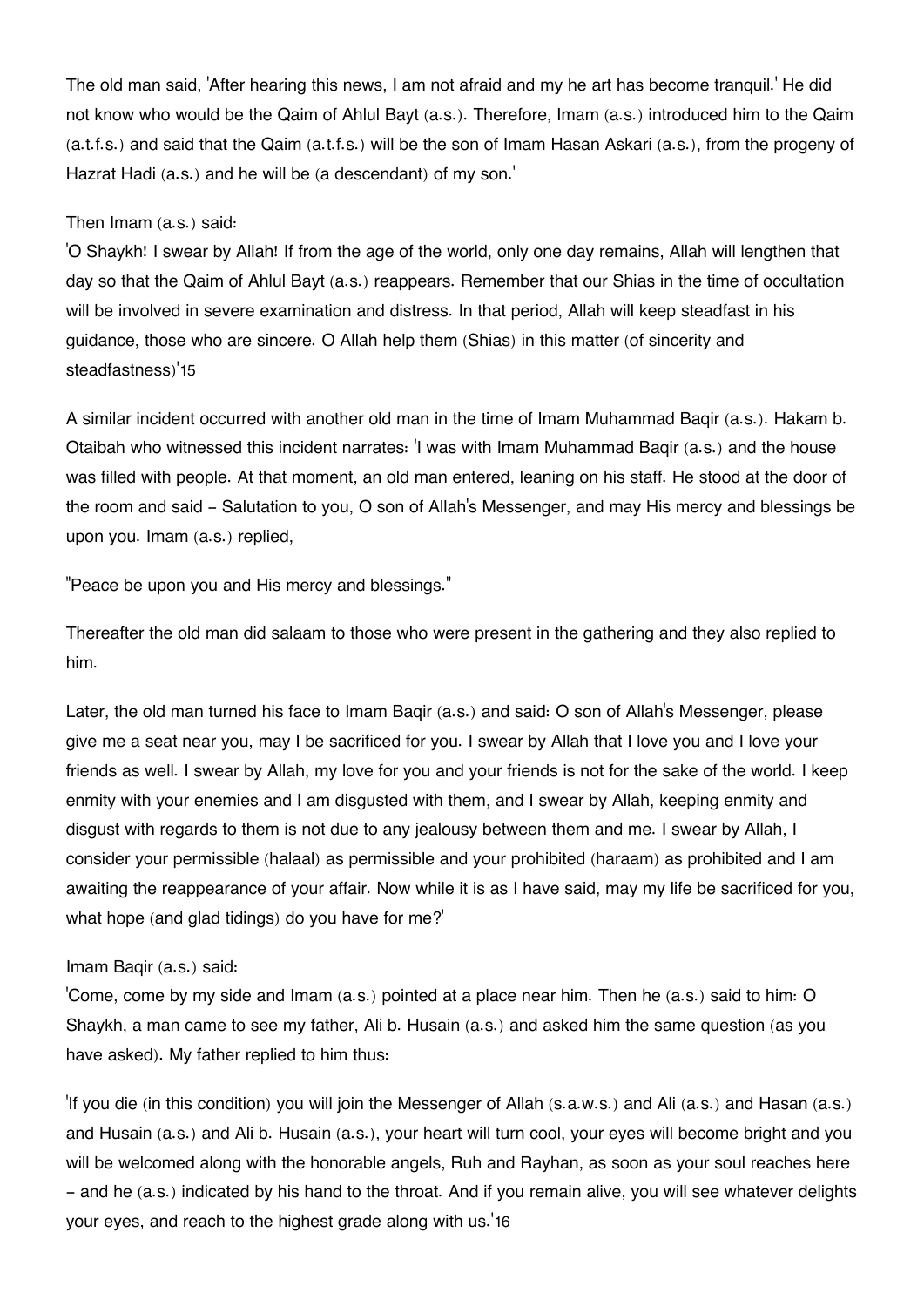When the old man heard this statement, he said:

'O Abu Jafer what did you say?' Imam (a.s.) repeated the statement of his father. The old man exclaimed **ربكا هال**' If I die I will join Holy Prophet (s.a.w.s.) and Ali (a.s.) and Hasan (a.s.) and Husain (a.s.) and Ali b. Husain (a.s.) and my heart will turn cool, my eyes will become bright and I shall be welcomed along with the honorable angels, Ruh and Rayhan as soon as my soul reaches here (i.e. throat). And if I remain alive I shall see whatever delights my eyes and I shall reach at the highest grade along with you?!"

Saying this, the old man starting weeping and lamenting till he collapsed. When others in the crowd saw his condition, all of them cried and wept. Imam Baqir (a.s.) wiped the old man's tears with his own hands. The old man raised his head and said to Imam (a.s.): O son of Allah's Messenger, may Allah sacrifice me upon you, give your hand to me.' Imam (a.s.) gave his hand to him. He kissed his hand and rubbed it on his eyes and cheeks. Then he lifted his dress over his stomach and chest and put Imam's (a.s.) hand over it.

Then the old man rose, did salaam and left. When he had turned his back, Imam (a.s.), looking towards him, turned the people in the gathering and said:

مَنْ أَحَبَ أن ينظُر الى رَجُلٍ مِنَ الجنَّةِ فَلْيَنْظُرُ الى هذا

'If anyone likes to see a person from the people of Paradise, he should look at this man.'

Hakambi n Otaibah said: 'I have not seen any gathering wherein the people were wailing like this.' (i.e. all people were crying very intensely)

Yes, this is the end of the one who has passed his life with the love of Ahlul Bayt (a.s.) and their friends, and hatred and hostility towards their enemies. He accepts whatever is made permissible and unlawful by the Imams (a.s.) and awaits the reappearance of Qaim al-Ahlul Bait (a .s.) with intense fervor and anticipation.

Then let us beseech Allah that he never deprives us of the fervor of awaiting for our beloved Imam (a.t.f.s.) and that separation from him (a.t.f.s.) never makes us forgetful of his remembrance!

و لا تُنْسنا ذِكره و انتظاره...

(O Allah), do not let me forget his remembrance and his awaiting.'[17](#page--1-0)

This is one sentence from a dua, which has reached us from the first deputy of I mam al-Asr (a.t.f.s.).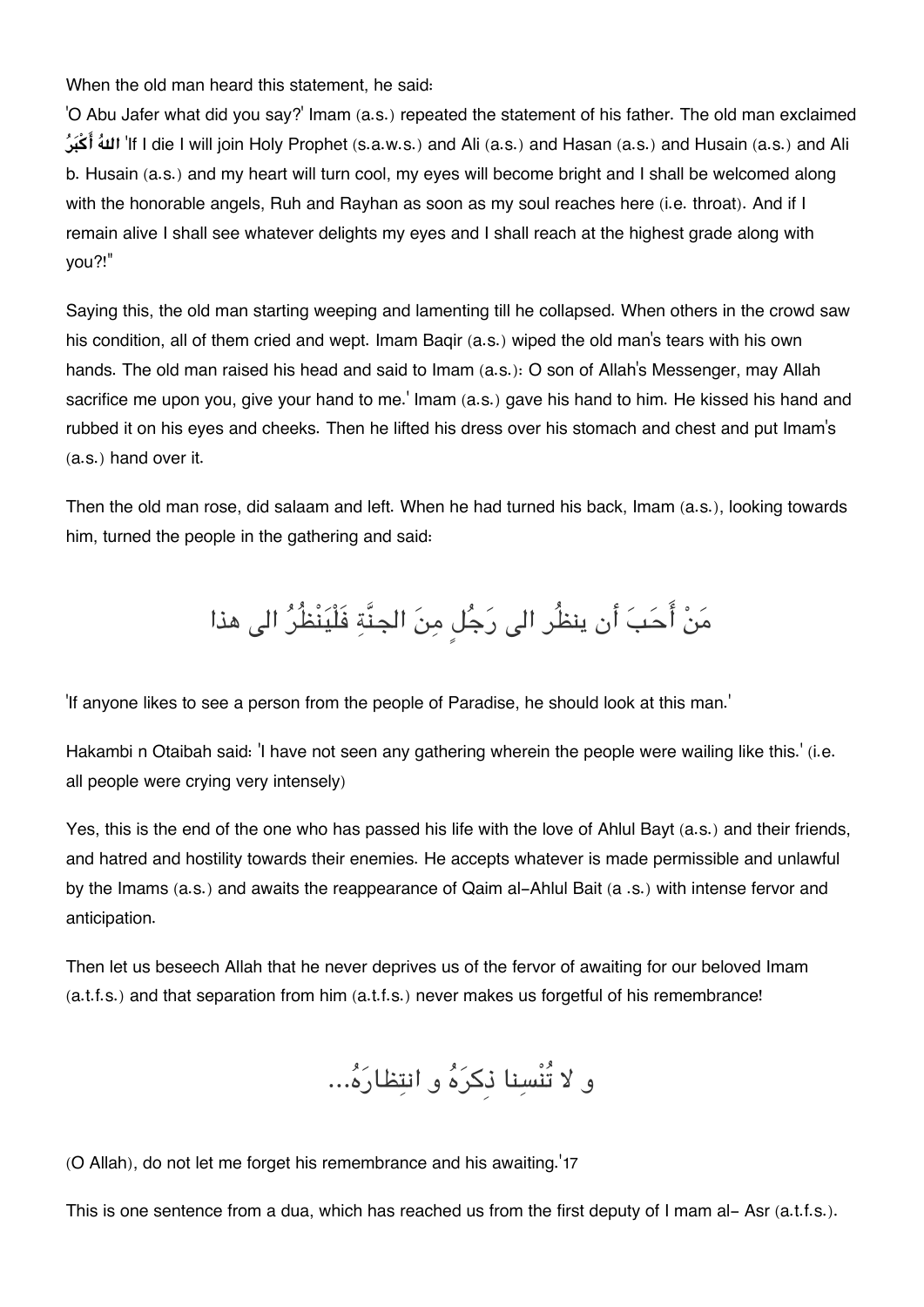Those who await the reappearance of Imam (a.t.f.s.) must recite it after namaz al-Asr on Fridays in the period of occultation.

- [1.](#page--1-0) Muntakhabul Athar, Part 15, Chp. 2, Tradition 16
- [2.](#page--1-0) Bihar al-Anwar, Vol. 52, Pg. 126, Tradition 18.
- [3.](#page--1-0) Kamaluddin, Chap. 31, Tradition 2
- [4.](#page--1-0) Kamaluddin, Chap. 33, Tradition 17
- [5.](#page--1-0) Bihar al-Anwar, Vol. 102, Pg. 112
- [6.](#page--1-0) Ghaibat al-No'mani, Chap. 16, Tradition 11
- [7.](#page--1-0) Usul al-Kafi, Kitabul Imaan wal Kufr, Chp. of Niyyat, Tradition 2
- [8.](#page--1-0) Usul al-Kafi, Kitabul Iman wal Kufr, Chap. of Niyyat, Tradition 3
- [9.](#page--1-0) Mikyalul Makareem, Vol. 2, Pg. 228 quoted from Sharh Sahife Sajjadiyah of Sayyed Naimatullah Jazaeri
- [10.](#page--1-0) Rauza al-Kafi, Pg. 81, Tradition 37
- [11.](#page--1-0) Nahjul Balagah, Sermon 190
- [12.](#page--1-0) Ihtejaj al-Tabarsi, Volume 2, Pg. 317, Ziarat al-Aale Yasin
- [13.](#page--1-0) Ihtejaj al-Tabarsi, Vol. 2, Pg. 325
- [14.](#page--1-0) Bihar al-Anwar, Vol. 102, Pg. 112
- [15.](#page--1-0) Bihar al-Anwar, Vol. 36, Pg. 408
- [16.](#page--1-0) Rauza al-Kafi, Pg. 76, Tradition 30
- [17.](#page--1-0) Kamaluddin Chp. 45, Tradition 43

# **7. Praying**

## **[Importance of praying for hastening of Imam Zamana](#page--1-0)'s (a.s.) [reappearance](#page--1-0)**

For the one whose sole objective in life is awaiting for the reappearance of Imam al-Asr (a.t.f.s.), salvation with the reappearance of Imam (a.t.f.s.) is his most ardent desire in life. Then the actions that make him most sad and grievous are the difficulties and discomforts caused to Imam (a.t.f.s.) during the period of occultation. Therefore he considers it as his duty to find a solution for the removal of Imam's (a. t. f. s) sorrows, difficulties and calamities. To achieve this aim he is not negligent in doing whatever he is called upon to do.

By paying attention to the point highlighted above we can understand that the best and the most important relief (faraj) for Imam al- Asr (a.t.f.s.) is nothing but the permission for his reappearance from Allah, which apart from being his own salvation is also the salvation of Allah's Prophets (a.s.) and His friends (awliyya) (a.s.). And the most effective medium for achieving this aim is supplication for the hastening of Imam's (a.t.f.s.) reappearance, which is among the necessary conditions and one of the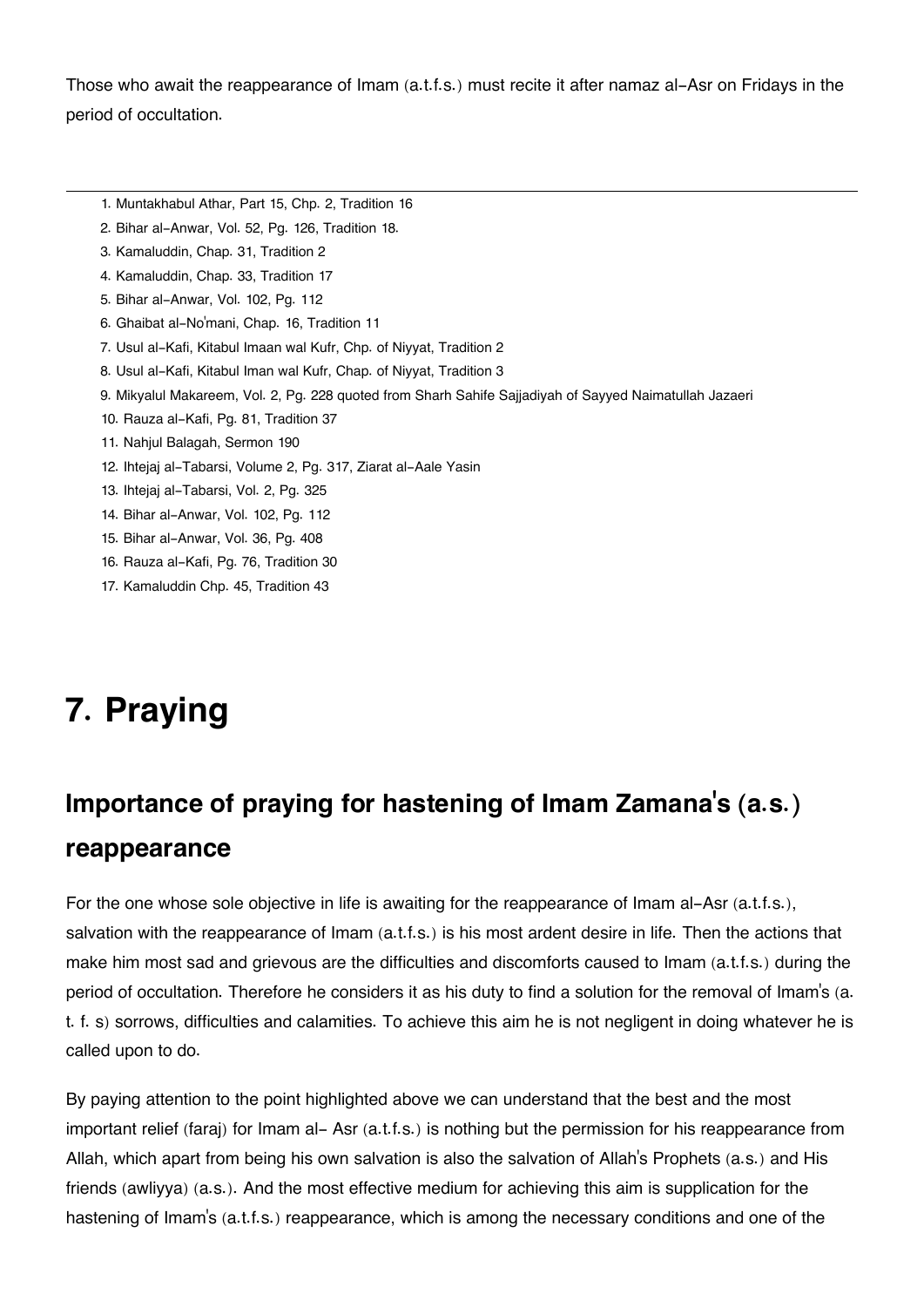most evident indications of his recognition in the time of occultation, without which all claims of recognition and Mastership of Imam (a.t.f.s.) will sound hollow.

This excellent practice (of dua) is highlighted by Imam (a.t.f.s.) himself at the time of his birth. Hakima Khatoon (a.r.), the respected paternal aunt of Imam Hasan al-Askari (a.s.) saw that immediately after coming to this world, Imam (a.t.f.s.) put his head down in prostration and raised his index finger towards the sky and recited thus:

'I give witness that there is no God except Allah, He is One and has no partner and I bear witness that my great grandfather (s.a.w.s.) is the Messenger of Allah and my father is Ameerul Mo'mineen (a.s.). Then he recited the names of all other Imams (a.s.) till he came to his own name. Then he prayed to Allah thus:

اللهم أنجز لي وعدي و أتمم لي أمري وثبت وطأتي و إملأ الأرض بي عدلاً وقسطا

'O Allah! Implement that which You have promised me and complete my affair and make my step steadfast and fill the earth with justice and equity through me.'[1](#page--1-0)

And the practice of beseeching Allah for the hastening of Imam's (a.t.f.s.) reappearance (faraj), is evident even in the lives of the earlier Imams (a.s.). From the traditions of Imam Sadiq (a.s.), we see that in the morning of the 21st of the month of Ramazan, after praying the Namaz al-Subh, he used to go in prostration, and then recite a particular dua, at the end of which he used to plead loudly to Allah:

'O Allah! By the greatness of Your Majesty, I ask from You by the right of all that I asked You and also by whatever I did not ask, which had I known I would certainly have asked, that send blessings on Mohammed (s.a.w.s.) and his progeny and give permission for the salvation of the one with whose salvation is the salvation of all your friends and chosen ones from Your creation. Then remove the oppressors through him and destroy them. O Lord of the universe! Hasten this matter!'

The narrator (of this tradition) says: After Imam (a.s.) raised his head from prostration, I asked: May I be sacrificed upon you, I heard you praying thus: Are you not that one? He (a.s.) informed: 'No, he is Qaim al-Ale Muhammad (s.a.w.s.).'

#### Then Imam (a.s.) recommended:

'Anticipate the affair (reappearance) of your master day and night. This is because Allah manifests an affair every day and the manifestation of one affair does not prevent Him from manifesting other affairs. This is Allah, Lord of the universe.'[2](#page--1-0)

The last sentence is a pointer towards the fact that the time of reappearance of Imam (a.t.f.s.) is subject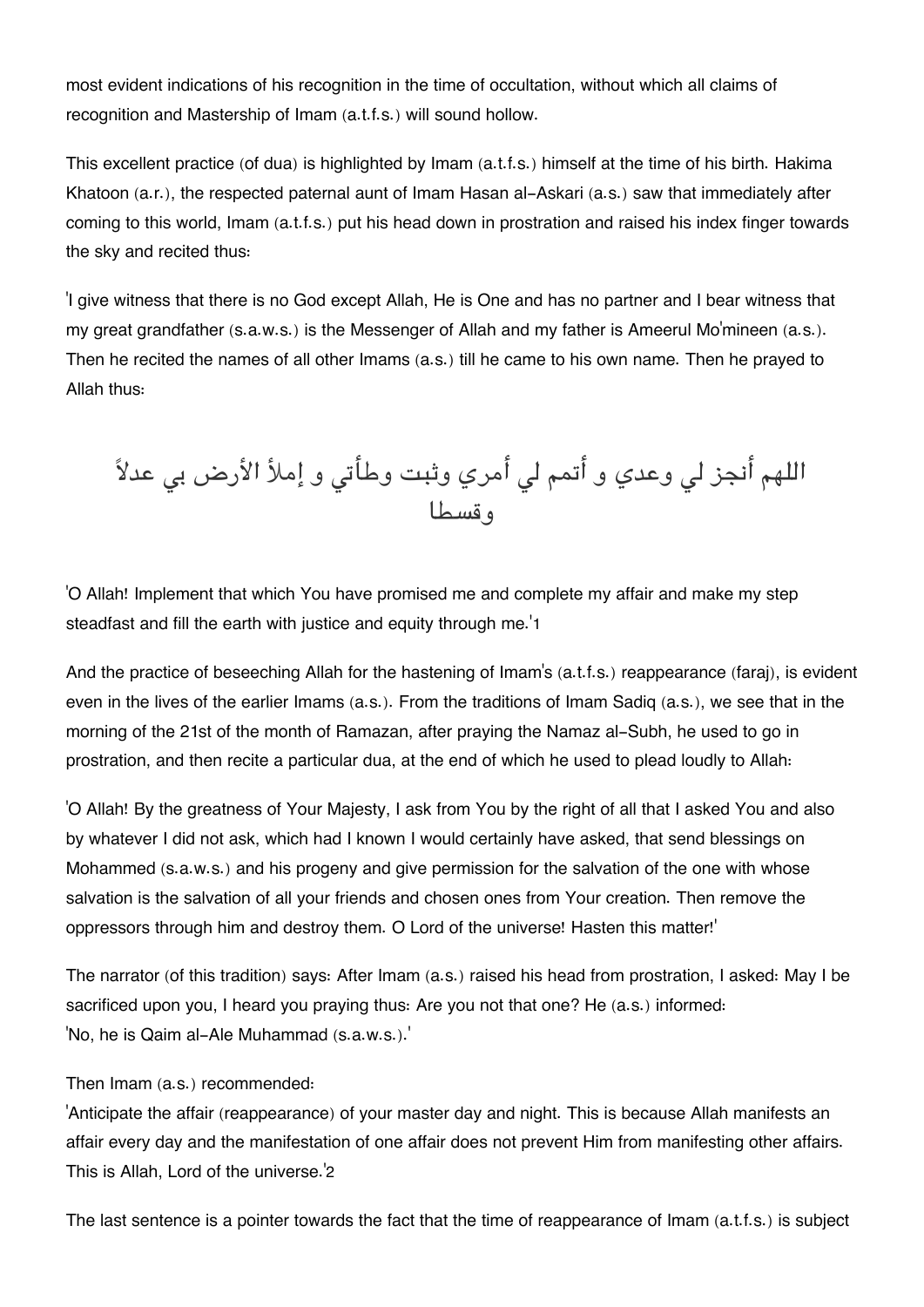.(**بِداء**) change to

An interesting point in this tradition is the question asked by the narrator to Imam (a.s.). It serves to remind us that supplication for hastening the salvation of Imam al-Asr (a.t.f. s.) is in fact a supplication for the salvation of all the chosen ones of Allah, from the best of the creation - Holy Prophet (s.a.w.s.) till his (s.a.w.s.) successors and the angels of Allah, as all of them are awaiting the reappearance of Imam (a.t.f.s.). In Dua al-Ahad, we ask from Allah:

اَللّـهُمَّ وَسُرَّ نَبِيَّكَ مُحَمَّداً صَلَّى اللهُ عَلَيْهِ وَآلِهِ بِرُؤْيَتِهِ وَمَنْ تَبِعَهُ عَلى دَعْوَتِهِ

'O Allah! Make your Prophet Mohammed (s.a.w.s.) rejoice and those who follow his call by the sight of Imam al-Asr (a.t.f.s.).'[3](#page--1-0)

But the most important benefit of praying for the reappearance of Imam al-Asr (a.t.f.s.) is that if the believer truly acknowledges his Imamat and testifies in his Mastership, his faith is protected in the period of occultation, and his religion is safeguarded from destruction. This is the glad tiding that Imam Hasan Askari (a.s.) gave to Ahmed b. Ishaaq:

'O Ahmed b. Ishaaq! His example in the nation is like the example of Khizr and Zulqarnain. I swear by Allah, occultation will be there (for him) in which (period) no one will be saved from destruction, except the one whom Allah keeps steadfast on belief of his Imamat and to whom Allah gives taufiq during the period of occultation to pray for the hastening of his appearance.'

Next day when Ahmed b. Ishaaq went again to see Imam Hasan Askari (a.s.), he asked: 'What is the sunnat of Khizr and Zulqarnain, which will be continued in him (Qaim)?'

#### Imam replied:

'Yes, I swear by my Lord! He will be in occultation, until most of those who believe in him will turn away (from faith). None will remain steadfast except the one from whom Allah has taken the covenant of our Mastership and upon whose heart Allah has established faith and strengthened him with the angel Ruhul Quds from His side.'[4](#page--1-0)

It must be pointed out that in this tradition, supplication for hastening the reappearance of Imam al-Asr (a.t.f.s.) in the period of occultation has been put at par along with the belief in his Imamat which is the root and axis of one's faith. The second point is that both these pillars i.e. belief in Imamat and supplication for hastening of reappearance of Imam (a.t.f.s.) is subject to grace (taufig) from Allah's side.

And when Allah bestows someone with this taufiq, it shows that Allah wants to protect him in the period of occultation from the dangers of irreligiousness. He gives this taufiq of praying for the hastening of salvation to whomsoever He pleases. One who is not granted this vital grace and bounty will slip and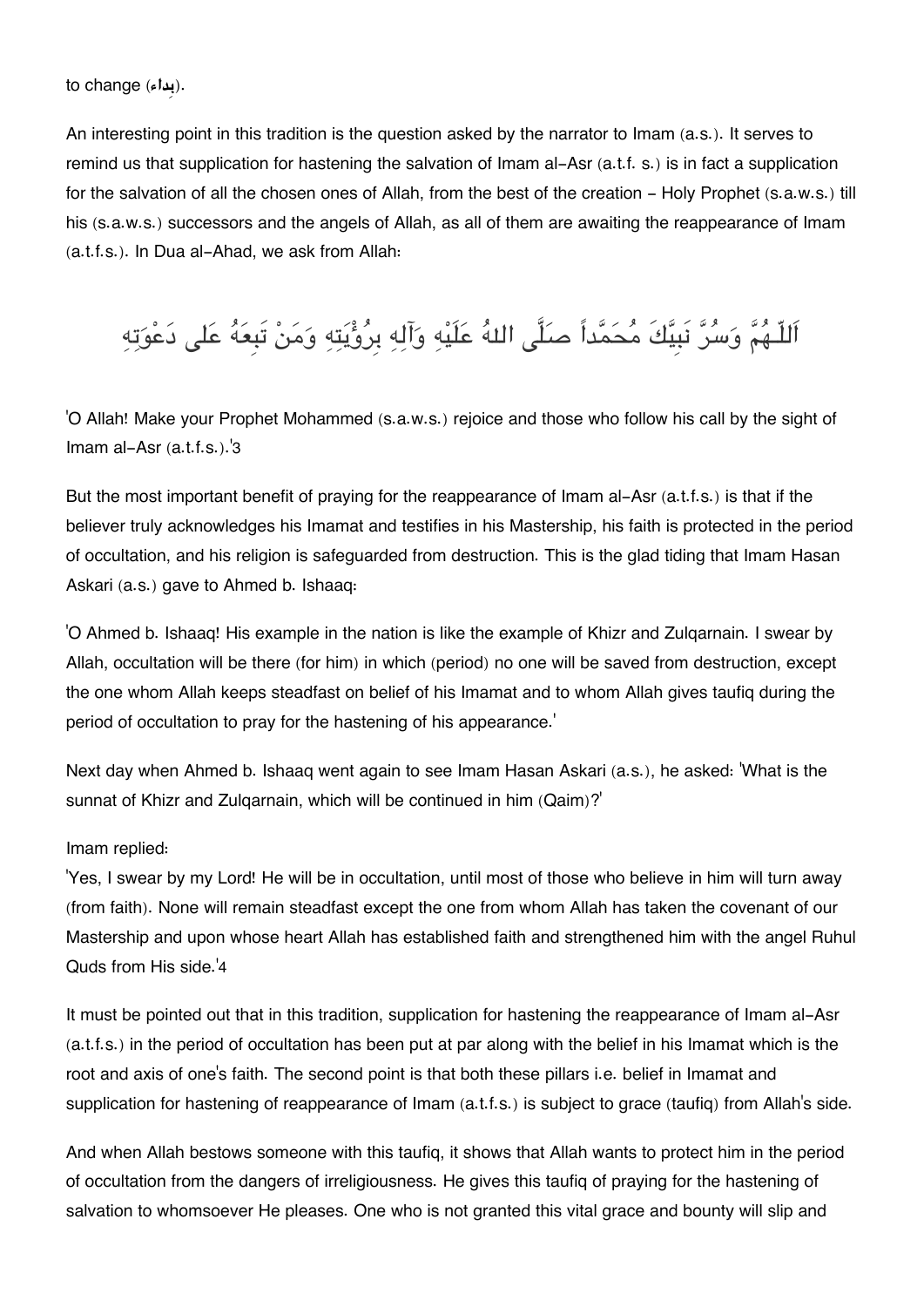deviate from the straight path.

Therefore one should constantly seek guidance and taufiq from Allah and should never make the blunder of relying upon him. This is because if Allah leaves someone on his own, he will lose the medium of salvation i.e. belief in Imamat and Mastership. At the end of the tradition it is underlined that believers in Imamat will forsake their belief. Reverting from the belief of Imamat is very simple and easy so much so that it may actually happen without the person even realising it. It is not necessary that a person may refuse Imamat explicitly and object to it. Often he may memorise the names of the Imams (a.s.) but his belief about Imamat under the guise of faith and certainty, may actually be distorted, and deviate him far from the true belief of Imamat and Mastership.

This could be because he has taken his knowledge independently, not derived on the basis of revelation and traditions of Imams (a.s.). In this case, he may totally miss the essence of Imamat and the reality of Mastership. The standard for correct belief in Imamat is not simply knowing and memorising names of Imams (a.s.). Rather, the true essence and belief in Imamat should be derived from only the Book and traditions.

This alone will safe guard man from irreligiousness as most of the disbelief stems from a distorted belief in Imamat. Therefore this point is very delicate and one should address it very carefully. Our emphasis on the first condition of possessing correct recognition is to save us from this hidden peril of deviation. Man should always check his belief with the standard of the Book and traditions and his learning should never rely on anything other than traditions of the infallibles (a.s.).

Often we see that one invalid statement and one deviated belief contaminates the thinking and rationale of a person in such a way that he explains even Quranic verses and traditions under the effect of the same improper line of thinking. Consequently although he cites traditions, but he has not taken the essence of his own belief from Imams (a.s.). He has simply brought the concept from somewhere else and has given it the colour of traditions. This is not how correct recognition ought to be. In a way, this amounts to deviation from the belief of Imamat.

The bottom-line in the preceding discussion is that we should never let Allah leave us to fend for ourselves and that we should never refer and rely on any house except that of the Holy Prophet (s.a.w.s.) - Ahlul Bayt (a.s). So those who remain steadfast on the belief of Imamat and Mastership and combine this belief with supplication for the hastening of reappearance of Imam al-Asr (a.t.f.s.), will remain secure from destruction in the period of occultation. Therefore we should give the supplication for hastening of reappearance a place of pride in our lives and pray for it with the intensity and effort that it deserves.

أكثروا الدُّعاء بِتَعجيل الفَرج فَإنَّ ذَلكَ فَرجم.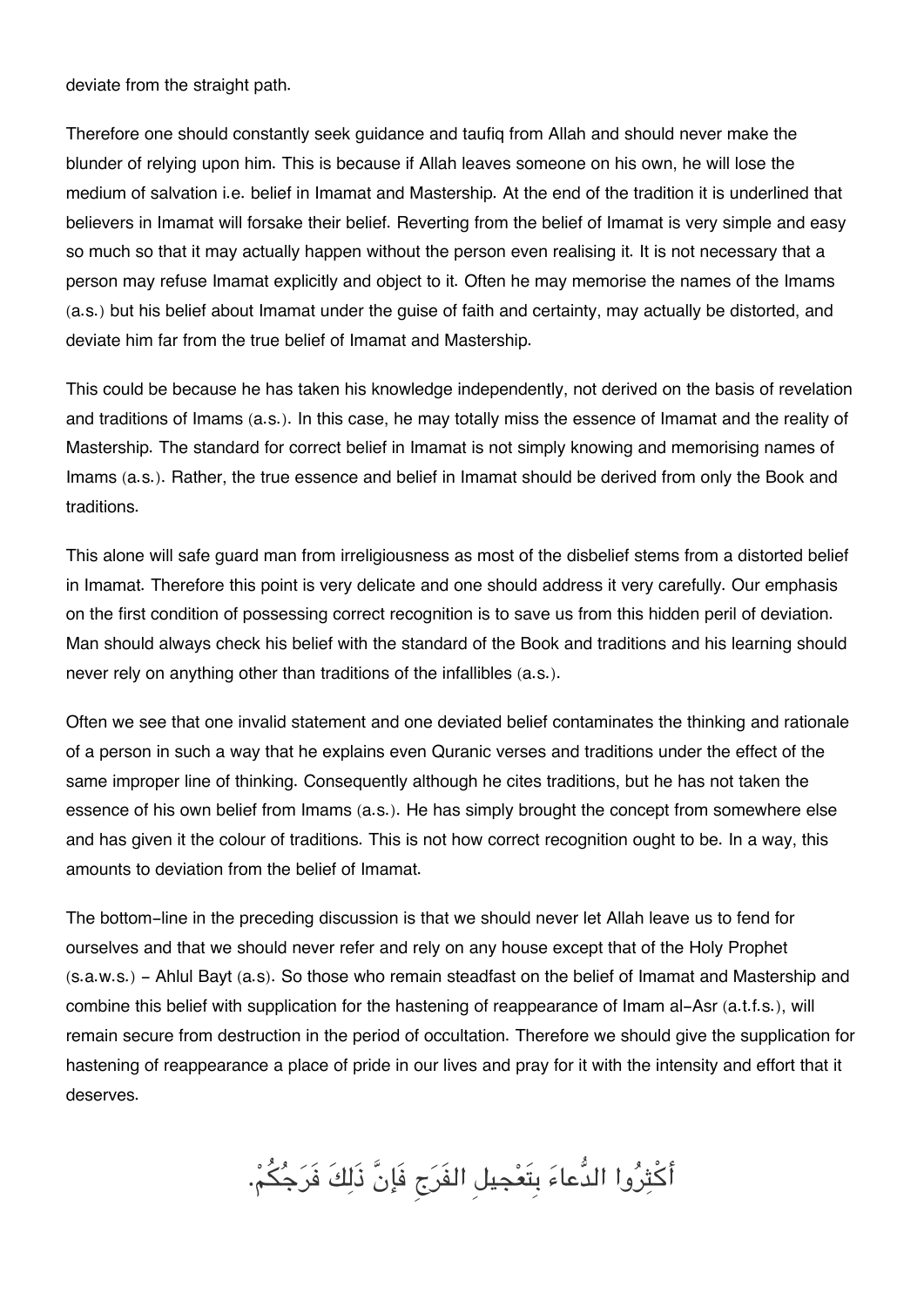'Pray more for the hastening of reappearance, because in it lies your salvation.'[5](#page--1-0)

More than anything else, the most important reward for the one who prays for the salvation of Imam al-Asr (a.t.f.s.), is his end in safety of religion, at a time when most of the believers in Imamat will turn away from religion. Of course, there are spiritual and material benefits, which Allah grants him due to the blessings of the supplication for salvation of Imam al-Zamana (a.t.f.s.).

- [1.](#page--1-0) Bihar al-Anwar, Vol. 51, Pg. 13
- [2.](#page--1-0) Bihar al-Anwar, Vol. 98, Pg. 158
- [3.](#page--1-0) Bihar al-Anwar, Vol. 102, Pg. 112
- [4.](#page--1-0) Kamaluddin Chp. 38, Tradition 1
- [5.](#page--1-0) Kamaluddin Chp. 45, Tradition 4

## **8. Help**

### **[Allah helps those who help Him](#page--1-0)**

....إِنْ تَنْصُرُوا اللَّهَ يَنْصُرُكُمْ وَيُتَبِّتْ أَقْدَامَكُمْ

*'If you help Allah, He will help you and will keep your feet steadfast.' (47: 7)*

إن تَنصُرُوا اللَّـهَ يَنصُرْكُمْ وَيُثَبِّتْ أَقْدَامَكُمْ

#### *'And surely Allah helps those who help Him.' (22: 45)*

The questions that come foremost to the mind after reading the above two verses is 'Is it possible for a man to help Allah?' 'How to help Allah?' 'How do we know that our help will reach Him? ' As mentioned earlier, 'Mastership and love' is the soul of Islam and the reality of faith. In a tradition, mentioned above, Imam Sadiq (a.s.) has elucidated the meaning of Allah's satisfaction and His anger, war with Him, obeying Him, becoming a cause of regret to Him, distancing oneself from Him, etc.

The gist of this tradition was that when any of these actions - obedience, regret, anger, war, is performed against Allah's chosen ones and His friends, Allah ascribes these actions to Himself. For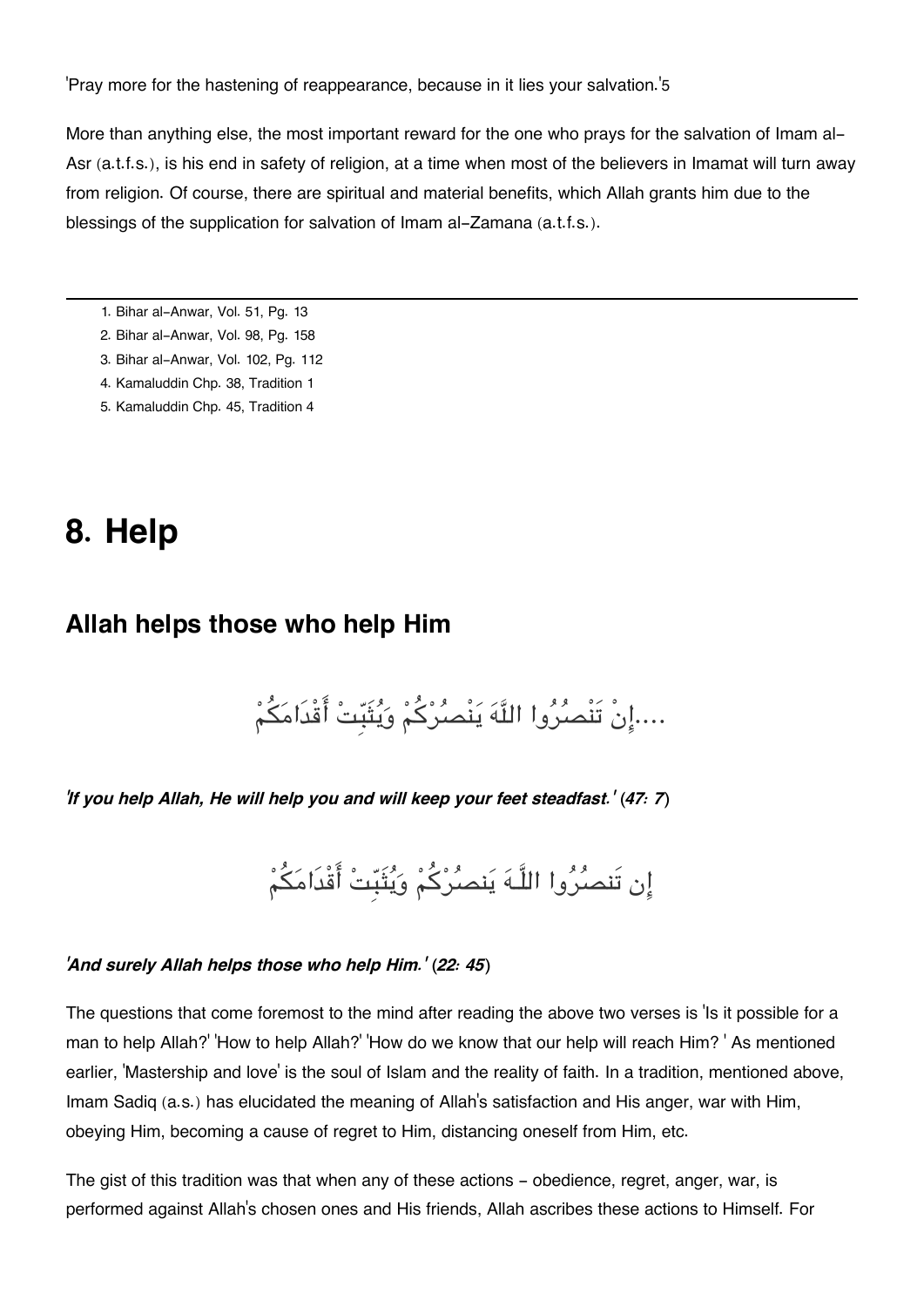instance, obeying the لولی of Allah amounts to Allah's obedience, distancing (برائت) oneself from the ولی of Allah is tantamount to distancing oneself from Allah Himself, and war with the ول of Allah, is equal to going to war against Allah Himself.

In light of the above discussion, we can say that helping Allah actually means helping His friends. By this interpretation, one who helps the Imams (a.s.), has in fact helped Allah Himself. Then the promise of Allah's help will extend to all those who help his ولى Imam al-Asr (a.t.f.s.). Thus, helping the Imam (a.t.f.s.) is one of the most crucial duties of the Shias accompanied with correct Mastership and recognition of Ahlul Bayt (a.s.).

Of course, in the time of occultation, it is not easy to help Imam (a.t.f.s.) as compared to assisting him while he is physically present. Hence, in the discussion of awaiting, we propounded the idea of the intention to help Imam (a.t.f.s.) and explained that according to traditions, one who sincerely intends to help Imam (a.t.f.s.) while he is in occultation, Allah will reward Him purely on his intention. So one who sincerely intends to help Imam (a.t.f.s.), must do so under any pretext and to whatever extent possible.

One way of helping Imam (a.t.f.s.) in occultation, is by supporting him with the tongue. In this regard Imam Husain (a.s.) declares:

'My grandfather informed me that my son Husain will be killed in the desert of Karbala, while I am a stranger, totally alone, in a condition of extreme thirst. Then whoever helps him has helped me and my son Qaim. And whoever helps me with his tongue, he will be in our company on the Day of Judgment.'[1](#page--1-0)

This statement was made by the chief of the Martyrs, Imam Husain (a.s.) on the eve of Ashura in front of his companions. His assertion implies that everyone should assist his Imam in every possible manner. One of the means to extend help and support to Imam is by the tongue. By doing this, one will attain the status of martyrs of the highest level.

#### Imam Moosa Kazim (a.s.) declares:

'One who helps Allah and His Messenger (s.a.w.s.) in occultation and defends Imam (a.t.f.s.) from the side of Allah and His Messenger (s.a.w.s.), will be among the martyrs of the highest standing on the Day of Judgment.'

We have been commanded to help and defend Imam (a.t.f.s.) from Allah's side and His Messenger's (s.a.w.s.) side, even in his (a.t.f.s.) occultation, and not just in his (a.t.f.s.) presence. It is possible to help Imam (a.t.f.s.) in several forms and one of these is the tongue. One can make the hearts of the people attentive towards the Ahlul Bait (a.s.) through his speech. He can employ his tongue to revive the remembrance of the Imams (a.s.) by reciting elegies and poems related to the Imams (a.s.), by simply narrating their virtues and excellence and/or by recounting their traditions so as to establish their superiority over all others.

De'bal al-Khozaee (r.a.) was among the poets of Aal al-Muhammad (a.s.) and praised them excessively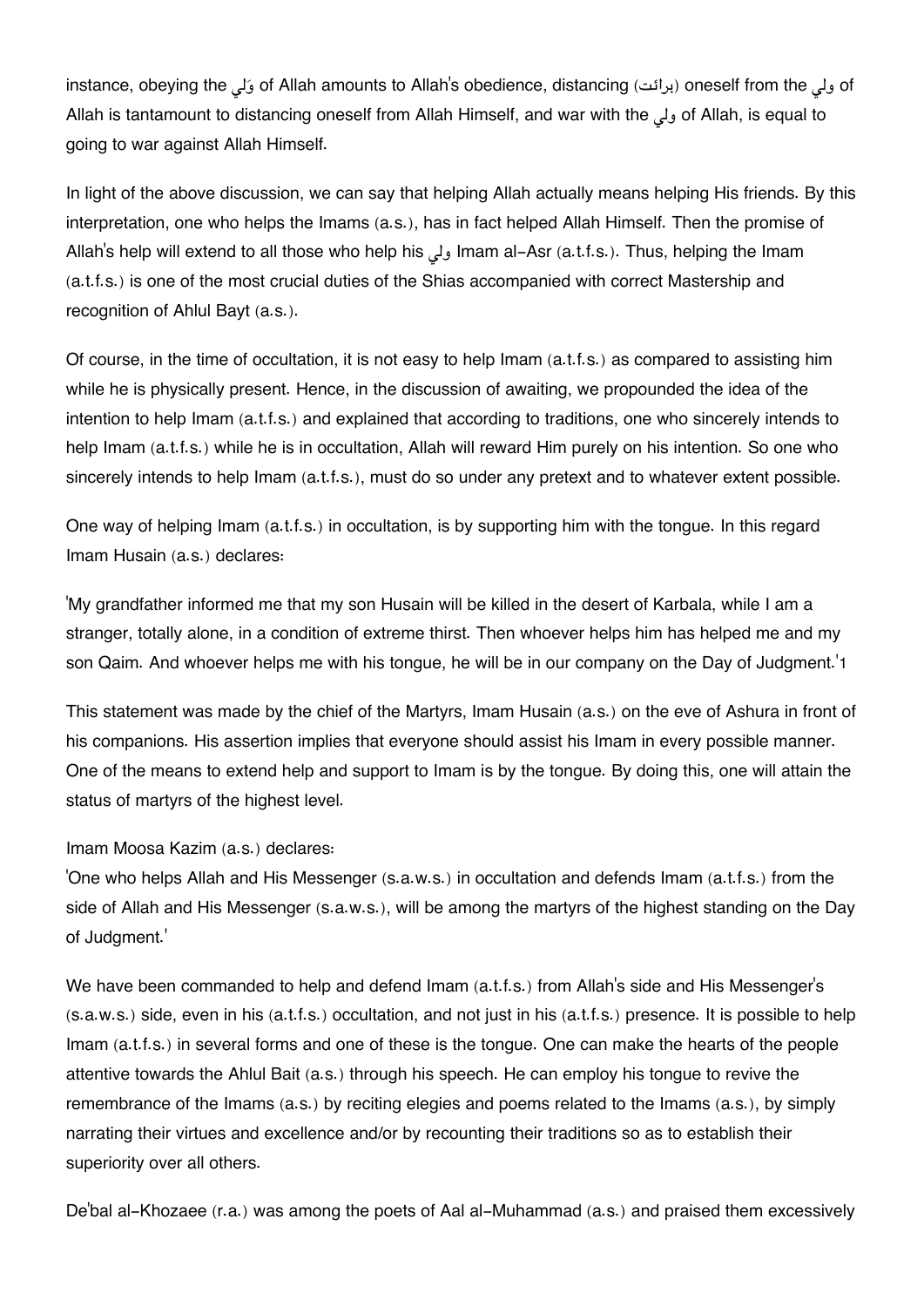and narrated their virtues abundantly in his poems and elegies. Once he went to meet Imam Ali Raza (a.s.) on the Day of Ashoora. When Imam (a.s.) saw him, he exclaimed, 'Welcome O De'bal! Welcome Oh our helper with the hand and tongue!'

Then Imam (a.s.) made some place and seated De'bal (r.a.) next to himself. Imam (a.s.) asked De'bal (r. a.) to recite poems on the afflictions of Imam Husain (a.s.) and said to him:

'O De'bal, recite elegies for Imam Husain (a.s.) You are our helper and exalter for the rest of your life. Then do not neglect to help us in whatever way you can.'

This is Imam's (a.s.) recommendation not only to De' bal (r .a.), but to all Shias in the period of occultation, that they should help the cause of Imamat and Mastership in whatever way they can. Hence, every step towards the exaltation and propagation of the remembrance of Imams (a.s.) will be accounted as a help and support to their cause. And Allah's promise extends to all those who fall in this category. Allah promises to help them and keep them steadfast.

These glad tidings of help and steadfastness apply more to the Shias in the period of occultation, as the perils of irreligiousness, faithlessness and lapses are more severe in this period than in all previous periods. Then those who wish to secure for themselves the good fortune of Allah's help and support should endeavour to propagate the virtues and remembrance of the Imams (a.s.) with all means possible. They should understand the gravity of this responsibility and never be negligent of it. If we do this, then Allah will protect us from all pitfalls in occultation and will catch our hands in slippery places.

The manifestation of Allah's grace and mercy is the holy existence of Imam al-Asr (a.t.f.s.). The one who helps him, attracts the grace and bounty of Imam (a.t.f.s.) towards himself and makes himself aspirant for Allah's light of guidance and recognition. One of the ways of helping Imam (a.t.f.s.) and attracting his attention is by praying for the hastening of his reappearance. Imam (a.t.f.s.) considers this help as a favour from his Shias and therefore he never forsakes his Shias. Then the one who prays for Imam (a.t.f.s.) attracts Imam's (a.t.f.s.) supplications and attention towards him and becomes eligible for his favours.

In the time of Mutawakkil, the Abbasid Emperor, one person - Abdul Rahman, staying in Isfahan, had converted to Shi'ism. He was asked, 'How did you start believing in the Imamat of Ali Naqi (a.s.)?' He replied. 'I witnessed an incident that became instrumental in my becoming a Shia. I was very poor, so much so that I did not dare speak out of shame for my poverty. One day, the people of Isfahan expelled me from the city. I, along with some others, went to Motavakkil to complain about the treatment of the people. When we reached the threshold of the court, Motavakkil issued an order to summon Ali b. Muhammad ar-Raza (a.s.). I asked one of the men - who is this per son who has been summoned by Motavakkil? He replied, 'He is one of the Alawis and the Shias believe in his Imamat. Motavakkil has summoned him to kill him.' At this I said to myself, 'I will not leave until I see this man.'

Abdul Rahman recounts, 'The man came riding on his horse, while the people thronged to catch a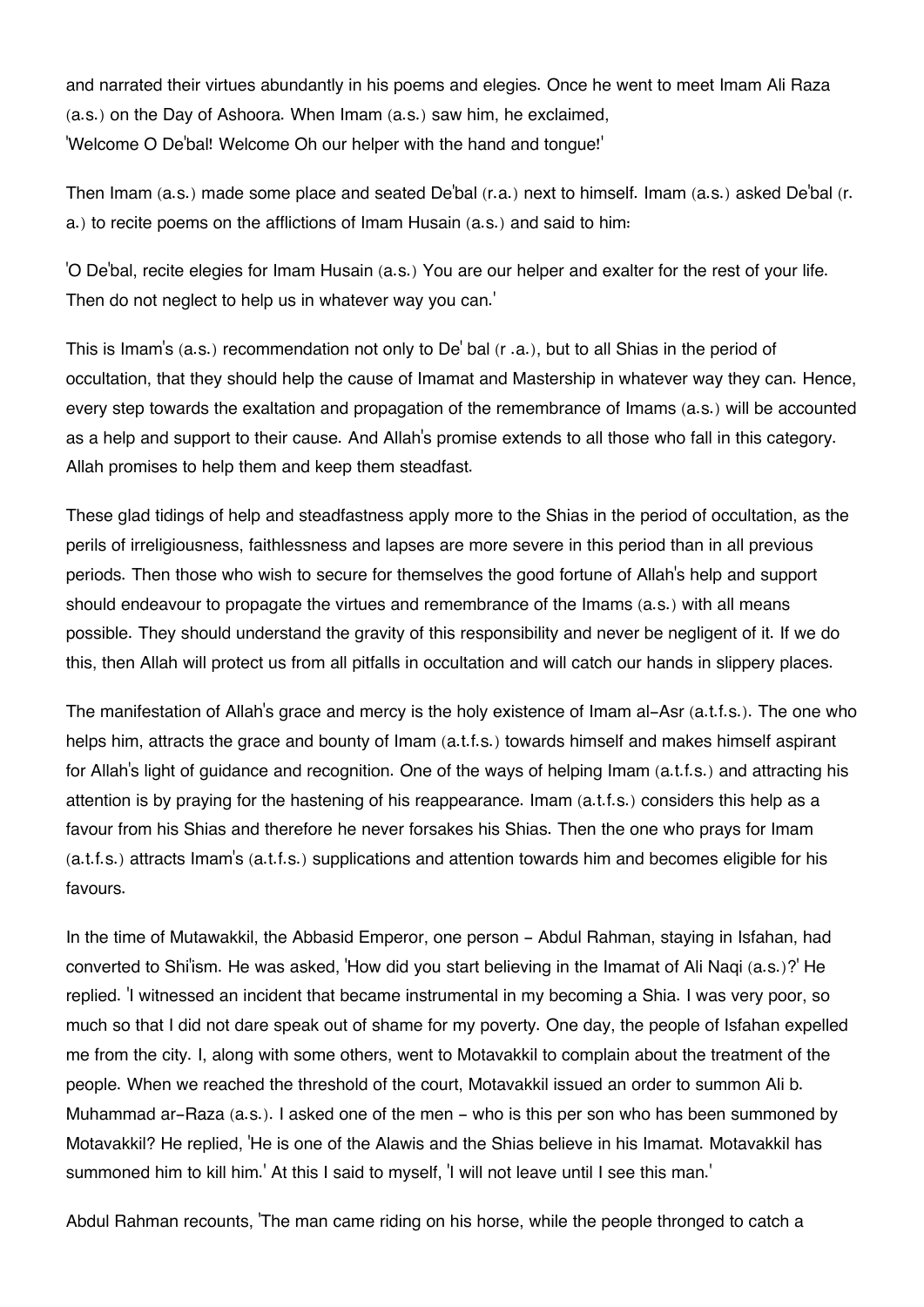glimpse of him. There were people standing in rows on his right and left. When I saw him, my heart brimmed with his love. I began praying - May Allah remove the evil of Motavakkil from him. He advanced forward keeping his sight fixed on the mane of the horse, not looking either left or right. I began praying for him sincerely. When he passed by in front of me, he looked at me and said,

### اسْتَجابَ اللهُ دُعائَكَ. وَ طَوَّلَ عُمْرَكَ. و كَثَّرَ مالَكَ.

'May Allah accept your prayers, has prolong your life and multiply your wealth and children.'

He continues, 'I was shaken with the awe of his majesty and collapsed among my companions. They asked me as to what had happened. I replied: Nothing. I did not breathe a word about this to anyone. After this incident had transpired I returned to Isfahan.

'Then due to the blessings of my prayers for Imam's (a.s.) safety, Allah expanded my means of income, and today I have a million dirham at home in addition to what I have outside the house. Allah has given me 10 sons, while my age is over 70. And I am believing in the Imamat of the one who knew what was in my heart and Allah accepted his supplication for me.'[2](#page--1-0)

This is but a small specimen of Imam(a.s.)'s favours at a time when the person does not believe in his Imamat and has no trace of Mastership. Now if we acknowledge his Imamat and Mastership, pray for his safety, is it possible that his favours and grace remain concealed from us? Is it possible that he is aware of the one who prays for him, but is not attentive towards him and neglects him? The truth is far from this. It is Allah's promise that He helps the one who helps Him, through Imam (a.s.).

# **9. Feeling the presence of Imam (a.t.f.s.)**

### **[Imam al-Asr \(a.t.f.s.\) is attentive towards all the believers](#page--1-0)**

On the basis of traditions, Shias believe that Imam al-Asr (a.t.f.s.) is aware of all actions and conditions of Allah's creatures, whether they are on the earth, in the skies, in the solar system or any other part of the universe. And out of everything he observes, he has special attention and consideration towards the

[<sup>1.</sup>](#page--1-0) Mikyalul Makarim, Vol. 1, Pg. 507

[<sup>2.</sup>](#page--1-0) Al-Kharaaej al-Qutb al-Rawandi, Chp. 11 about miracles of Imam Hadi (a.s.)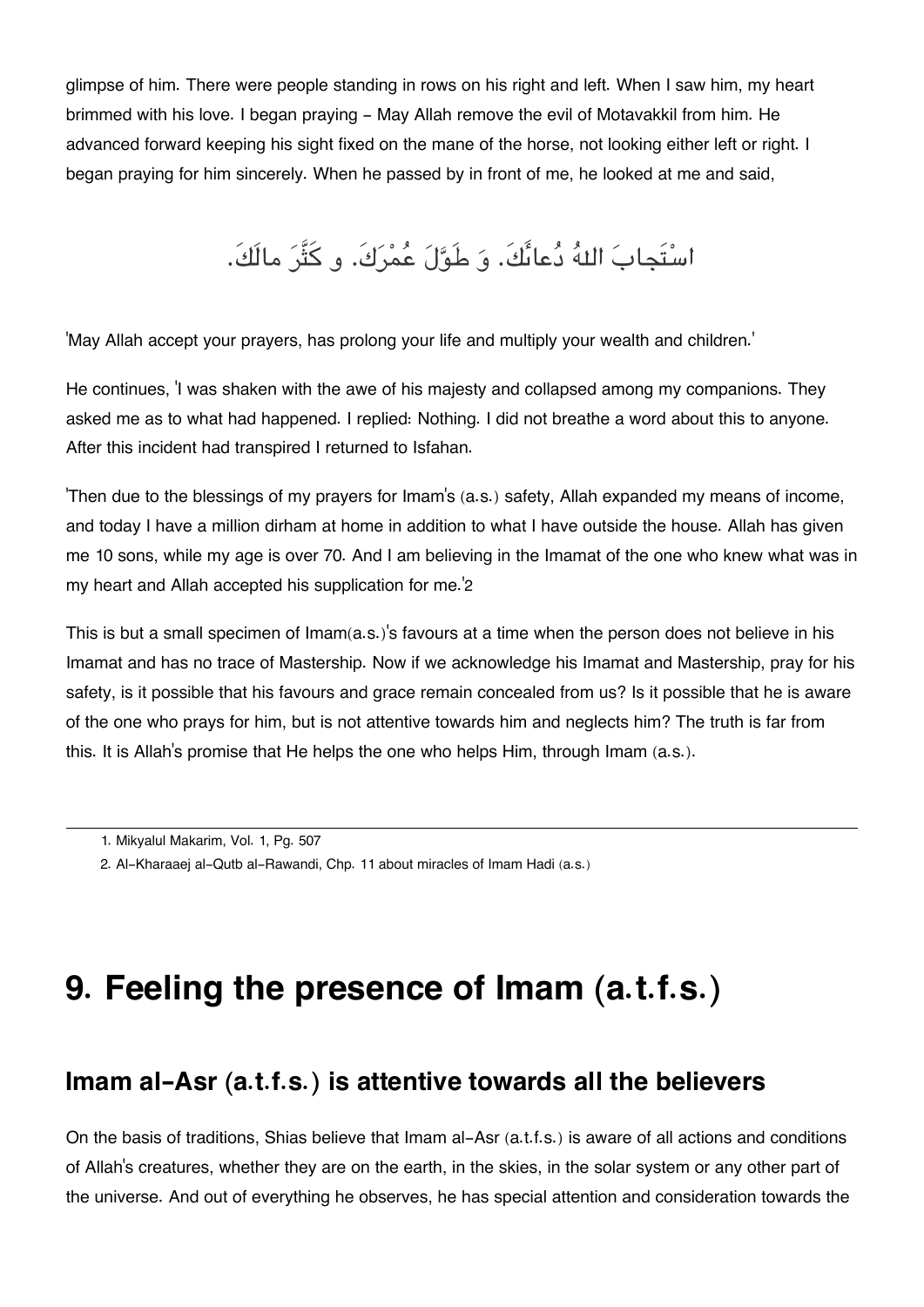believers. This is evident from the incident outlined below that highlights the concern of the Imam (a.s.) towards his Shias.

Ramila says: I became very sick during the reign of Ameerul Mo'mineen (a.s.). On Friday, I felt a little relief. I said to myself that the best thing to do was to sprinkle a little water on my face and go and pray behind Ameerul Mo'mineen (a.s.). So I went to the mosque. When Imam (a.s.) went on the pulpit, my condition worsened again. When Imam (a.s.) returned from the mosque and entered a place called 'Qasr' I entered along with him. He turned towards me and said: O Ramila I saw that you were uneasy. I replied: Yes and revealed my illness and explained my objective of attending the prayer. Imam(a.s.) declared:

'O Ramila, no believer becomes ill except that we also fall ill due to his illness and he does not become sorrowful that we also become sorrowful due to his sorrow. And he does not pray except that we say Amin to his supplication. And when he remains silent we pray for him.

I said: O Amirul Mo'mineen! May I be sacrificed upon you. Whether this is also concerning those believers who are in قصر ?What about those who are around the earth? He said:

يا رُمَيْله، لَيسَ يَغيبُ عَنَّا مؤمِنٌ فى شَرقِ الأرض و لا في غَربِها.

'O Ramila! No believer in the east or west of the earth remains concealed from us.'[1](#page--1-0)

What can be more fortunate for a Shia than to have such an Imam? Then what is more beneficial for him that he prays for the hastening of reappearance and surrenders his desires to Imam (a.t.f.s.). Imam al-Asr (a.t.f.s.) is nobler than this that his Shia remembers him, while he himself neglects him. Imam (a.t.f.s.) wrote to Sheikh Mufid (r.a.):

إنّا نحيط علماً بأنبائم، ولا يعزب عنّا شء من أخباركم.. إنَّا غير مهملين لمراعاتم ولا ناسين لذكركم

'We are aware of everything that happens to you, and your information is never hidden from us. We are not negligent about looking after you and we do not forget your remembrance.[2](#page--1-0)

From the above letter, it is apparent that although Imam (a.t.f.s.) is hidden from the eyes of the people, the actions of the people are not concealed from his vision. He is aware of the conditions of the people in east and the west and with regards to the believers, he pays special attention.

In fact, it mea ns that while he is identity is not apparent to the people, he witnesses all the people -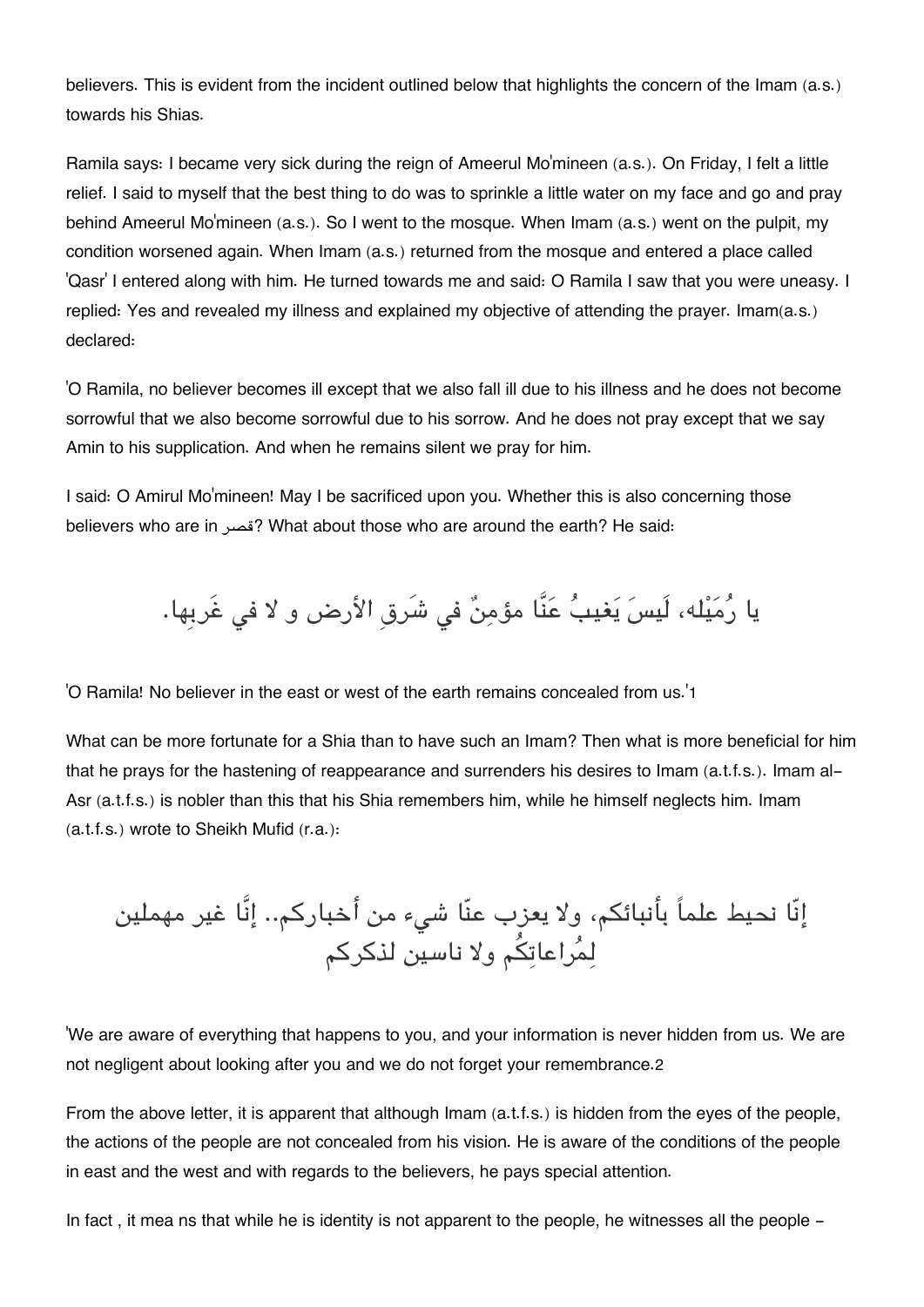their bodies and souls, in such a way that nothing from the apparent or unseen is hidden from his eyes and no one is beyond his domain.

As we recite in ziyarat on Friday:

السَّلامُ عليكَ يا عَيْنَ الله في خَلقِه

'Peace be upon you, O eye of Allah amongst His creation'.[3](#page--1-0)

In light of the above, how can one conclude that he is not aware of the condition of Allah's servants?

The important thing here is that man should realize the reality of this fact and should feel the presence of Imam's (a.t.f.s.) holy existence everywhere, at all times. In this situation, for him occultation is tantamount to witnessing Imam (a.t.f.s.) and he always feels Imam's (a.t.f.s.) presence. Then such a person will sincerely and genuinely try to observe the respect and honour towards his Imam's (a.t.f.s.) existence. And by this, he will embrace the path of certainty in the period of Imam's (a.t.f.s.) occultation. For experiencing such a condition (i.e. feeling presence of Imam al-Ghaib (a.t.f.s.)), there is only one way and this is evident from the tradition of Imam Sajjad (a.s.) to Abu Khalid:

'O Abu Khalid, certainly the people of the time of His (Imam Mahdi ((a.t.f.s.)) occultation who believe in his Imamat and are awaiting his reappearance are better than the people of all times. This is because Allah has given them such intelligence understanding and recognition that occultation for them has become akin to his presence.'[4](#page--1-0)

Yes, achieving this condition is possible through a deeper and a more perfect sense of recognition of all fundamentals of religion. The base and the root of every recognition is recognition of Allah, which man must realize. If man is able to realise Allah's Unity (Tauheed) as is outlined in traditions, his actions and behaviour will automatically fall in line with Allah's wishes. Similarly, the recognition of Prophethood and Imamat should be correct, i.e. it should be in conformity with the Quran and traditions, without any reliance on one's own intellect and rationale. Amongst all these beliefs, recognition of Imamat possesses special importance.

In addition to correct beliefs, actions also play a crucial role in acquiring certainty. Actions are equally essential and are a sign of Imam's (a.t.f.s.) recognition and therefore should be pursued with more efforts. Gradually more and more similarity will be found between the Imam(a.s.) and the follower. This spiritual similarity will prepare the ground for feeling the presence of Imam al-Ghaib (a.t.f.s.) at all times as outlined in Imam Sajjad 's (a.s.) tradition to Abu Khalid.

At times Imams (a.s.) used to lift the veil of the unseen and manifest the reality to the Shias so that they may realise the concept. Abu Basir (r.a.) quotes: I entered the mosque along with Imam Baqir (a.s.),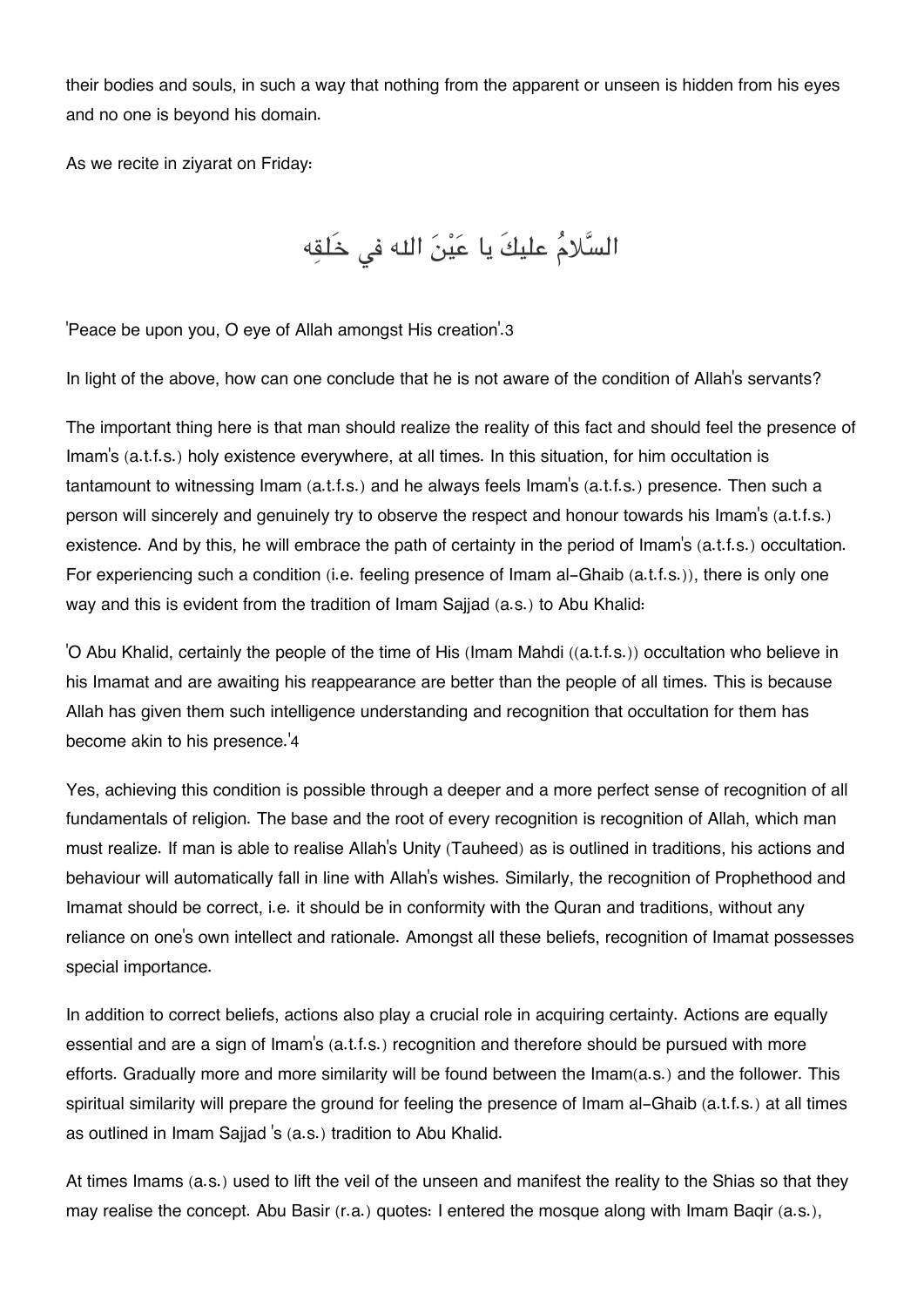while people were entering and leaving. Imam (a.s.) said to me, Ask the people whether they are able to see me?' Then whoever passed from there I asked him: 'Do you see Imam Baqir (a.s.)?' He used to reply in the negative while he was standing right beside me. Abu Haroon who was blind entered the masjid. Imam (a.s.) said: 'Ask him.' I said: 'Did you not see Imam Baqir (a.s.)?' He said: 'Is he not standing here?' I inquired: 'How did you come to know?' He replied: 'How would I not know while he is a shining light?'

Abu Basir (r.a.) narrates: 'I heard Imam (a.s.) conversing with a man from Africa - How is Rashid? The African replied: 'I left him alive, while he had correct belief and he has conveyed salam to you.' Imam (a.s.) said: 'May Allah have mercy upon him!' The African asked, 'Did Rashid pass away? Imam (a.s.) said: 'Yes' He asked: 'When?' Imam (a.s.) said: 'Two days after you left.' He said: 'I swear by Allah, Rashid was not sick nor was he in any sort of trouble and a man usually dies under the effect of sickness or disease.' I (Abu Basir) asked: 'Who was this person?' Imam (a.s.) said: 'He was one with my Mastership and love.' Then Imam (a.s.) asserted:

'If you think that I am not seeing you and hearing you then you have imagined wrongly. I swear by Allah, none of your actions are hidden from us. Therefore always consider me present[5](#page--1-0) and make yourself habituated to good work and be from the good doers so that you are known by it. I recommend this to my children and my Shias.'[6](#page--1-0)

Yes, it is possible that a blind person feels the presence of his Imam (a.s.) while a person with eyes is unable to see him. Imam (a.t.f.s.) is a brilliant light and seeing him is not dependent upon the apparent eyes. If a person's heart sees, he will be able to see Imam (a.t.f.s.) and feel his presence.

What is important is a spiritual bond and communication between us and Imam's (a.t.f.s.) holy existence. Imam Baqir (a.s.) has guided us towards this spiritual bond by recommending that we always feel the presence of our Imam and try to do good deeds so as to be habituated to goodness and perform it consistently so that we are recognised with piety and associated with virtue.

- [1.](#page--1-0) Basair-ud-Darajaat, Chap. 16, Tradition 1
- [2.](#page--1-0) Ihtejaj al-Tabarsi, Vol. 2, Pg. 323
- [3.](#page--1-0) Bihar al-Anwar, Vol. 2 Pg. 215
- [4.](#page--1-0) Kamaluddin, Chap. 31, Tradition 2
- [5.](#page--1-0) It obviously means: consider me present and feel my presence.
- [6.](#page--1-0) Al Kharaaej al-Qutb al-Rawandi, Pg. 92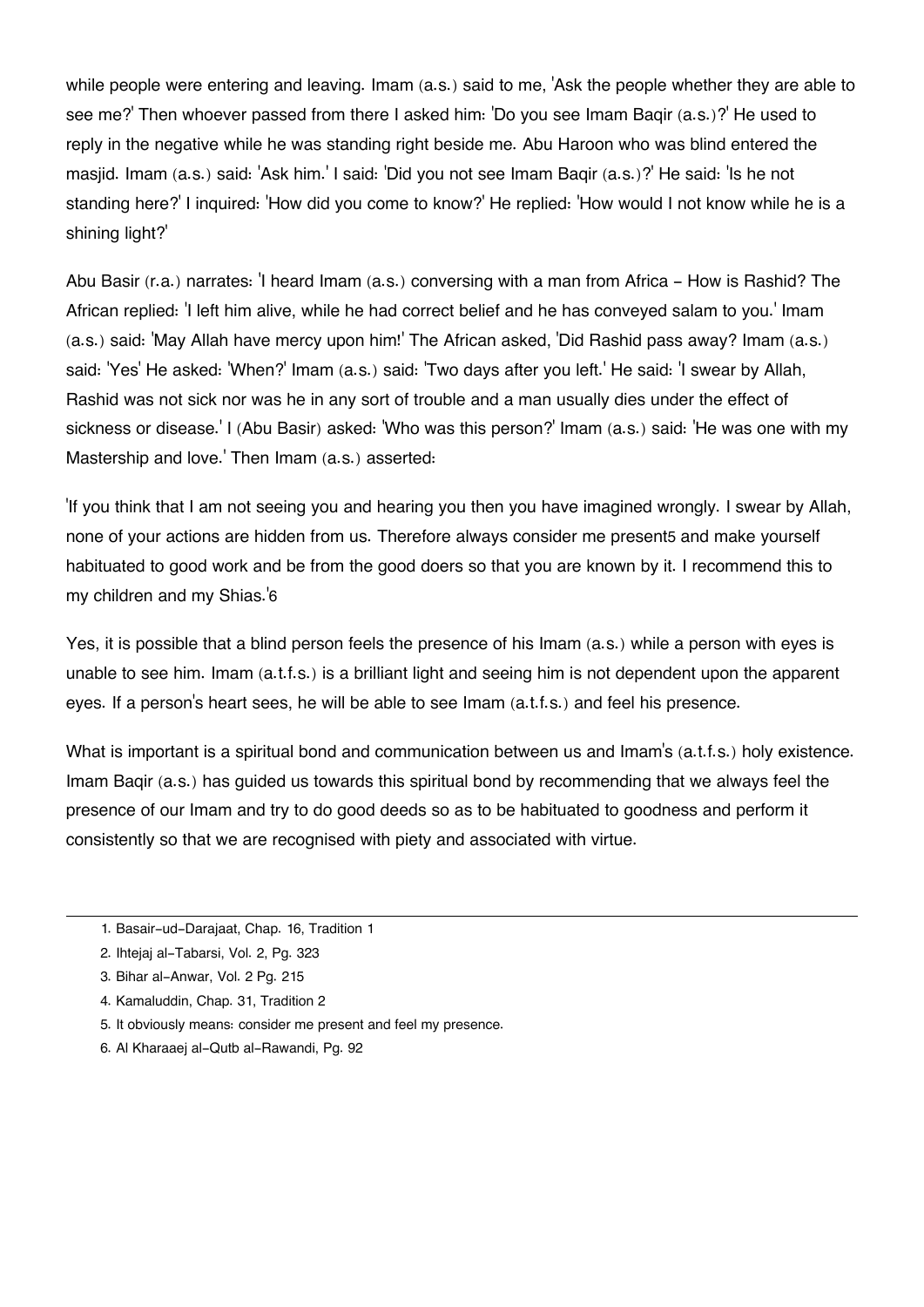# **10. Precautious Piety**

**Precautious Piety** ( $\hat{e}$ روَر

## **[Observing traditions of the Imams \(a.s.\) by the Shias in](#page--1-0) [occultation](#page--1-0)**

Those who feel themselves in Imam's (a.t.f .s.) presence at all times, to the extent that they possess his true recognition, abstain from all acts that incur Imam's (a.t.f.s.) wrath and displeasure. At the same time they do not leave any action that will earn his pleasure and satisfaction. In fact, this is one of the most evident signs of Imam's (a.t.f.s.) true recognition in his occultation. Ameerul Mo'mineen (a.s.):

'O Allah, You always have Your Hujjat (proof) on the earth for the creatures. The Hujjat guides them towards Your religion and teaches them Your knowledge, so that Your servants are not scattered (in misguidance). At times Your Hujjat is manifest, but is not obeyed, and at times they are concealed due to fear and their reappearance is awaited. The Hujjat maybe in occultation even in peace due to an unjust government, but his knowledge does not remain concealed from the people. His teachings are etched in the hearts of the believers and they act upon it.'[1](#page--1-0)

Two critical points are highlighted in this tradition with a lot of emphasis. One is referring to knowledge and teachings of Imams (a.s.) and the other point is about the Shias acting upon their exhortations and their way in all walks of our life. And both these tasks are possible in occultation, although not to the same extent as in the presence of Allah's Hujjat. Therefore just because Imam (a.t.f.s.) is in occultation it does not mean in any way that these two critical tasks are ignored. As regards the necessity of referring to the teachings and traditions of Ahlul Bayt (a.s.) in all walks of life, we have already discussed this in the preceding chapters. The following discussion shall cover the other point.

اداب is plural of ادب and means 'affairs' and 'habit' (according to Firozabadi) and we have translated as morals, and by this we mean attributes, habits and morals, which have reached us from our Imams (a.s.). We are not meant to simply believe in these teachings but to actually act upon it. Believing in these teachings and acknowledging them with the heart constitutes the first stage and implementing these in our lives marks the second stage, which is as important as the first one. That is the reason why so much importance has been placed on implementing the teachings of the Imams (a.s.) under the topic of ارْكان) of ابْكان) so much so that these teachings should be deemed as the fundamentals (ارْكان) of religion.

A blind person approached Imam Mohammad Baqir (a.s.) and asked: 'O son of Allah's messenger, are you aware of my love, my submissive heart and my Mastership towards you?' Imam (a.s.) replied, 'Yes.'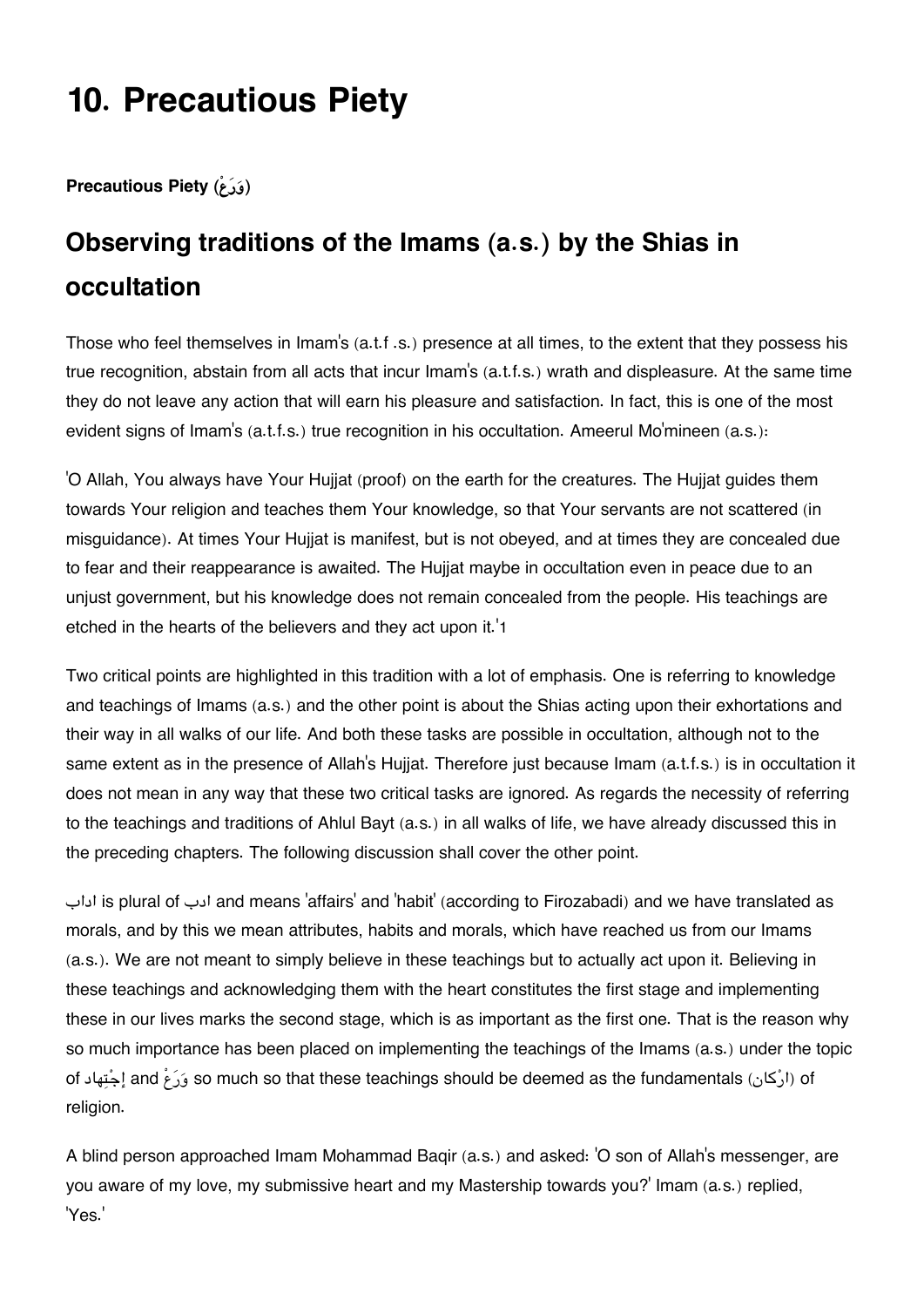The blind man remarked, 'I have a question to ask you. Please answer it keeping in mind that I am blind and cannot travel too often (to meet you). Imam (a.s.) said,

'You may ask.'

He said, 'Please tell me the religion by which you and your Ahlul Bayt (a.s.) worship Allah, so that I worship Allah with the same religion.'

'You have stated a small thing, but have propounded a big question. I swear by Allah, I reveal to you, my religion and the religion of my forefathers by which we worship Allah, i.e. testifying to Allah's Unity, Messengership of the prophet of Islam (s.a.w.s.), accepting everything that was revealed upon him from Allah's side, friendship with our friends, distancing oneself from our enemies, submitting to our orders, awaiting our Qaim's (a.t.f.s.) reappearance, seeking and striving to observe the obligatory, and refraining from the prohibited acts and assuming piety.'[2](#page--1-0)

Acknowledging everything that has been revealed upon the Prophet ( s.a.w.s.) from Allah's side and submitting to it with one's heart, is aspiritual condition, and is among the cornerstones of the belief in Imamat and Mastership of the Imams (a.s.). أجتهاد and ورع also have their origin in the hearts and therefore implies a spiritual condition. However these two traits are also manifested externally and their signs cannot be ignored.

**هادتإج**) ijtehad) is derived from the word جهد) jahada) which means to search, to try. In other words, it implies to put in effort in observing/refraining from halaal/haraam (حلال/حرام) of the Islamic shariat and not to take its laws lightly. Carelessness in observing matters of the shariat will never make one completely obedient which is a necessary condition for submission and accepting Mastership of Allah, His Prophet (s.a.w.s.) and the Imams (a.s.). Therefore, the more one is particular in respecting the laws of the shariat and complying with its articles, the more perfect will be his obedience and submission towards Allah and His Prophet (s.a.w.s.). Conversely, when one is careless with regards to religious duties, his submission and Mastership will be weak and flawed.

### **[Good end through Precautious Piety](#page--1-0)**

Safe guarding and protecting one's religion is called as Precautious Piety. Man should give the highest priority to protecting his own religion. For instance, when a valuable object is handed over to someone and he accepts responsibility for it, then what is that person's approach in safeguarding the object? Certainly he will preserve it so that no calamity reaches it and no danger threatens it. If the object is put in a place where there exists even a remote possibility of danger, the person will never place the object there. Then when one observes this for his religion, which is his most prized and valuable possession, it is called ورع) Precautious piety).

Therefore عِروَتم is that person who not only abstains from prohibited actions, but even doubtful ones. He is worried that if he performs even doubtful actions, his religion may come to some harm. He chooses to act in a manner that gives him satisfaction about the safety and security of his religion. Such a person is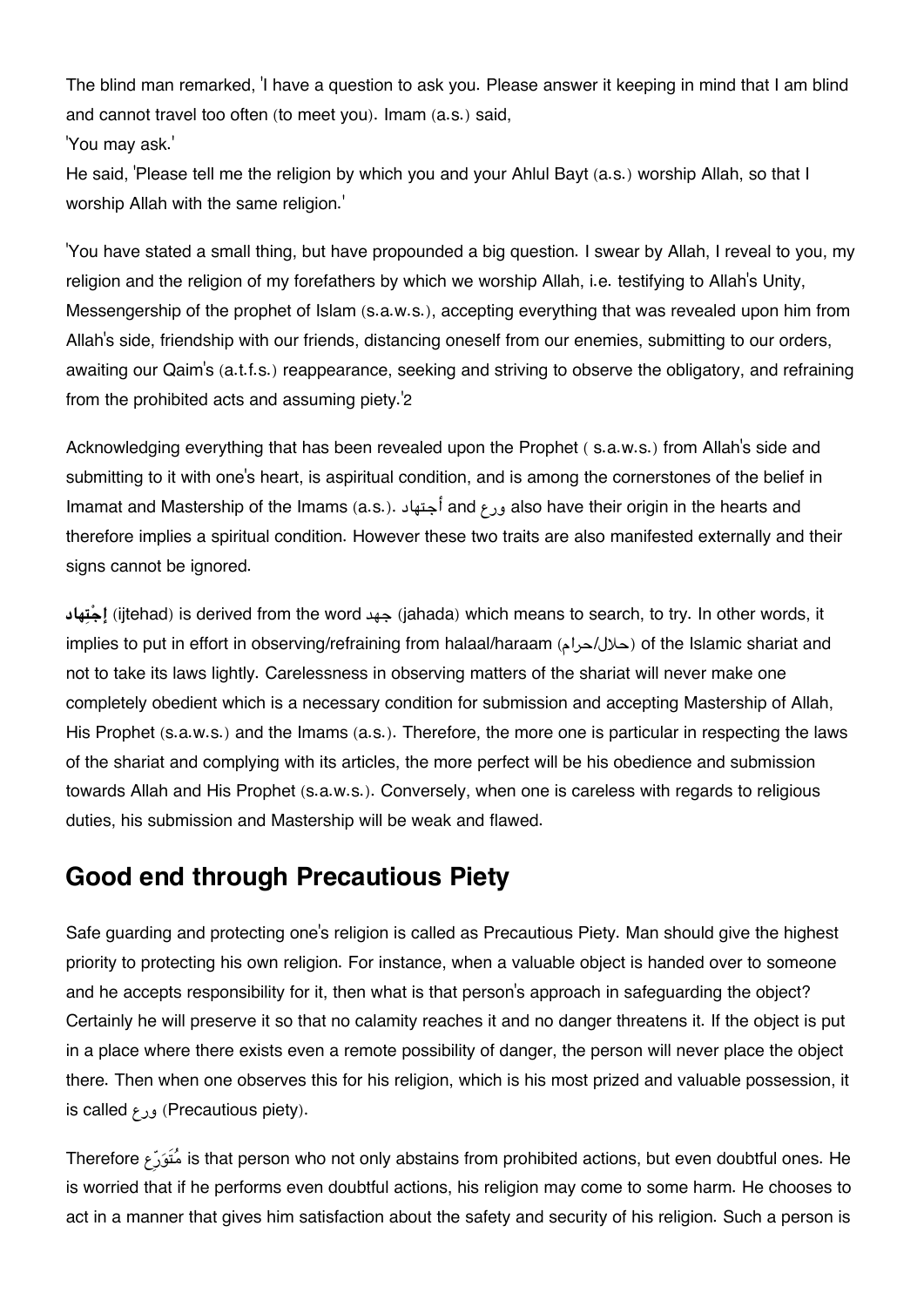always careful about venturing in to doubtful places and takes utmost precaution under such circumstances. This is comparable to a person who passes by a steep cliff and keeps away from it, because he knows that every step towards the cliff is an invitation towards danger and peril. So he distances himself from the cliff until he is satisfied that he will not fall into it.

Therefore, Precautious Piety is like the string of a rosary (tasbeeh) which connects all the beads and prevents them from being scattered. So long as the thread is safe and secure, all the beads will be cohesive and interconnected. However, once the string breaks down, the beads will scatter instantly in all directions and the rosary will lose its very existence. Imam Zainul Abedeen (a.s.) reveals

الورع نظام العبادة. فاذا انقطع الورع، ذهبت الديانة. كما انه اذا انقطع السلك اتبعه النظام.

Precautious Piety is the like the string that unites all the acts of worship. If Precautious Piety is severed, religion will vanish, just like all the objects attached to a string get scattered, if the string is severed.'[3](#page--1-0)

Therefore observing the obligatory acts and refraining from the prohibited acts, which becomes possible with اجتهاد, should be glued together with the cohesiveness of ورع, so that it protects one's religion. Therefore traditions underline the futility of اجتهاد withoutورع In this regard Imam Sadiq (a.s.) asserts:

# إعْلَمْ اَنَّهُ لا يَنْفَعُ اجْتِهادٌ لا وَرَعَ فيْه.

'Know that struggle without precautious piety is not beneficial.'[4](#page--1-0)

The 'benefit' mentioned in the above tradition refers to the protection of religion which is not possible only with اجتهاد unless ورع is accompanied with it. A person asked Imam Sadiq (a.s.) - Which action stabilises a person's faith?' Imam (a.s.) replied,

الَّذي يثْبِتُه فيه الورع.ُ

'ورع keeps a person's faith steadfast.'[5](#page--1-0)

Thus it is evident from the traditions highlighted above, that اجتهاد and ورع are two distinct traits and a person needs to combine both these traits in himself if he has to safeguard his religion. Another point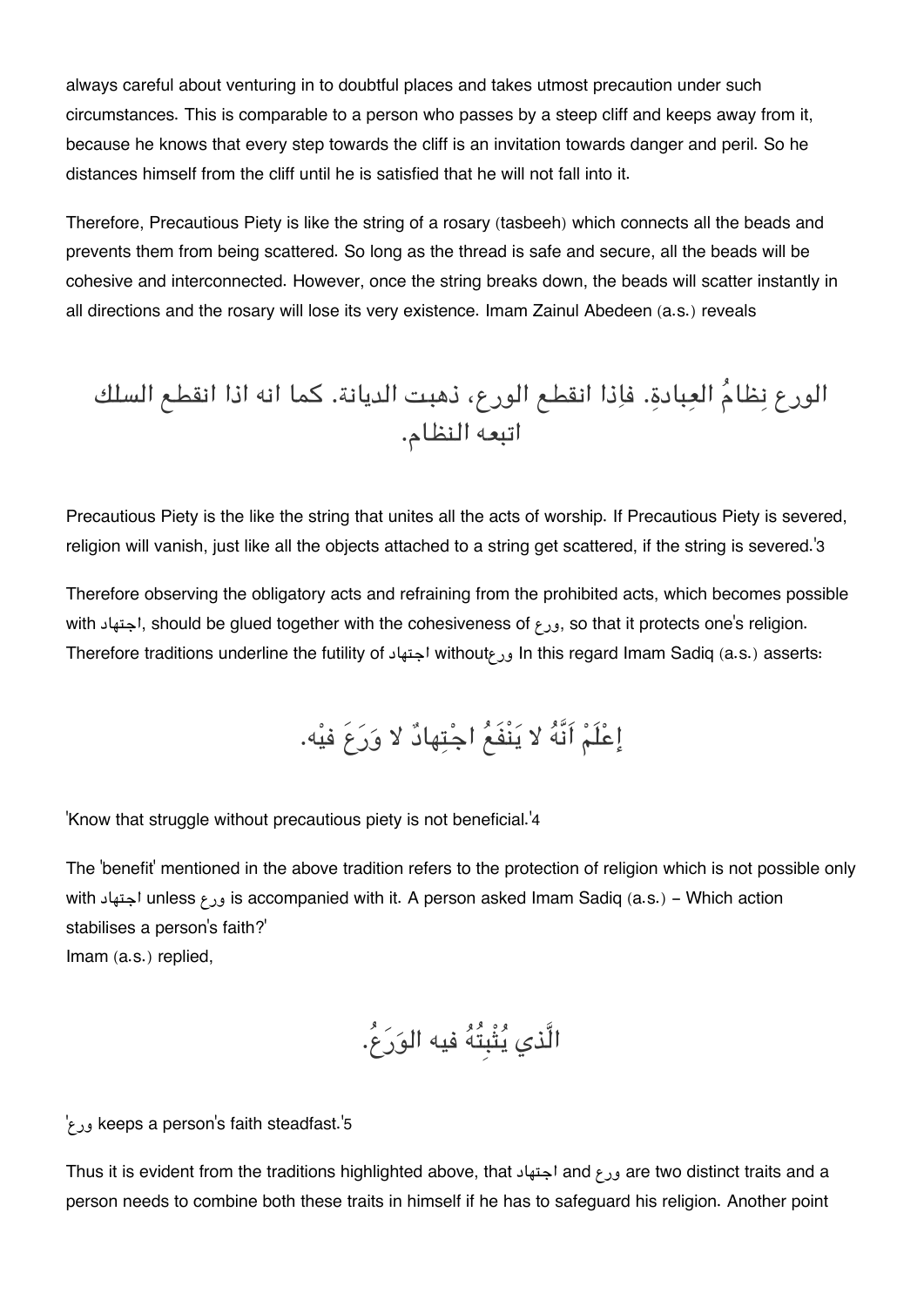underlined by traditions is that ورع is superior to اجتهاد . اجتهاد at the highest level is abandoning sins, while the highest form of ورع is abandoning even the doubtful matters (that even hint at sins). Imam Sadiq (a.s.) narrates:

اورعُ النَّاسِ من وقَف عنْدَ الشُبهة..... اَشَدُّ النَّاسِ اجتهاداً من تَركَ الّذُّنوب؟

'The person with maximum ورع desists from committing even doubtful acts. And the person with maximum اجتهاد leaves all sins.'[6](#page--1-0)

At the end of the discussion we would like to remind readers about a point stressed earlier, i.e. foundation of religion is belief in Imamat and Mastership of Ahlul Bayt (a.s.) and submission to their traditions and that this is reality of Islam and faith. What protects this foundation from being destroyed is observing Allah's laws. And ورع is man's best companion in protecting religion. It is due to this reason that the Imams (a.s.), who have announced themselves to be the helpers in Allah's affairs and a means of salvation for their friends, have strongly recommended ورع for their Shias. As declared by traditions, Shias help their Imams (a.s.) by adopting ورع

وَ اللهِ اِنَّكُمْ لَعَلى دِين اللهِ وَ مَلائِكَتِهِ. فَاعينُونا على ذلك بِوَرَعٍ و اجْتِهادٍ.

'I swear by Allah, you are on the religion of Allah and the religion of angels. Then help us through ورع اجتهاد '[7](#page--1-0) and

Imams (a.s.) exhort us to adopt ورع so that by doing this we can help them in protecting our religion. Protecting religion is our concern and not that of the Imams (a.s.). However, as the Imams (a.s.) are inclined towards the Shias and consider themselves as our guardians and masters, they cannot be indifferent to the condition of our religion.

Their grace and bounty helps their friends, who are attached to them and possess their Mastership, with which their religion remains free from blemishes and flaws and their faith remains protected from errors and lapses. Our duty over here is to adopt ورع and اجتهاد so that we may assist ourselves in our own salvation. We must avoid sinning as this will preserve our religion and save our Imams (a.s.) a lot of embarrassment from seeing their Shias sinning constantly. Imam Sadiq (a.s.) exhorts:

'It is necessary for you to observe Precautious Piety. Certainly Precautious Piety is that religion to which we are bound and through which Allah is worshipped. And we expect the same from those who possess our Mastership. Do not put us in difficulty, while interceding for you (on the Day of Judgment).'[8](#page--1-0)

Ultimately the cause of our salvation and good fortune in the hereafter is certainly the intercession of the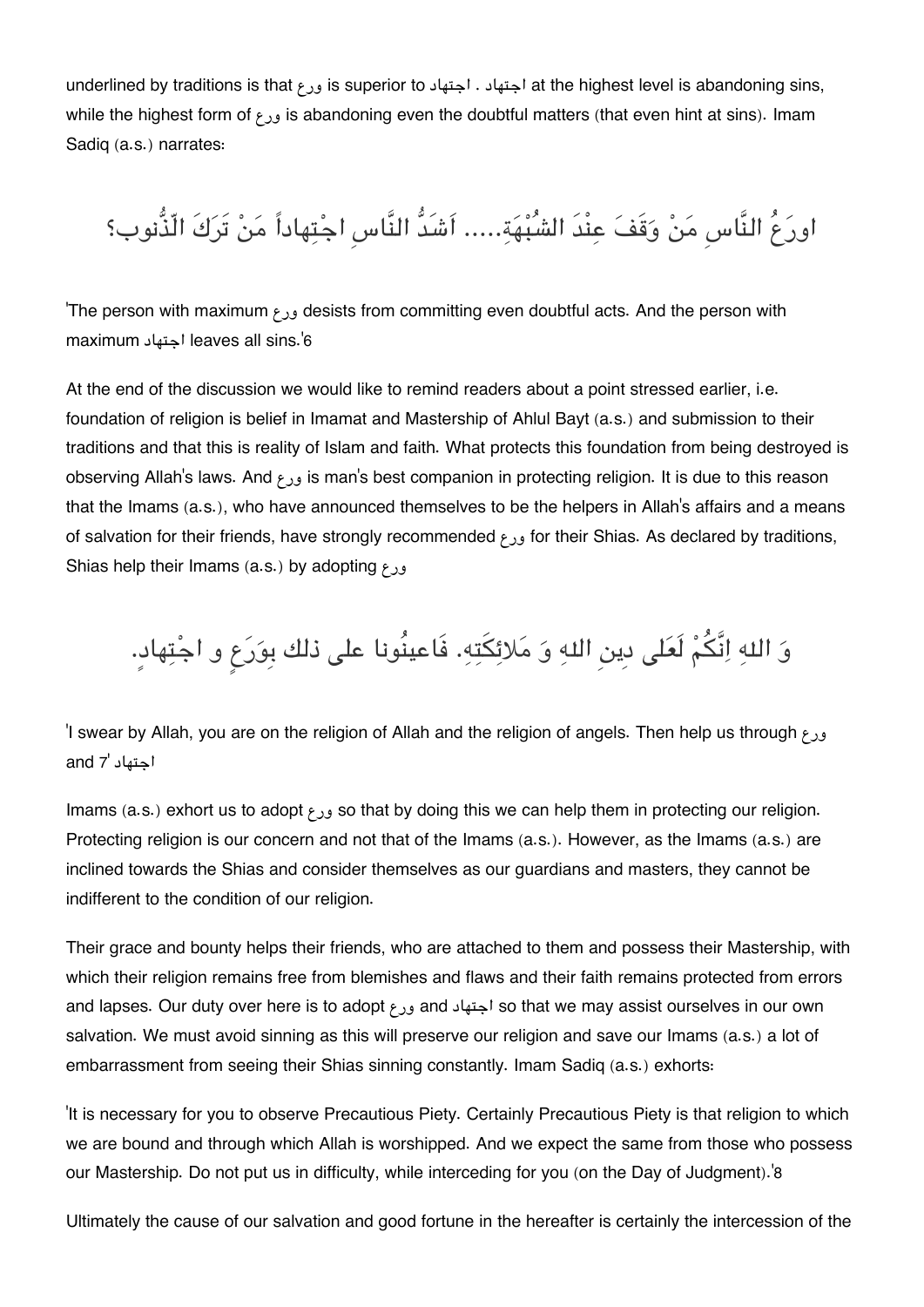Ahlul Bayt (a.s.). When Allah's close angels, His prophets (a.s.) and the examined believers are in need of intercession in the hereafter, then what can we say about sinners like ours elves. Imam Moosa Kazim (a.s.) advises:

'When you want something from Allah, then say: 'O Allah, I ask you by the right of Muhammad and Ali. Surely on the Day of Resurrection none among the close angels, the prophets sent by Allah and believers will remain, but they will all be in need of both of them.'[9](#page--1-0)

Of course, the infallibles, be it angels or prophets (a.s.), will be in need of the Ahlul Bayt (a.s.), not for salvation from Allah's chastisement, but for an elevated status near Allah, which can be guaranteed to them only with the intercession of the Prophet (s.a.w.s.) and Ali (a.s.) In short, no creature is needless of the intercession of the Prophet (s.a.w.s.) and Ali (a.s.) in the hereafter. In this regard Imam Sadiq (a.s.) reveals:

'No one from first to last will be there except that he will be in need of intercession of the Holy Prophet  $(s.a.w.s.)$ . [10](#page--1-0)

Of course intercession of Ahlul Bayt (a.s.) is not distinct from the intercession of the Holy Prophet (s.a.w.s.) and the intercession from any member of the Prophet's (s.a.w.s.) household is like the Prophet's (s.a.w.s.) personal intercession. All our hopes and aspirations in a providential end in this world and good fortune in the hereafter hinges on the assistance and intercession of the Ahlul Bait (a .s.).

Then we should abstain from doing actions that will embarrass them while interceding for us in the hereafter. This is the reason the Ahlul Bayt (a.s.) have recommended ورع for us, so that by adopting it, we make ourselves eligible for their intercession, rather than distressing them with our sins and transgression.

## **Summary of the Shias[' most important duties during the period](#page--1-0) [of occultation](#page--1-0)**

In the end of this section we summarise the discussion covered in the preceding chapters, by recapitulating the important duties, so that this can serve as a timely reminder to the readers.

- 1. Possessing correct belief in line with the Quran and traditions
- 2. Complete submission to whatever has reached us from Imams (a.s.) (in traditions)
- 3. Love and attachment towards the Ahlul Bayt (a.s.)
- 4. Friendship with the believers and fulfilling their needs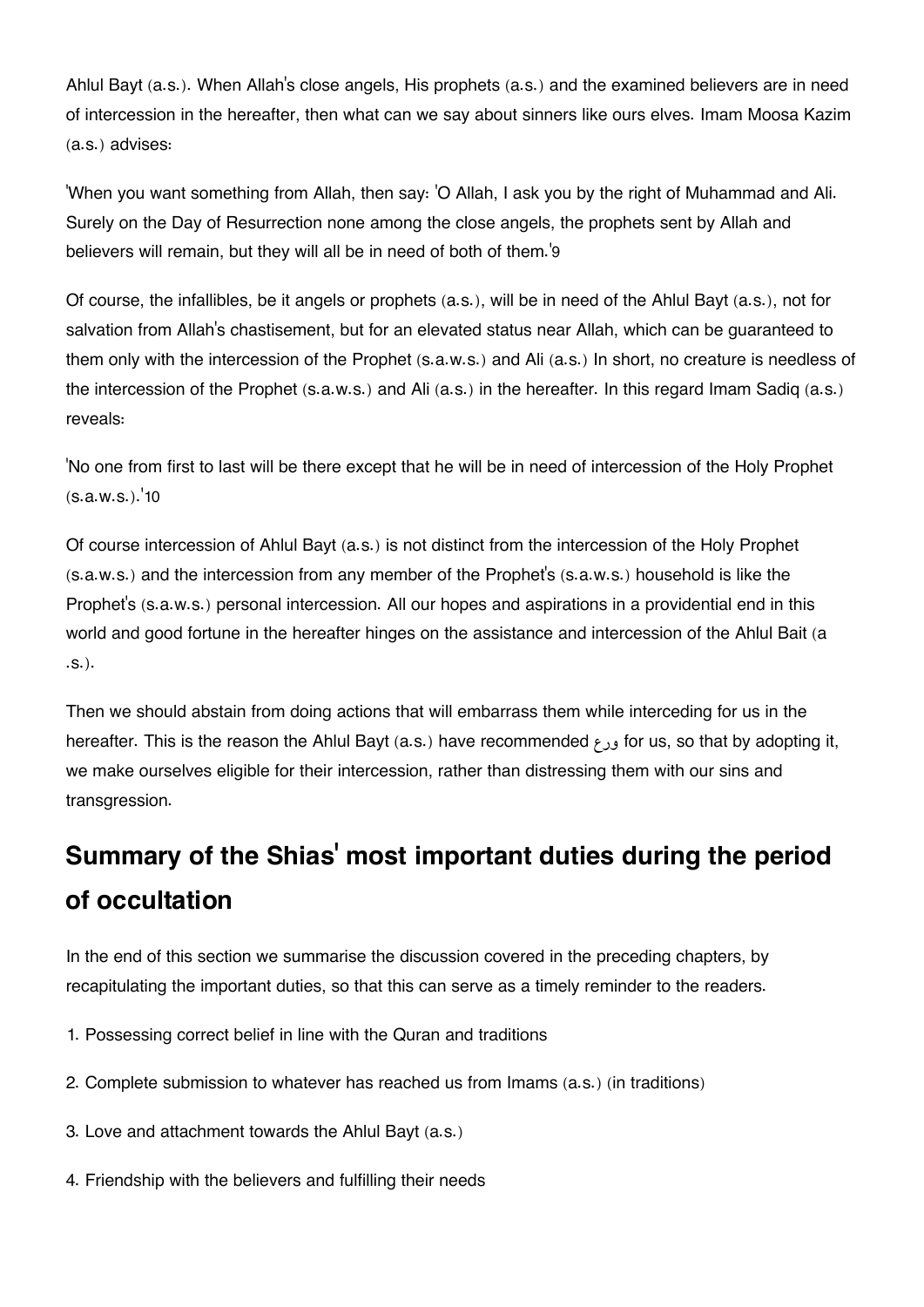- 5. Enmity with the opponents of the Ahlul Bayt (a.s.)
- 6. Living with the remembrance of Imam-e –Asr (a.t.f.s.)
- 7. Acquiring knowledge of Imams (a.s.) and teaching it
- 8. Awaiting for Imam's (a.t.f.s.) reappearance
- 9. Considering the reappearance as proximate without affixing a time for it
- 10. Firm intention to assist Imam (a.t.f.s.) at the time of reappearance
- 11. Renewing the allegiance with Imam (a.t.f.s.) at frequent intervals.
- 12. Praying intensely for the earliest reappearance of Imam (a.t.f.s.)
- 13. Helping Ahlul Bayt (a.s.) in every possible way
- 14. Feeling the presence of Imam (a.t.f.s.) at all times in occultation
- 15. Adopting piety and اجتهاد in religion

These are the most important traits that a person, with recognition of Imam (a.t.f.s.) and Mastership of Imams (a.s.) must possess in the period of occultation. By observing these duties, a person will be secure from the death of disbelief and even if he does not get the reappearance of Imam (a.t.f.s.) his faith will be safe.

For more details regarding duties and responsibilities in occultation, readers can refer to the 8th chapter of 'Mikyalul Makarim fi favaide dua lil Qaim' by Sayed Muhammad Taqi Musavi Isfahani (may Allah's mercy be on him).

- [7.](#page--1-0) Bihar al-Anwar, Vol. 70, Pg. 306, Tradition 27
- [8.](#page--1-0) Behar ul Anwar, Vol. 70, Pg. 306, Tradition 29
- [9.](#page--1-0) Bihar al-Anwar, Vol. 8, Pg. 59
- [10.](#page--1-0) Bihar al-Anwar, Vol. 8, Pg. 62, Tradtion 31

[<sup>1.</sup>](#page--1-0) (Ghaibat al-No'mani, Chap. 8, Tradition 2)

[<sup>2.</sup>](#page--1-0) (Usul al-Kafi, Kitabul Iman wal Kufr, Chap. of Da'ae mul Islam, Tradition 10)

[<sup>3.</sup>](#page--1-0) Bihar al-Anwar, Vol. 70, Pg. 308

[<sup>4.</sup>](#page--1-0) Bihar al-Anwar, Vol. 70, Pg. 296

[<sup>5.</sup>](#page--1-0) Bihar al-Anwar, Vol. 70, Pg. 304

[<sup>6.</sup>](#page--1-0) Bihar al-Anwar, Vol. 70, Pg. 305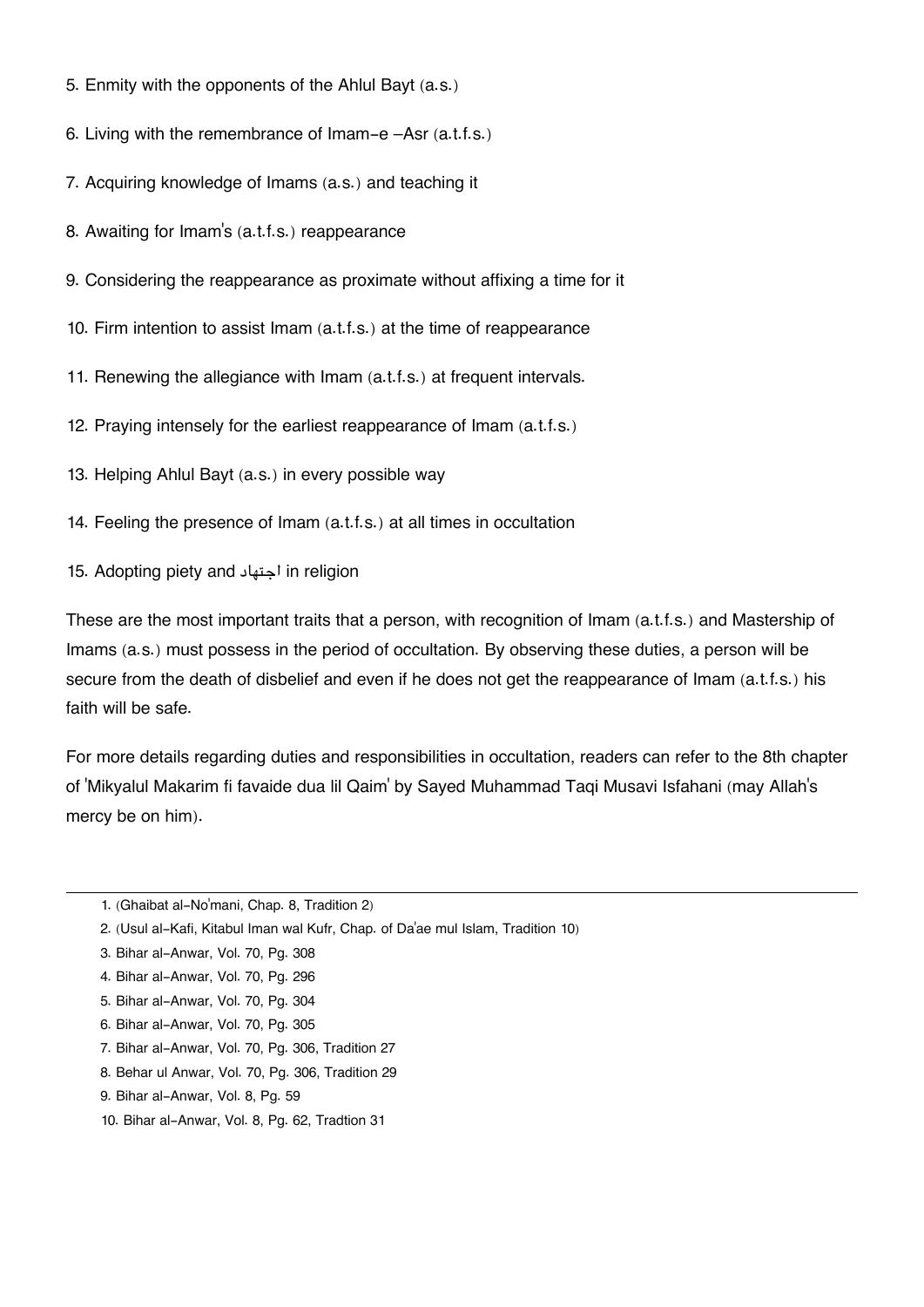# **The Prayer in the End**

Finally we quote the supplication, which the first representative of Imam (a.t.f.s.) in Ghaibat al-Sughraa,- Abu Amr Uthman bin Saeed Amri (r.a.) has dictated and ordered the Shias to recite in occultation. Sayyid Ibne Taoos (r.a.) has included this supplication among the rituals (aa'maal) of Friday after Namaz al-Asr. The subject matter of this supplication highlights to a great extent the duties of those who are living their lives awaiting the reappearance of Imam (a.t.f.s.).

'O Allah, due to the lengthening of the period of occultation of Imam (a.t.f.s.), do not take away certainty from us. And do not make us forget his remembrance, awaiting for him, believing in him, our certainty about his reappearance and praying for him and invoking blessing for him. Let not the prolonging of the occultation, disillusion me from his rising. And let my certainty in this regard be like the certainty in the rising of Allah's Messenger (s.a.w.s.) and whatever was revealed upon him.'

'Strengthen my heart with belief in him, so that You can put me, through his hand, on the highway of guidance, the manifest passage and the straight path.

Strengthen me in his obedience and make me steadfast in following him. Admit me in his creed and among his friends and helpers and among the ones with whose work he is pleased. Do not deprive me of this condition throughout my life and in my death. And until I am in this world, do not make me from those who doubt (about him) and break the promise (with him) and turn away (from him) and deny  $(him)$ .'[1](#page--1-0)

[1.](#page--1-0) Jamalul Usboo', Part 47, Pg. 316, Kamaluddin, Chap. 45, Pg. 43

#### **Source URL:** https://www.al-islam.org/glance-beloved

#### **Links**

- [1] https://www.al-islam.org/user/login?destination=node/30093%23comment-form
- [2] https://www.al-islam.org/user/register?destination=node/30093%23comment-form
- [3] https://www.al-islam.org/organization/association-imam-mahdi
- [4] https://www.al-islam.org/library/prophethood-imamate
- [5] https://www.al-islam.org/library/imam-al-mahdi
- [6] https://www.al-islam.org/tags/infallibility
- [7] https://www.al-islam.org/tags/raja-reappearence
- [8] https://www.al-islam.org/feature/introducing-ahlul-bayt